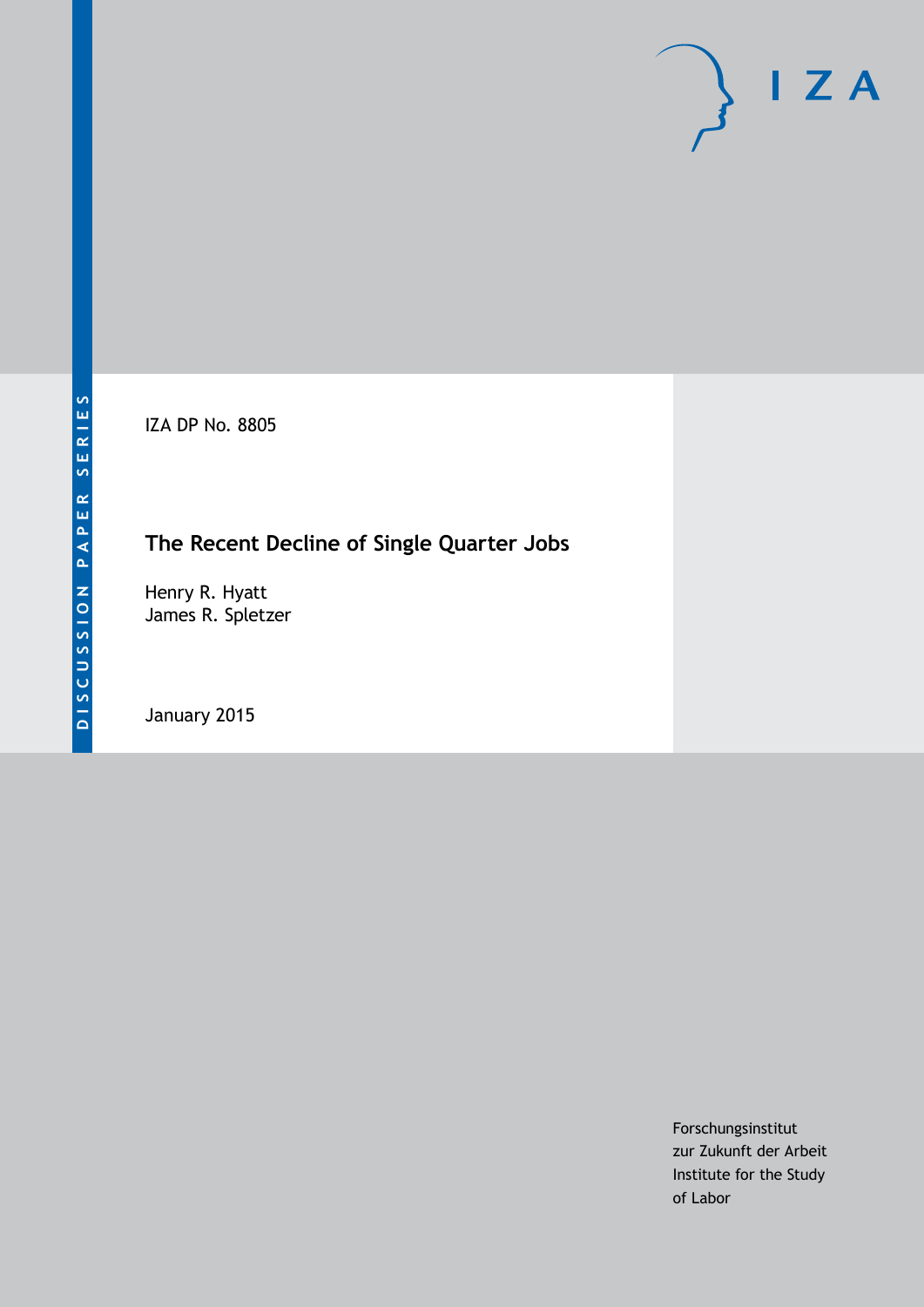# **The Recent Decline of Single Quarter Jobs**

### **Henry R. Hyatt**

*CES, U.S. Census Bureau and IZA*

### **James R. Spletzer**

*CES, U.S. Census Bureau and IZA*

Discussion Paper No. 8805 January 2015

IZA

P.O. Box 7240 53072 Bonn **Germany** 

Phone: +49-228-3894-0 Fax: +49-228-3894-180 E-mail: [iza@iza.org](mailto:iza@iza.org)

Any opinions expressed here are those of the author(s) and not those of IZA. Research published in this series may include views on policy, but the institute itself takes no institutional policy positions. The IZA research network is committed to the IZA Guiding Principles of Research Integrity.

The Institute for the Study of Labor (IZA) in Bonn is a local and virtual international research center and a place of communication between science, politics and business. IZA is an independent nonprofit organization supported by Deutsche Post Foundation. The center is associated with the University of Bonn and offers a stimulating research environment through its international network, workshops and conferences, data service, project support, research visits and doctoral program. IZA engages in (i) original and internationally competitive research in all fields of labor economics, (ii) development of policy concepts, and (iii) dissemination of research results and concepts to the interested public.

<span id="page-1-0"></span>IZA Discussion Papers often represent preliminary work and are circulated to encourage discussion. Citation of such a paper should account for its provisional character. A revised version may be available directly from the author.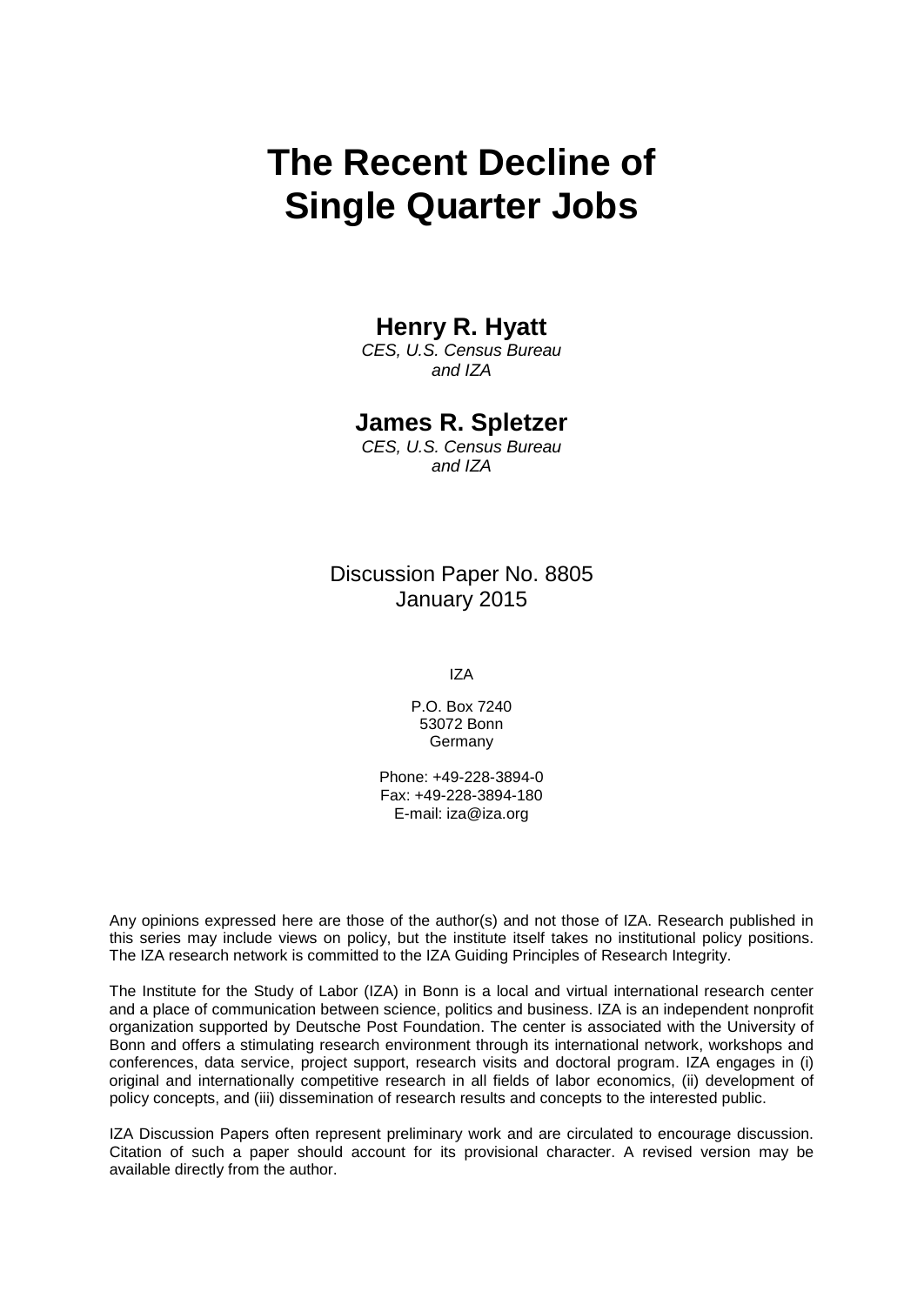IZA Discussion Paper No. 8805 January 2015

# **ABSTRACT**

## **The Recent Decline of Single Quarter Jobs[\\*](#page-1-0)**

Rates of hiring and job separation fell by as much as a third in the U.S. between the late 1990s and the early 2010s. Half of this decline is associated with the declining incidence of jobs that start and end in the same calendar quarter, employment events that we call "single quarter jobs." We investigate this unique subset of jobs and its decline using matched employer-employee data for the years 1996-2012. We characterize the worker demographics and employer characteristics of single quarter jobs, and demonstrate that changes over time in workforce and employer composition explain little of the decline in these jobs. We find that the decline in these jobs accounts for about a third of the decline in the fraction of the population that holds a job in the private sector that occurred from the mid -2000s to the early 2010s. We also find little evidence that single quarter jobs are stepping stones into longerterm employment. Finally, we show that the inclusion or exclusion of these single quarter jobs creates divergent trends in average earnings and the dispersion of earnings for the years 1996-2012. To the extent that administrative records measure the volatile tail of the employment distribution better than conventional household surveys, these findings show that measurement of short duration jobs matters for economic analysis.

JEL Classification: J21

Keywords: hires, separations, single quarter jobs, stepping stone jobs

Corresponding author:

James R. Spletzer Center for Economic Studies U.S. Census Bureau 4600 Silver Hill Road Washington, DC 20233 USA E-mail: [James.R.Spletzer@census.gov](mailto:James.R.Spletzer@census.gov)

Any opinions and conclusions expressed herein are those of the authors and do not necessarily represent the views of the U.S. Census Bureau. All results have been reviewed to ensure that no confidential information is disclosed. We thank Lucia Foster, John Haltiwanger, Hubert Janicki, Leo Sveikauskas, and participants at the 2014 SoLE and 2015 ASSA conferences for helpful comments and suggestions.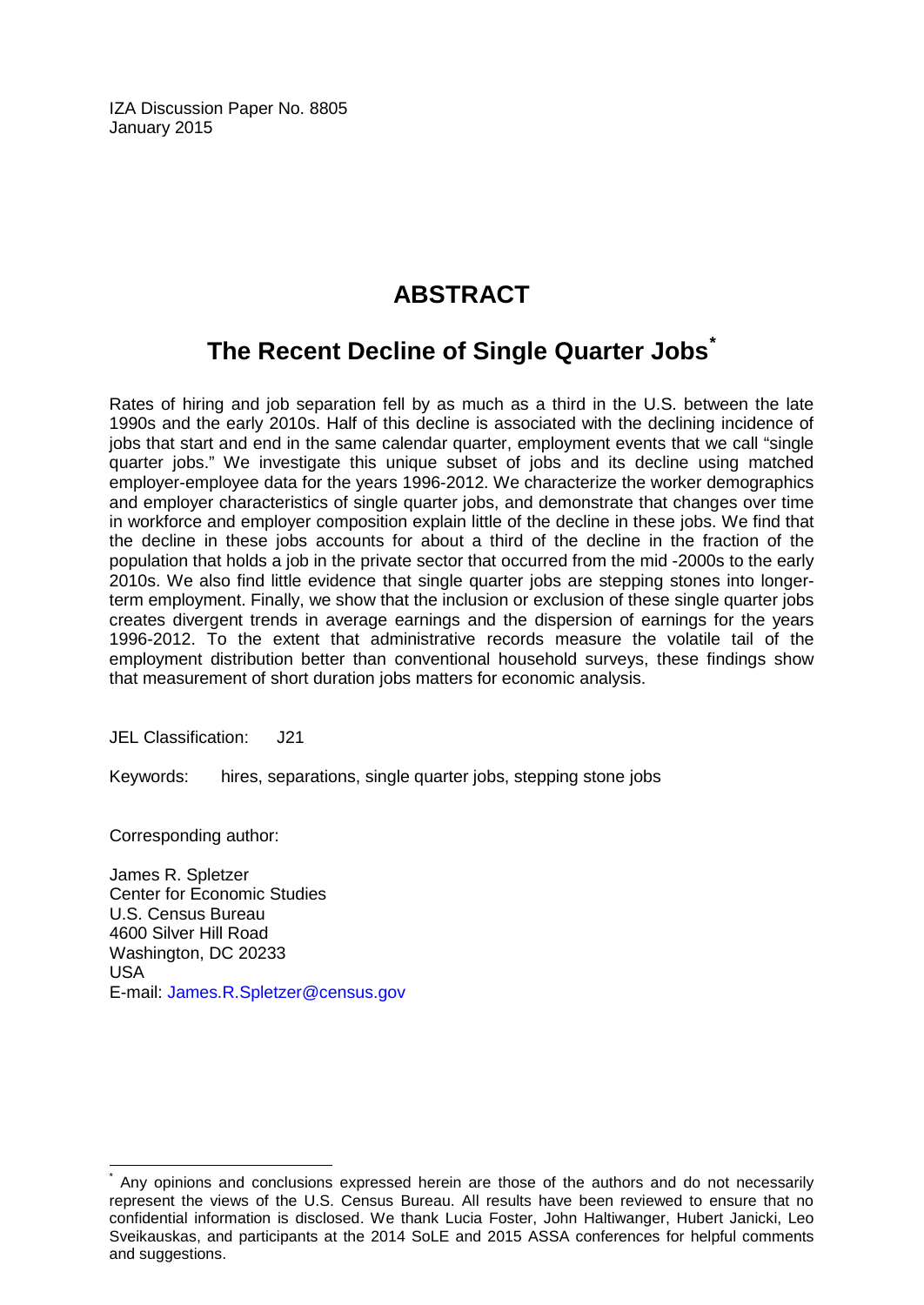#### **I. Introduction**

 The rate at which workers and jobs move across employers in the U.S. has been declining during the last several decades: see, for example, Hyatt and Spletzer (2013), Decker et.al. (2014), and Davis and Haltiwanger (2014). From the mid-to-late 1990s – the start of most time-series statistics of hires, separations, job creation, job destruction, and job-to-job flows – to the early 2010s, these measures have declined by a fourth to a half. Policy makers have begun thinking of declines in employment dynamics as a possible measure of slack in the labor market.<sup>1</sup> Nevertheless, the reasons for these declines remain largely unknown.

 In this paper, we address one aspect of this decline: the dramatic decline of single quarter jobs in the U.S. from 1996 to 2012. Single quarter jobs are defined as those jobs that begin and end within the same calendar quarter. Hyatt and Spletzer (2013) show that the incidence of single quarter jobs fell from 11.4 percent in the late 1990s to 6.0 percent in the early 2010s, and this decline explains over half of the decline in total hires and separations. Our goals in this paper are to document the characteristics of these single quarter jobs, and to attempt to shed some light on some of the causes and consequences of this recent decline.

 Not much is known about single quarter jobs. There are a number of reasons to believe that these and other relatively short duration jobs serve an essential function in the labor market. For example, basic learning models have individuals and firms trying out new matches in an environment of incomplete information. Bad matches may reveal themselves quite quickly, and as such it is not surprising to see a significant number of short duration jobs. This suggests that the declines in single quarter jobs might reflect better initial match quality. But there are also competing explanations for the declines in single quarter jobs – changing composition of the workforce and of employers, seasonality may be diminishing over time, or secular transformations in the production process might lead to changing factor ratios of short duration and longer duration jobs.

 $\overline{\phantom{a}}$ 

<sup>1</sup> See Yellen (2014) and Furman (2014) for further discussion.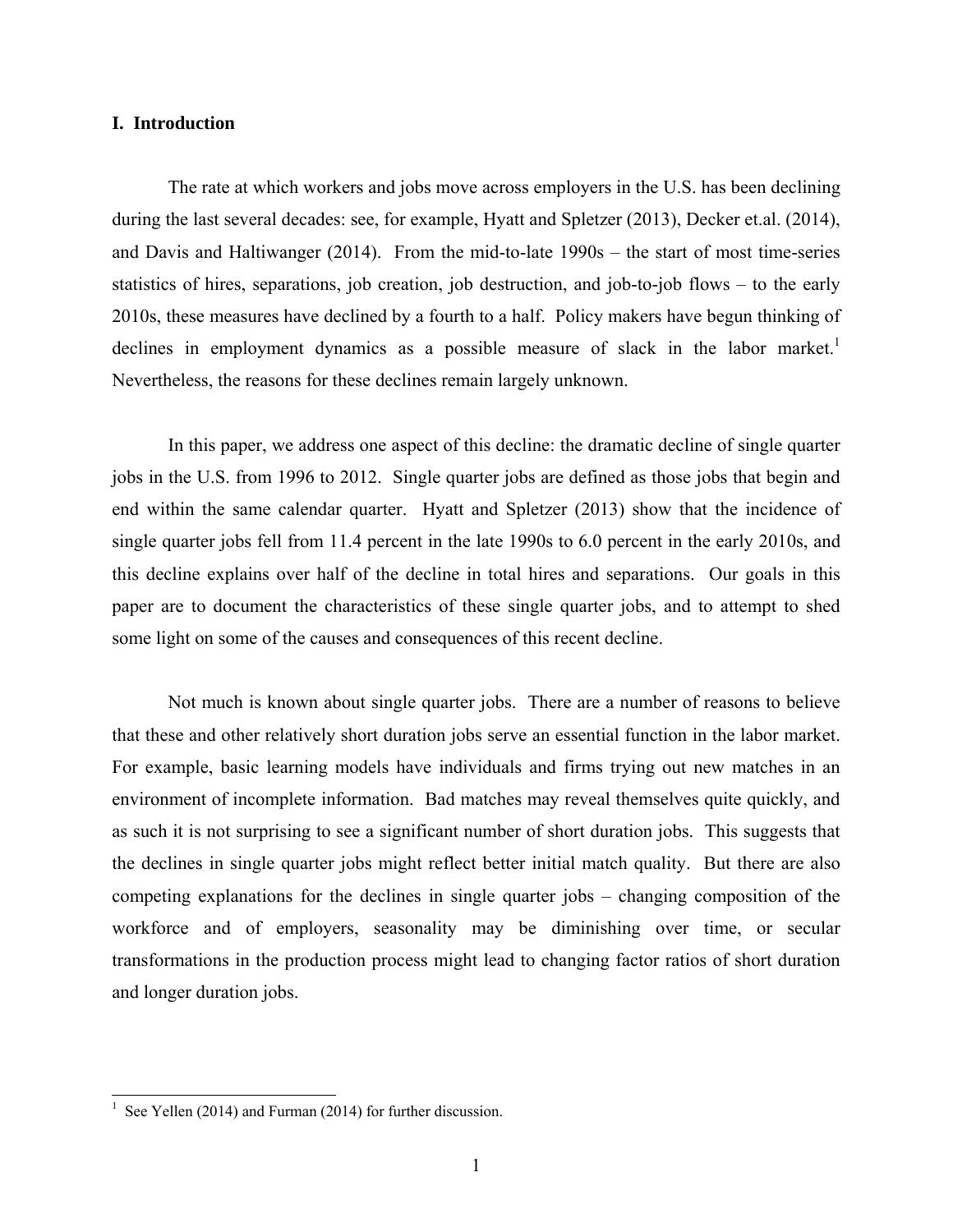In our analysis of single quarter jobs, we pay particular attention to these various explanations, but similar to the rest of the declining dynamics literature, we are not able to find one or several dominant explanations for the decline in single quarter jobs. We make considerably more progress in documenting the consequences of this decline, which we explore in the dimensions of employment and earnings. The decline of single quarter jobs comes in the context of a broader decline in the fraction of the population that holds a private sector job in the U.S., but the decline of single quarter jobs only accounts for about a third of this broader decline. We also document that there is little evidence that single quarter jobs are "stepping stones" into more stable employment. Short duration jobs are associated with low wage and salary earnings, even when aggregated at the person-level, and the treatment of these jobs can determine the direction of the trend in the average of earnings and its variance.

 We begin this paper with a description of the Longitudinal Employer-Household Dynamics (LEHD) data and a descriptive analysis of single quarter jobs. There are clear patterns in the descriptive statistics: single quarter jobs are more likely to be held by young adults, and are more likely to occur in young and small firms. However, these differences are not able to explain much of the decline in single quarter jobs in a formal decomposition. For example, the U.S. workforce has been aging recently as the baby boom approaches retirement age and the labor force participation of young adults is declining, but this compositional change towards older persons – individuals less likely to hold single quarter jobs – only explains about 10 percent of the decline of single quarter jobs.

We then turn to an analysis of the implications of single quarter jobs on employment and earnings. We aggregate our data to the person level, and begin by comparing the trend in single quarter jobs with the trend in overall employment. We find that the decline in single quarter jobs accounts for about 30% of the decline in the ratio of private-sector wage and salary employment to the U.S. population. The decline of single quarter jobs is not accompanied by individuals substituting long duration jobs for short duration jobs, but is merely part of an overall decline in jobs of both short and long durations.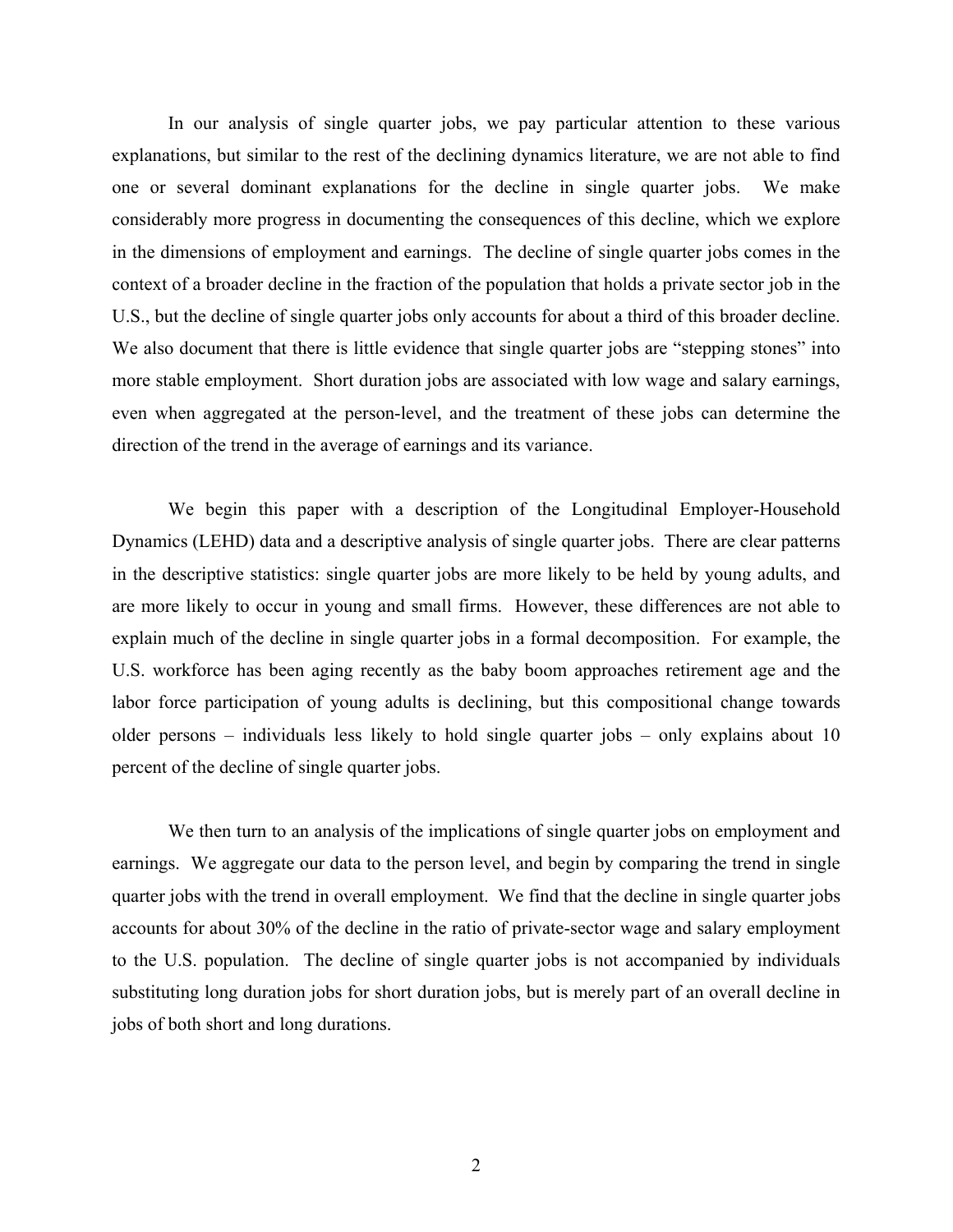To provide a framework that accounts for other possible consequences of the decline in single quarter jobs, we analyze whether single quarter jobs are "stepping stones" that allow individuals to move into longer duration and presumably higher paying jobs. Our framework is an extension of Shimer's (2012) analysis of stocks and flows in the labor market. We find some but not much evidence for this stepping stone aspect of single quarter jobs. This is because very few people transition from nonemployment to long duration jobs with a short duration job between these two labor market states. Singe quarter jobs that are not multiple job holding are primarily a short deviation from an otherwise longer nonemployment spell.

 We conclude this article by noting that the decline in single quarter jobs plays a role in understanding the trend of earnings and its dispersion in the U.S. Real earnings growth in the U.S. has been essentially nonexistent during the past decade, and earnings dispersion has been rising for several decades. Our analysis shows that the declining incidence of short duration jobs is an important factor in these trends. The magnitude and indeed the sign of these earnings trends depend on whether single quarter jobs are included in the analysis. This is because individuals who are employed only in short-duration jobs are primarily on the margins of nonemployment, and including these workers brings in a volatile tail of the earnings distribution that is in scope for computing average earnings but is often not accounted for when analyzing earnings dispersion.

 We then conclude the paper with a discussion of measurement issues and suggestions about the direction of future research. Measurement matters. Our focus on single quarter jobs originated from trying to understand differences in hiring rates between administrative records such as the LEHD and household surveys such as the Current Population Survey (CPS). In our earlier paper (Hyatt and Spletzer, 2013), we hypothesized that much of the differential decline between the CPS rates and the LEHD rates is attributable to different concepts in the two data sources – not only different concepts such as main job versus all jobs, but also single quarter jobs that are likely not fully measured in the CPS. Specifically, short duration jobs may legitimately not occur during the survey's reference week, or may not be reported. To the extent that administrative records better measure the "volatile tail" of the employment distribution, this difference matters for measurement of labor market statistics such as employment, earnings,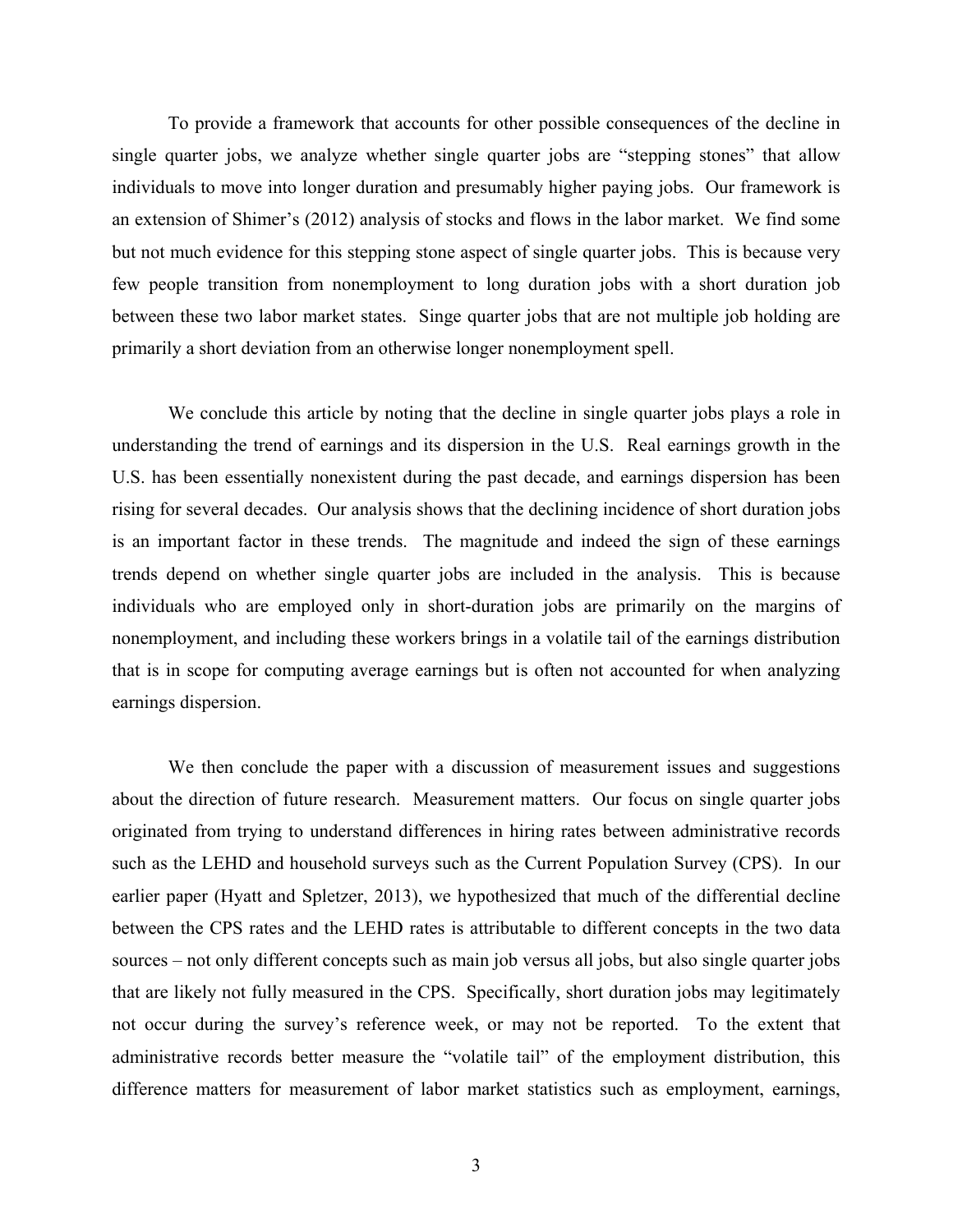earnings dispersion, and tenure. We believe that our analysis in this paper has broader lessons as administrative records sources become increasingly integrated into labor market statistics and economic research.

#### **II. Single Quarter Jobs in the LEHD Data**

#### *IIa. The LEHD Data*

 The LEHD is a longitudinally linked employer-employee dataset created by the U.S. Census Bureau as part of the Local Employment Dynamics federal-state partnership. The data are derived from state-submitted Unemployment Insurance (UI) wage records and the Quarterly Census of Employment and Wages (QCEW) data. Every quarter, employers who are subject to state Unemployment Insurance laws -- approximately 98% of all private sector employers, plus state and local governments -- submit to the states information on their workers (the wage records, which lists the quarterly earnings of every individual in the firm) and their workplaces (the QCEW, which provides information on the industry and location of each establishment). The wage records and the QCEW data submitted by the states to the U.S. Census Bureau are enhanced with census and survey microdata in order to incorporate information about worker demographics (age, gender, race and ethnicity, and education) and the firm (firm age and firm size).

 Abowd et al. (2009) provide a thorough description of the source data and the methodology underlying the LEHD data and one of its main public use data products, the Quarterly Workforce Indicators (QWI). The QWI data products published by the LEHD program at the U.S. Census Bureau are available at http://lehd.ces.census.gov, and include tabulations of economic indicators such as employment, earnings, hires, separations, job creation, and job destruction by geographies, by firm characteristics, and by individual characteristics. Because states have joined the LEHD program at different times, and have provided various amounts of historical data upon joining the LEHD program, the length of the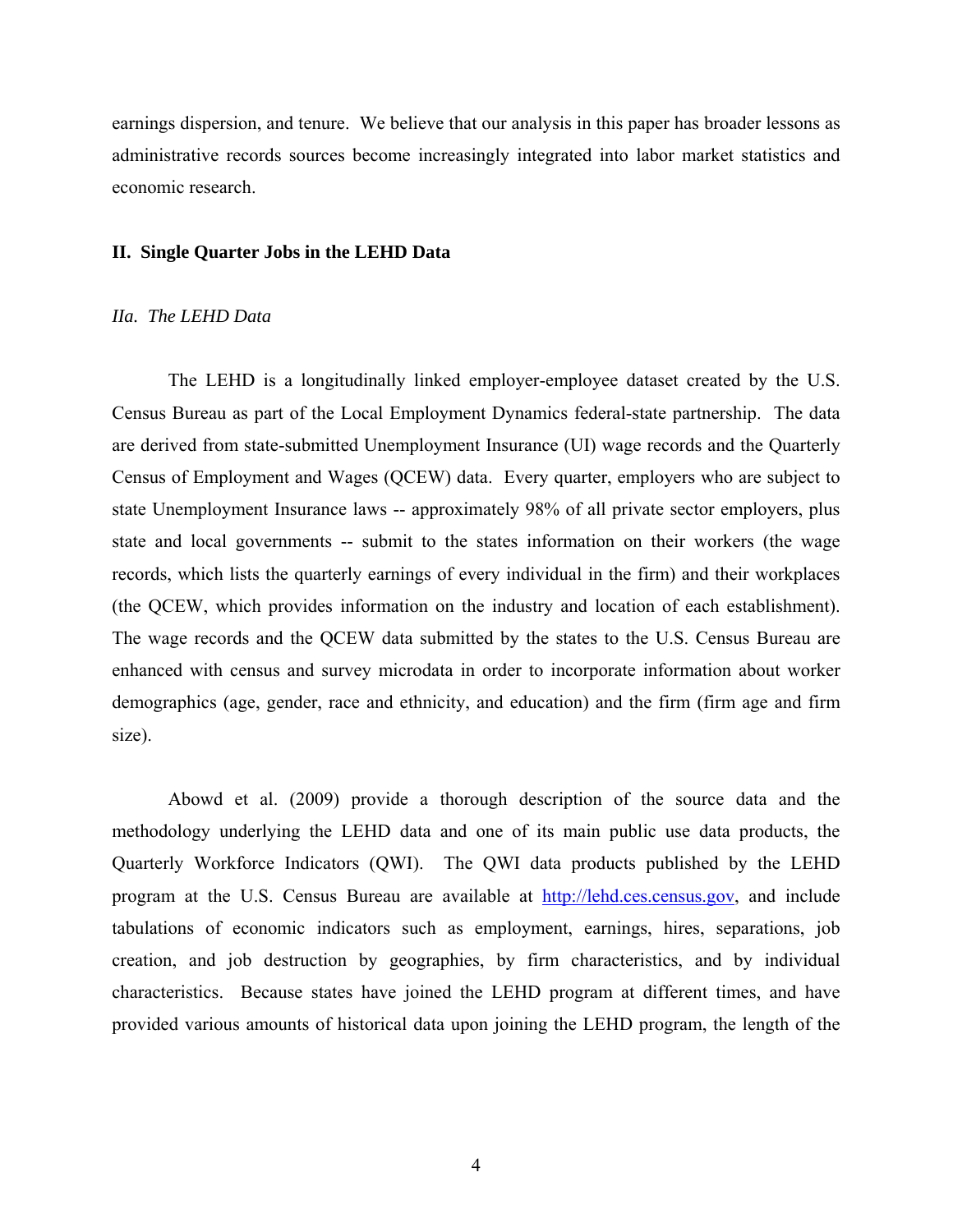time series of LEHD data varies by state. All of the analysis in this paper uses private sector data from 20 states that have data available from 1996:Q1 through  $2012:O3<sup>2</sup>$ .

#### *IIb. Single Quarter Jobs in the LEHD Data*

 Single quarter jobs are defined as employer-employee relationships that begin and end in the same calendar quarter.<sup>3</sup> Figure 1 shows the seasonally adjusted quarterly time series of hires, separations, and single quarter jobs. On average, during the 1996 to 2012 time period, single quarter jobs account for roughly one-third of total hires and separations. This highlights the dynamism of new employer-employee matches: at least one-third of new hires remain in the firm for less than 13 weeks. Although we lack evidence on the number of days worked within the quarter, this is consistent with Robert Hall's (1995) saying about very short jobs, often quoted as "the modal job lasts 1 day."

 As seen in Figure 1, the incidence of single quarter jobs falls from 8.3 percent in 1996:Q2 to 5.2 percent in  $2012:Q2<sup>4</sup>$  Similar to the decline in the total hires and separations rates, the declining single quarter jobs rate shows a stair-step pattern where almost all of the declines are concentrated during the recessions of 2001 and 2007-2009. This is similar to declines in the broad range of employment dynamics measures documented by Hyatt and Spletzer (2013). The ratio of single quarter jobs to total hires also exhibits a stair-step pattern, falling from 38 percent in the late 1990s, to 35 percent in the mid 2000s, to 32 percent in the early 2010s.

<sup>&</sup>lt;sup>2</sup> These 20 states are: CA, CO, CT, HI, ID, IL, KS, LA, MD, MN, MO, MT, NC, NJ, NM, OR, RI, TX, WA, and WY. These 20 states account for roughly 46 percent of national employment. Using published BLS data for total private sector seasonally adjusted employment, the 1996-2012 time series from these 20 states closely tracks the national time series; the correlation between these two is .988.

<sup>&</sup>lt;sup>3</sup> Two comments regarding this definition warrant mention. First, job spells that span two consecutive quarters can be less than 13 weeks duration. These are excluded from our count of single quarter jobs, and thus our estimates of single quarter jobs should be considered an underestimate of the number of jobs that last less than 13 weeks. Second, we do not consider whether these jobs are "recalls" to employers held previously, or whether workers in these jobs are subsequently recalled. For example, workers can have a seasonal job at the same employer during the same quarter every year and regard this as a long-term relationship. Our definition classifies any seasonal jobs that start and end in the same calendar quarter as single quarter jobs.

<sup>&</sup>lt;sup>4</sup> The hires rate, separations rate, and the single quarter job rate in Figure 1 are smaller than the published LEHD QWI rates used by Hyatt and Spletzer (2013) and cited in the introduction. The difference results from different denominators. Hyatt and Spletzer (2013) follow Abowd and Vilhuber (2011), who use the average of "beginning of quarter" and "end of quarter" employment, which is meant to measure point-in-time employment. In this paper, we use the total number of jobs during the quarter in the denominator in order to facilitate the transition to worker-level tabulations used later in this paper. Although different denominators lead to different levels of the rates, the trends are the same (the correlation between the published data and the data in Figure 1 all exceed .99).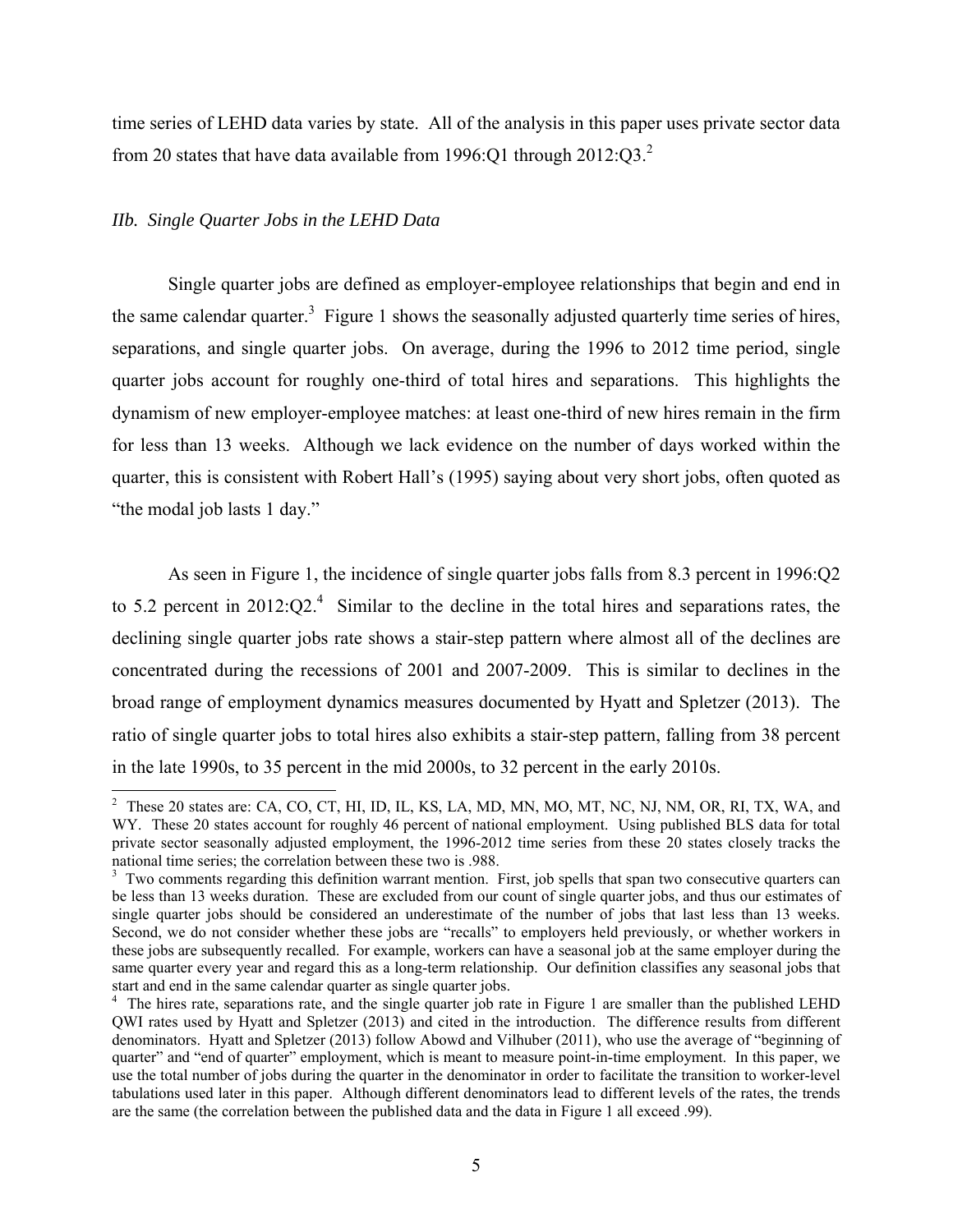The importance of the decline in single quarter jobs for understanding the decline in total hires and separations is obvious in Figure 1. The total hires rate in Figure 1 is the sum of the hires rate into single quarter jobs plus the hires rate into jobs that last two or more quarters. Over the 1996:Q2 to 2012:Q2 time period, the total hires rate fell by 5.8 percentage points, from 22.0 percent to 16.2 percent. More than half of this decline (54.2 percent) is due to the decline in single quarter jobs; the other 45.8 percent of the decline is due to a decline in hires into jobs that will last for two or more quarters. Similarly, the total separations rate in Figure 1 is the sum of the separations rate from single quarter jobs plus the separations rate from jobs that last two or more quarters. 59 percent of the decline in total separations is attributable to the decline in single quarter jobs.

#### *IIc. Descriptive Statistics*

 Table 1a presents descriptive statistics of single quarter jobs by worker characteristics, and Table 1b presents descriptive statistics by employer characteristics. We see in Table 1a that teenagers have the highest incidence of single quarter jobs: 15.4 percent of jobs held by teenagers in any given quarter are single quarter jobs. This incidence of single quarter jobs is declining in worker age (for prime aged workers) to the point where 4.0 percent of jobs held by 55-64 year olds are single quarter jobs. The statistics in Table 1a also highlight that although teenagers are a small share of the workforce (6.0 percent of all jobs in the 20-state LEHD data are held by teenagers), 13.2 percent of single quarter jobs are held by teenagers. One fourth (23.7 percent) of single quarter jobs are held by 25-34 year old workers. We also see that individuals with less than a high school education are also more likely to hold single quarter jobs. The main conclusions from Table 1a are that certain demographic groups are more likely to hold single quarter jobs, yet single quarter jobs are held by all types of workers.

 The descriptive statistics in Table 1b show that single quarter jobs are more likely in small firms and in young firms. With regard to industry composition, single quarter jobs are more likely in agriculture, construction, administrative and support and waste management, and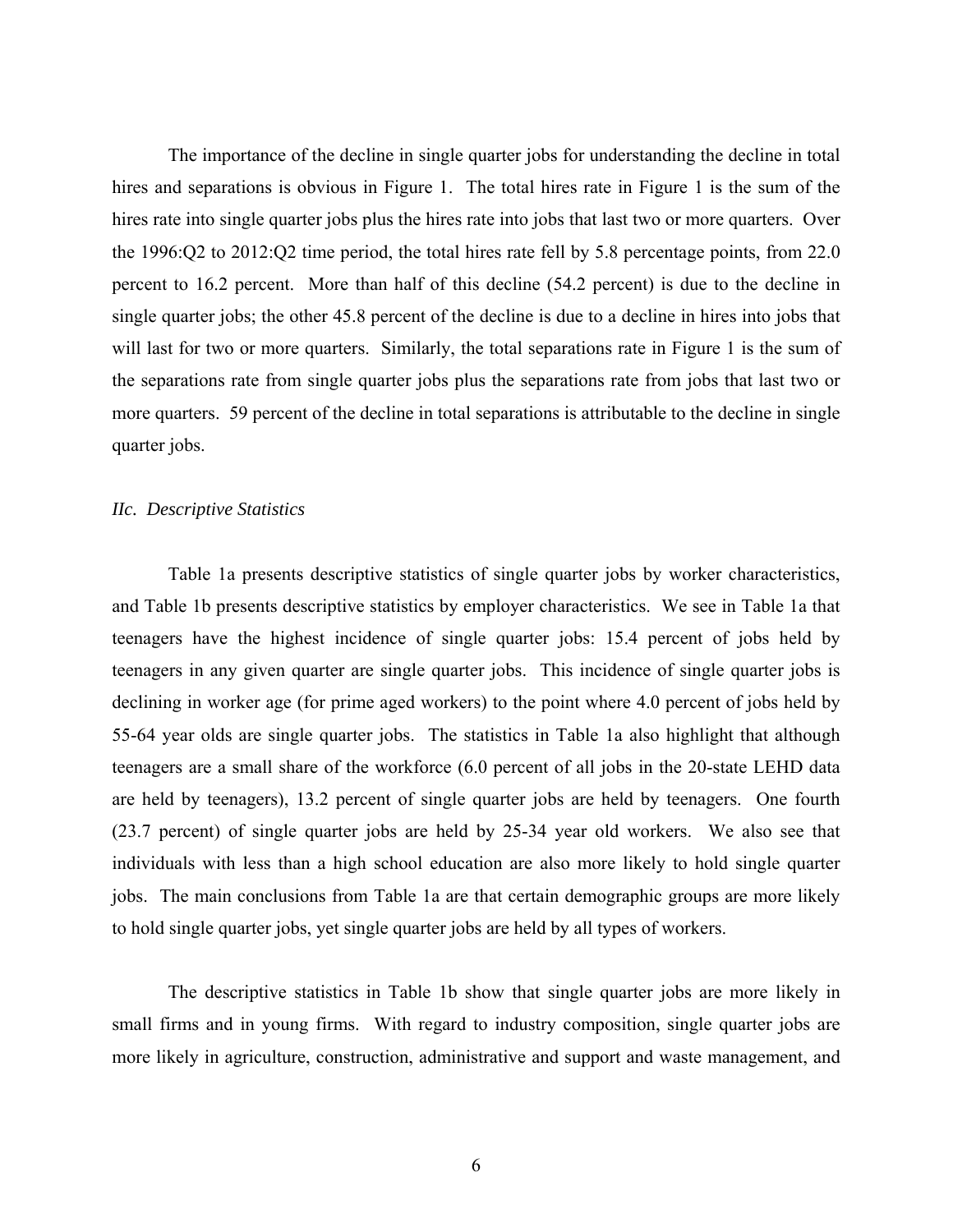accommodation and food services.<sup>5</sup> It is not surprising to see these industries listed, since many of these are well known as high-turnover (and low-wage) industries.

 The question that follows immediately from these descriptive statistics is whether compositional changes in worker and employer characteristics during the 1996-2012 time period can explain some if not all of the decline in single quarter jobs. The compositional changes that have occurred during the recent two decades suggest that this is likely: the baby boom has aged and youth labor force participation has declined, the workforce has become more educated, the share of workers at small businesses has declined, and the share of workers at young businesses has declined. Each of these shifts the composition of the employed towards sub-populations that have a lower incidence of single quarter jobs.

 We measure the effect of composition changes using standard decomposition techniques. Let Y<sub>t</sub> be the incidence of single quarter jobs in quarter t. Y<sub>t</sub> can be written as  $\Sigma_i Y_{it} S_{it}$ , where i indexes characteristics of worker or firms (such as worker age or firm size), and  $S_i$  is the share of the group. We decompose the difference  $\Delta Y_t = Y_t - Y_{t-x}$  according to

$$
\Delta Y_t = \Sigma_i \Delta Y_{it} S_{i\bullet} + \Sigma_i Y_{i\bullet} \Delta S_{it\bullet}
$$

 $\overline{\phantom{a}}$ 

where  $Y_i$ • denotes the mean such that  $Y_i = (Y_{it} + Y_{it-x})/2$ , and likewise  $S_i$ •. In Table 2, we report  $(\Sigma_i Y_i \Delta S_i / \Delta Y_i)$ , which measures how much of the decline of the single quarter jobholding rate over the time period 1996:Q2 to 2012:Q2 is due to the changing composition of characteristic  $\mathbf{a}$ ".

 We see in Table 2 that no single characteristic can explain much of the decline in single quarter jobs. Worker age and firm age are the two best explanatory variables, but the aging of the workforce only explains 13.9 percent of the decline in the incidence of single quarter jobs, and the shift towards older businesses explains just 14.7 percent of the decline. Changing

<sup>&</sup>lt;sup>5</sup> The Administrative and Support and Waste Management industry comprises establishments performing routine support activities for the day-to-day operations of other organizations. Activities performed include: office administration, hiring and placing of personnel, document preparation and similar clerical services, solicitation, collection, security and surveillance services, cleaning, and waste disposal services.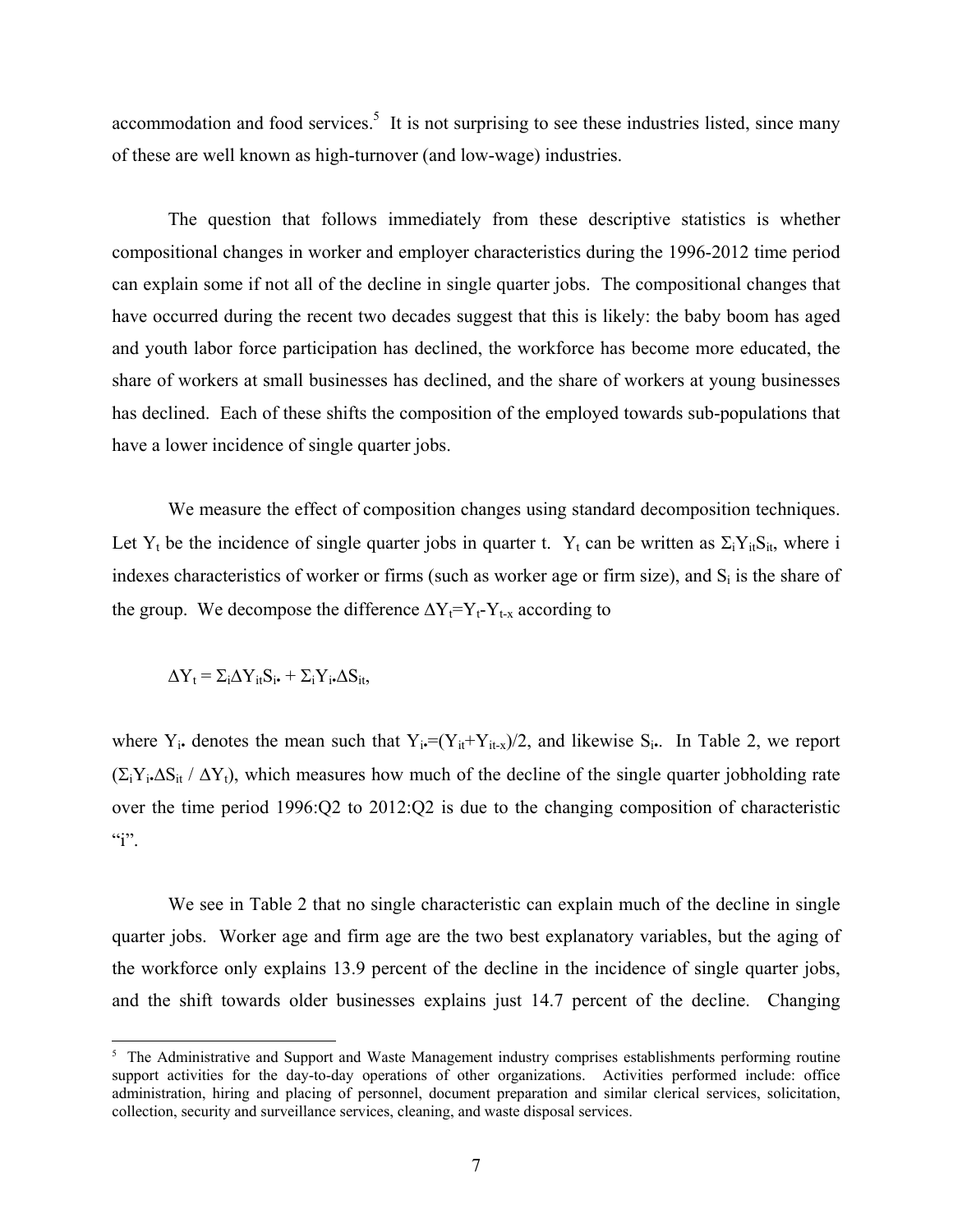composition of other worker and employer characteristics explain essentially none of the decline. Of note, shifting industry composition shows a negative effect, as the economy shifts away from manufacturing, where there are few single quarter jobs, to services, which has higher than average rates of single quarter job holding. When we account for all worker and employer characteristics, we can only explain 21.6 percent of the decline in single quarter jobs. This implies that the decline in single quarter jobs is mostly a "within" phenomena – most of the decline occurs within sub-populations identified by demographic and employer characteristics.

 We end this section with a brief discussion of seasonality. The incidence of single quarter jobs is quite seasonal -- as a percentage of all jobs, the lowest proportion occurs in the first quarter, and the highest proportion occurs in the third and fourth quarters. In the late 1990s, approximately 7.2 percent of all jobs in the first quarter are single quarter jobs, whereas roughly 9.2 percent of all jobs in the third and fourth quarters are single quarter jobs (the statistic for the second quarter is 8.2 percent). These relative proportions remain essentially the same in the early 2010s. The time series graphs of each quarter separately are presented in Figure 2. We see that the seasonal properties remain essentially the same across time while the propensity to hold single quarter jobs decreases in all quarters.

#### **III. Implications of the Decline for Employment**

 $\overline{\phantom{a}}$ 

 The remaining analysis in the paper uses individual-level microdata rather than jobs-level microdata. We show in Figure 3 that this transformation makes no difference to the basic levels and trends. This figure contains two lines with different numerators and denominators. The percent of jobs series is the same as in Figure 1, and is the count of all short-duration jobs divided by the total number of jobs in the quarter. The percent of individuals series is the count of all workers with short-duration jobs divided by the number of workers employed in the quarter.<sup>6</sup> The incidence of jobs that are single quarter jobs falls by 37.3 percent during the

<sup>&</sup>lt;sup>6</sup> Implicit in the transformation from jobs-level data to individual-level data is the question of how many single quarter jobs a person holds in a given quarter. We find that the percentage of persons who hold more than one single quarter job in a quarter, conditional on holding at least one, falls from 11.6 percent in the late 1990s to 7.6 percent during the early 2010s. The time series of this decrease resembles the "stair-step" decline evident in Figures 1, 2, and 3.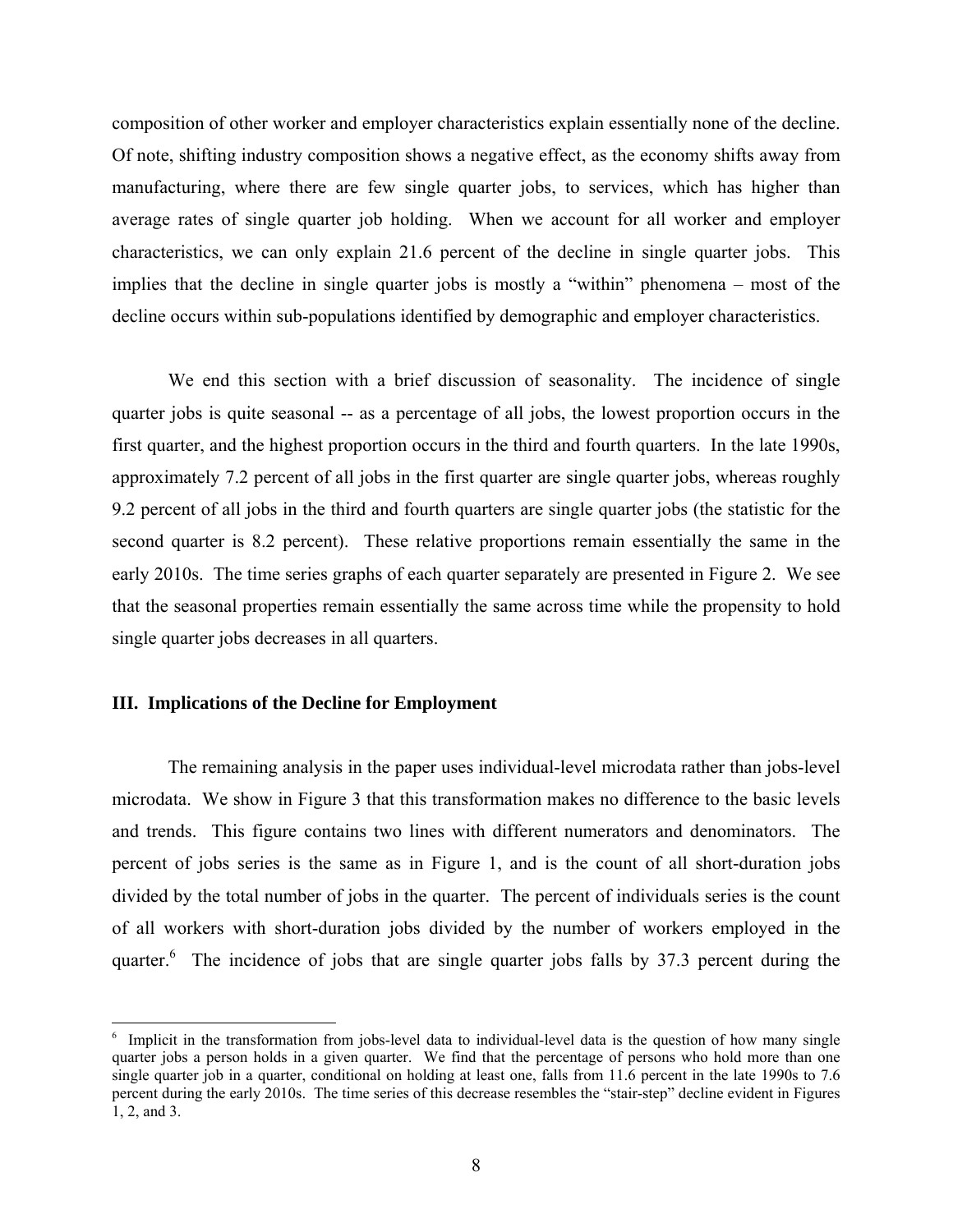1996:Q2 to 2012:Q2 time period, from 8.3 percent to 5.2 percent The percent of workers who hold a single quarter job falls by 37.6 percent, from 8.5 percent to 5.3 percent.

#### *IIIa. Substitution From Single Quarter to Multi Quarter Jobs?*

 When thinking about how single quarter jobs are related to multi quarter jobs (jobs that last more than one quarter), our analysis of the data reveals that there are two "types" of persons who hold single quarter jobs. There are individuals who hold one or more single quarter jobs in a quarter without simultaneously holding a multi quarter job, and there are individuals who simultaneously hold both a single quarter job and a multi quarter job. The time series of these two types are shown in Figure 4. Both types exist, with roughly equal magnitude in the late 1990s, and both types are declining over time with the familiar "stair-step" pattern.

 The decline of single quarter jobs leads us to ask whether individuals are substituting multi quarter jobs for single quarter jobs. Such a substitution could occur if matching efficiency has improved during the last two decades, could occur for simple composition reasons, or may reflect changing preferences or production processes over the last two decades. Figure 5 shows the time series of individuals who hold single quarter jobs (on the left axis) and the time series of individuals who hold only multi quarter jobs (on the right axis). The statistics in Figure 5 are percentages of the total population, so the three lines add to the ratio of private sector employment divided by the U.S. population.<sup>7</sup> The decline of single quarter jobs is accompanied by a simultaneous and much larger trend decline in individuals with only multi quarter jobs. This implies that the decline in single quarter jobs is not easily explained as a switch of persons from single quarter jobs to multi quarter jobs. Furthermore, as a hint of results to come, note that the decline in single quarter jobs plays only a small role in explaining the recent decline in the employment-to-population ratio that occurred pre and post the 2007-2009 recession. A back-ofthe envelope comparison, made by comparing the total change to its components, suggests that

 $\overline{\phantom{a}}$ 

<sup>7</sup> Two technical notes warrant mentioning. First, population data is annual state level data from the Census Bureau's website, linearly interpolated across quarters within the year. Second, the employment-to-population ratio of roughly 50 percent in the LEHD data may seem low relative to published statistics from the U.S. Bureau of Labor Statistics, but recall that we excluded government jobs and the LEHD does not measure the self-employed.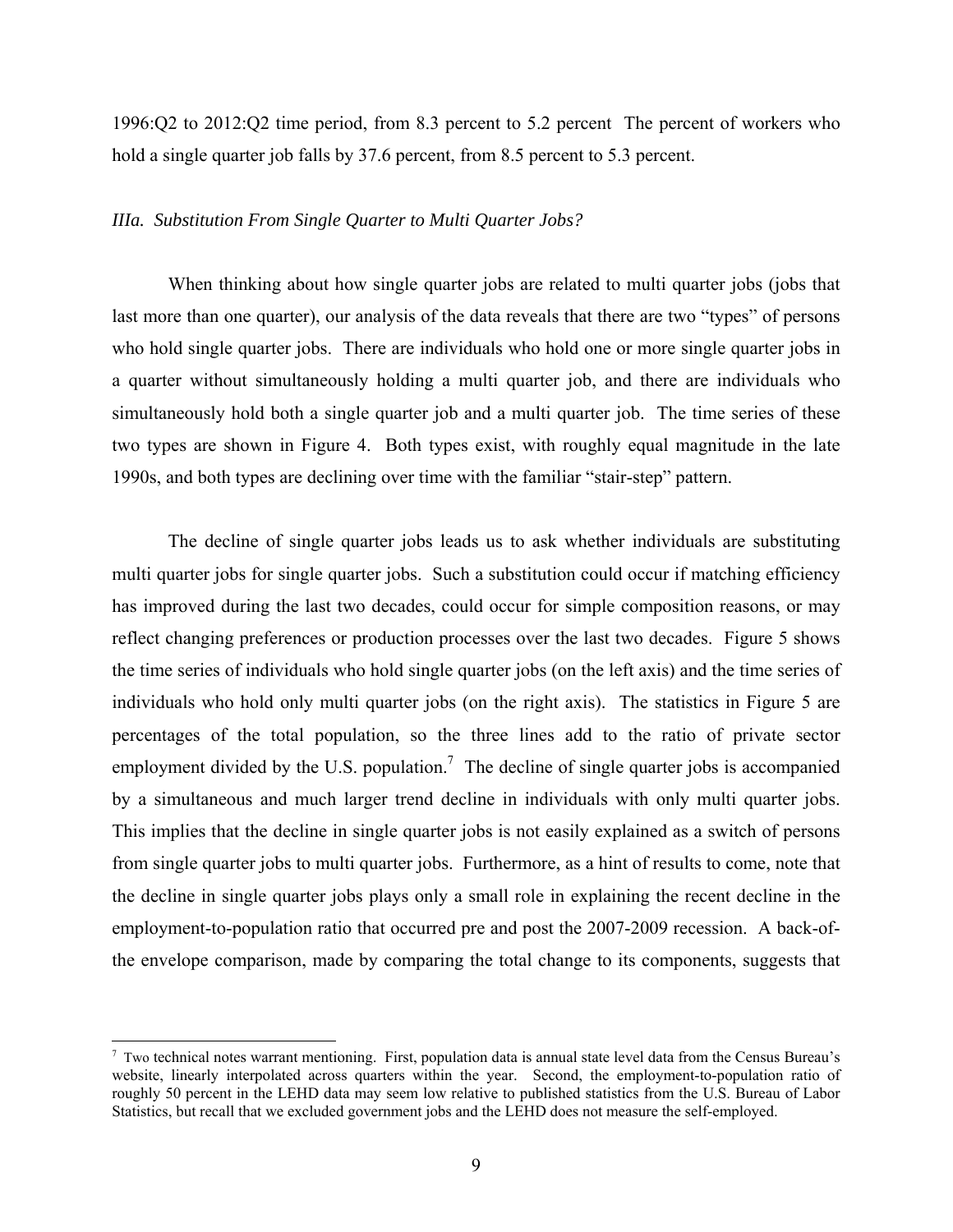the decline of single quarter jobs would explain about 30% of the decline in employment-topopulation rate from the mid 2000s to the early 2010s.

#### *IIIb. Transition Rates into and from Single Quarter Jobs*

 Are single quarter jobs stepping stones to multi quarter and presumably higher paying jobs? Various economic theories would suggest that this is so. For example, theories of career ladders imply that individuals begin on the bottom rung in low-paying entry level jobs, accumulate labor market experience, and move up to higher-paying rungs as quickly as possible. The basic description of jobs on the bottom rungs would include low-paying low-tenure (i.e. single quarter) jobs. There is plenty of empirical evidence that the first jobs of labor market entrants are of relatively short duration; see, for example, Topel and Ward (1992). Of course not all single quarter jobs are entry level jobs – Figure 4 suggests that about half of all single quarter jobs are multiple jobholding. But in the likely scenario that many of the single quarter jobs without an accompanying multi quarter job are entry level jobs, the decline in these jobs is worrisome regarding the ability of youth and other new entrants to get a foothold on the bottom rungs of the career ladder.

We look directly at employment dynamics and ask whether single quarter jobs held today enable transitions into multi quarter jobs. We then estimate a steady-state model of labor market transitions and ask the counterfactual question of what would have happened if single quarter jobs had not declined. Specifically, has the decline in single quarter jobs decreased the number of multi quarter jobs, with a corresponding increase in the number of nonemployed individuals? In order to estimate such counterfactual questions, we use the steady state methods of stocks and flows pioneered by Shimer (2012).

 Our analysis considers a job's duration to be a time-invariant job characteristic. This simplifying assumption is powerful in that it allows us to describe holding jobs of particular durations as an employment state, and allows us to apply standard stock-flow analysis to this problem. The natural tradeoff here is that we only consider contemporaneous movements between single quarter and longer duration jobs. We could have allowed the holding of a single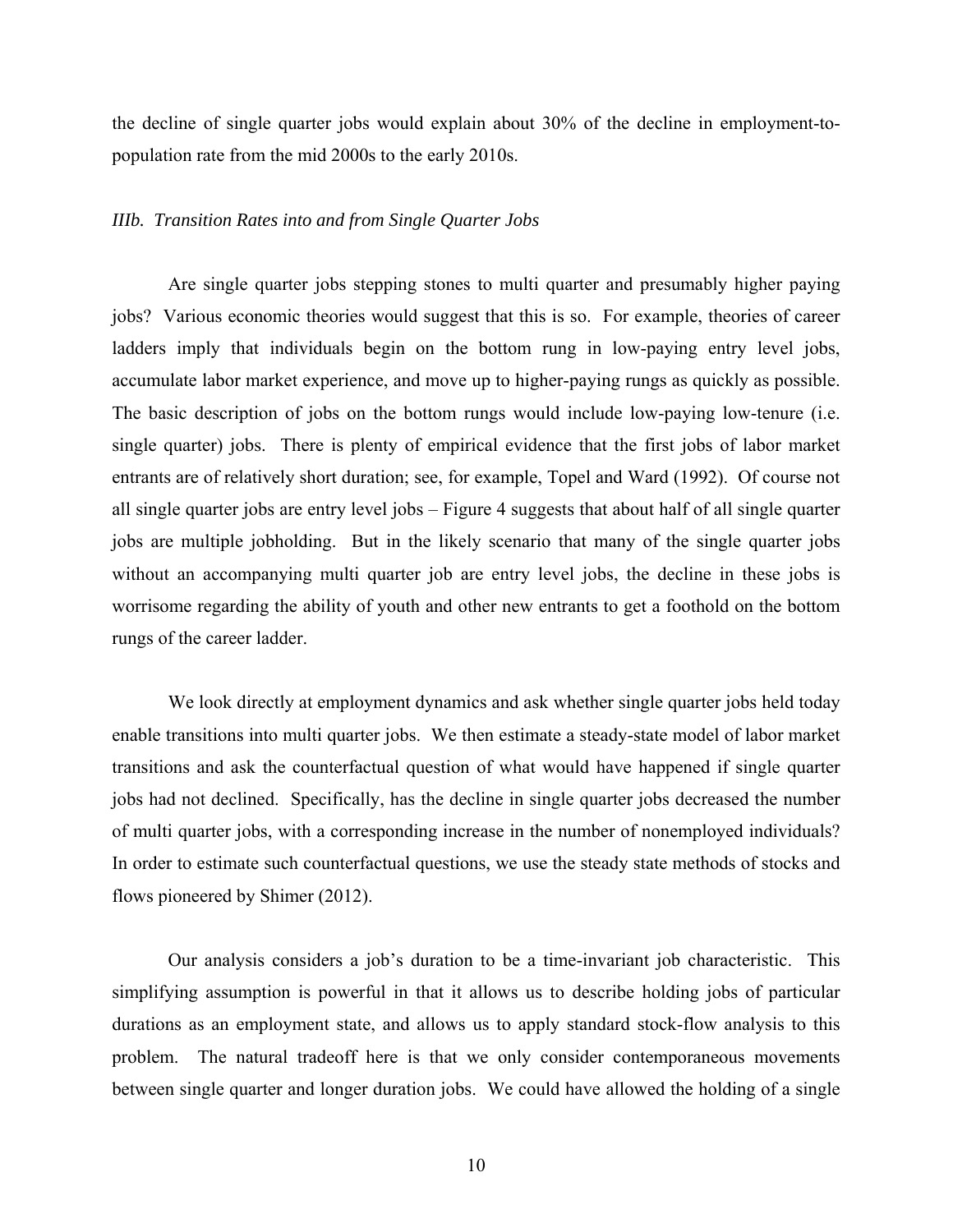quarter job to have longer-lasting implications, but this comes at the cost of having steady-state equations that rapidly increase in complexity. Nevertheless, the four states defined by the contemporaneous interactions between single quarter jobs and multi quarter jobs is a natural starting point for our transition analysis.

 In our application, individuals can be in one of four labor market states during any quarter: "None" represents individuals with no single quarter jobs and no multi quarter jobs, "Multi" represents individuals with no single quarter jobs and one or more multi quarter jobs, "Single" represents individuals with one or more single quarter jobs and no multi quarter jobs, and "Both" represents individuals with one or more single quarter jobs and one or more multi quarter jobs.<sup>8</sup> All the empirical work in this section uses data restricted to individuals aged 18-65 (the conventional working age population).

 We begin with a presentation of the underlying stocks and flows matrix. Table 3a presents the 4-by-4 matrix, where the statistics in each cell reflect population percentages (the data in Table 3 are pooled over all quarters 1996:Q2 to 2012:Q2). The transition probability matrix, which is derived from the stocks and flows matrix, is presented in Table 3b. Looking first at the margins of table 3a, we see that roughly 52.5 percent of individuals are employed in just multi quarter jobs in the average quarter, and 43.7 percent are nonemployed in the average quarter. Recall that government jobs and the self-employed are not in the LEHD dataset and as such individuals holding these types of jobs are classified here as nonemployed.

 In Table 3b, looking at persons who are initially nonemployed, many more go directly to multi quarter jobs (7.4 percent) than to single quarter jobs (3.4 percent), with a negligible proportion moving to both a single quarter and a multi quarter job. Of those persons who hold one or more single quarter jobs and no longer duration job, only 18.6 percent  $(15.2 + 3.4)$  move on to multi quarter jobs, whereas 69.0 percent move to nonemployment. These statistics imply that most persons who transition from nonemployment to a single quarter job go back to

 $\overline{\phantom{a}}$ 

<sup>&</sup>lt;sup>8</sup> We started our analysis with nine labor market states, defined by the various combinations of  $\{0, 1, 2+\}$  single quarter and multi quarter jobs. The resulting 9-by-9 transition matrix contained quite a few sparsely populated cells. We experimented with several aggregations and believe the four labor market states defined by the various combinations of {0, 1+} single quarter and multi quarter jobs balances the competing interests of preserving the heterogeneity across individuals with an estimable steady state.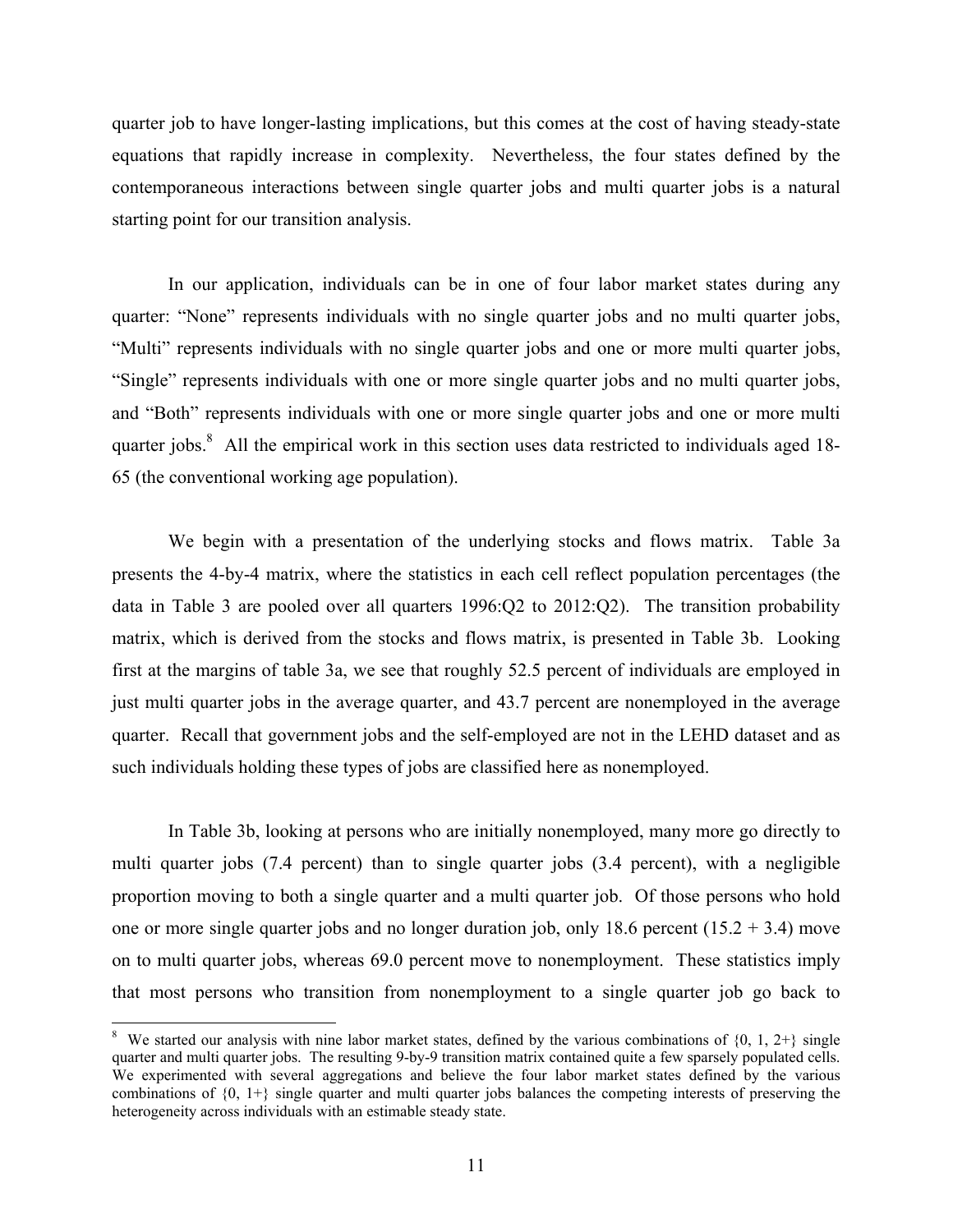nonemployment the following quarter. There is little evidence in Tables 3a and 3b that single quarter jobs are the first rung of the career ladder that enable the nonemployed to transition to longer duration jobs on higher rungs of the ladder.

 Much of the stepping stone literature looks at youth and young adults. As such, we repeat the transition analysis for persons aged 18 to 24 (rather than the 18 to 65 in Tables 3a and 3b). The transition matrix and the transition probabilities for young adults are given in Tables 4a and 4b. We see in Table 4b that young adults are much more likely than all prime-age persons to leave nonemployment in any given quarter: 25.4 percent of nonemployed young adults become employed the following quarter, compared to 11.4 percent of persons aged 18-65. This should not be surprising. But regarding stepping stones, similar to the results for all prime-age persons in Table 3b, the results for young adults in Table 4b indicate that the transition rate from nonemployment into multi quarter jobs greatly exceeds the transition rate into single quarter jobs (16.5 percent relative to 7.2 percent). Furthermore, mimicking the results in Table 3b, it appears that only a few young adults who transition from nonemployment to just a single quarter job further transition into longer duration jobs. Most young adults who hold one or more single quarter jobs without holding a multi quarter job transition into nonemployment the following quarter. We find little evidence that single quarter jobs are the first rung of the career ladder that enable young adults to successfully transition from nonemployment to longer duration jobs.

#### *IIIc. Steady State and Stepping Stones*

 Even though there is little empirical evidence that single quarter jobs are stepping stones into longer duration jobs, the 4-by-4 transition matrix is still valuable in that it can provide evidence for why the incidence of single quarter jobs has been declining. The analysis that follows is based on Shimer's (2012) methodology of steady state stocks and flows, where the stocks (the margins of the transition matrix) are expressed as functions of the transition matrix's off-diagonal flows. Shimer showed this for a 3-by-3 matrix. Our application requires extending this to a 4-by-4 matrix. A complete description of the methodology and the exact solution to the 4-by-4 matrix is given in the appendix.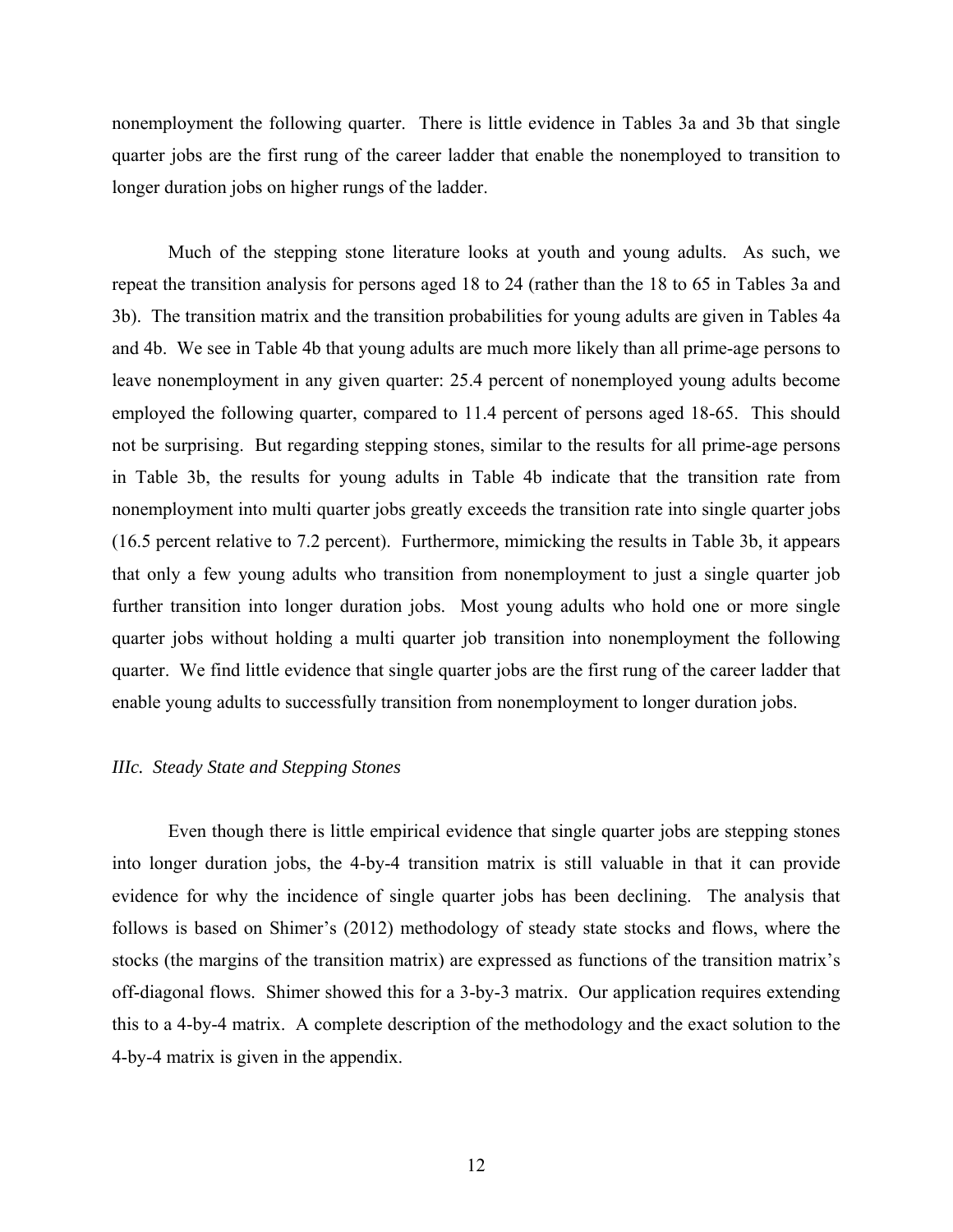We estimate the 4-by-4 steady state for {None, Multi, Single, Both}, where the steady state in each quarter is defined as the estimated stocks (as a function of the off-diagonal transition rates) when each transition rate is set at its quarterly average. Mimicking Shimer (2012), it is worthwhile to compare the observed data to the estimated steady state – this is done in Figure 6. Our steady state model overpredicts nonemployment and underpredicts multi quarter jobs during the two recessions. We don't consider this a flaw, since recessions should not be considered a steady state where flows into a labor market state equal the flows out of that state (one of the key assumptions underlying the steady state model). Over the long run, the estimated steady state replicates the rising nonemployment rate. The estimated steady state also predicts just about perfectly both the level and the trend of the population percentage of the two types of individuals with single quarter jobs.

 We ask which of the transition probabilities contributes the most to the declining trend of single quarter jobs. Table 5 contains 48 statistics; each of the 48 is the result of a different independent model. Each statistic is the covariance between the observed data and the estimated steady state model with all transition probabilities set to their long run (1996-2012) average with the exception of the one transition probability listed in the left column of Table 5 which is set to its seasonally adjusted quarterly average.<sup>9</sup>

 Estimated explanations for the declining trend of the incidence of holding just single quarter jobs are in the third column of statistics in Table 5. The best explanation of this declining trend is the decreasing transition probability from nonemployment into these single quarter jobs. The covariance between the observed data and the steady state allowing only this one transition rate to vary over time is .822. In contrast, the exit rate from these single quarter jobs to nonemployment explains much less of the declining trend; the covariance here is .122. Thus the declining trend of individuals who hold a single quarter job but not a multi quarter job is due to the "ins" rather than the "outs."

l

<sup>&</sup>lt;sup>9</sup> It is invalid to add the statistics in each column and expect them to sum to one. This is because the transition rates are related to each other (when one increases, one other transition rate in the same row of the 4-by-4 matrix has to decrease), yet our statistical exercise treats them as independent.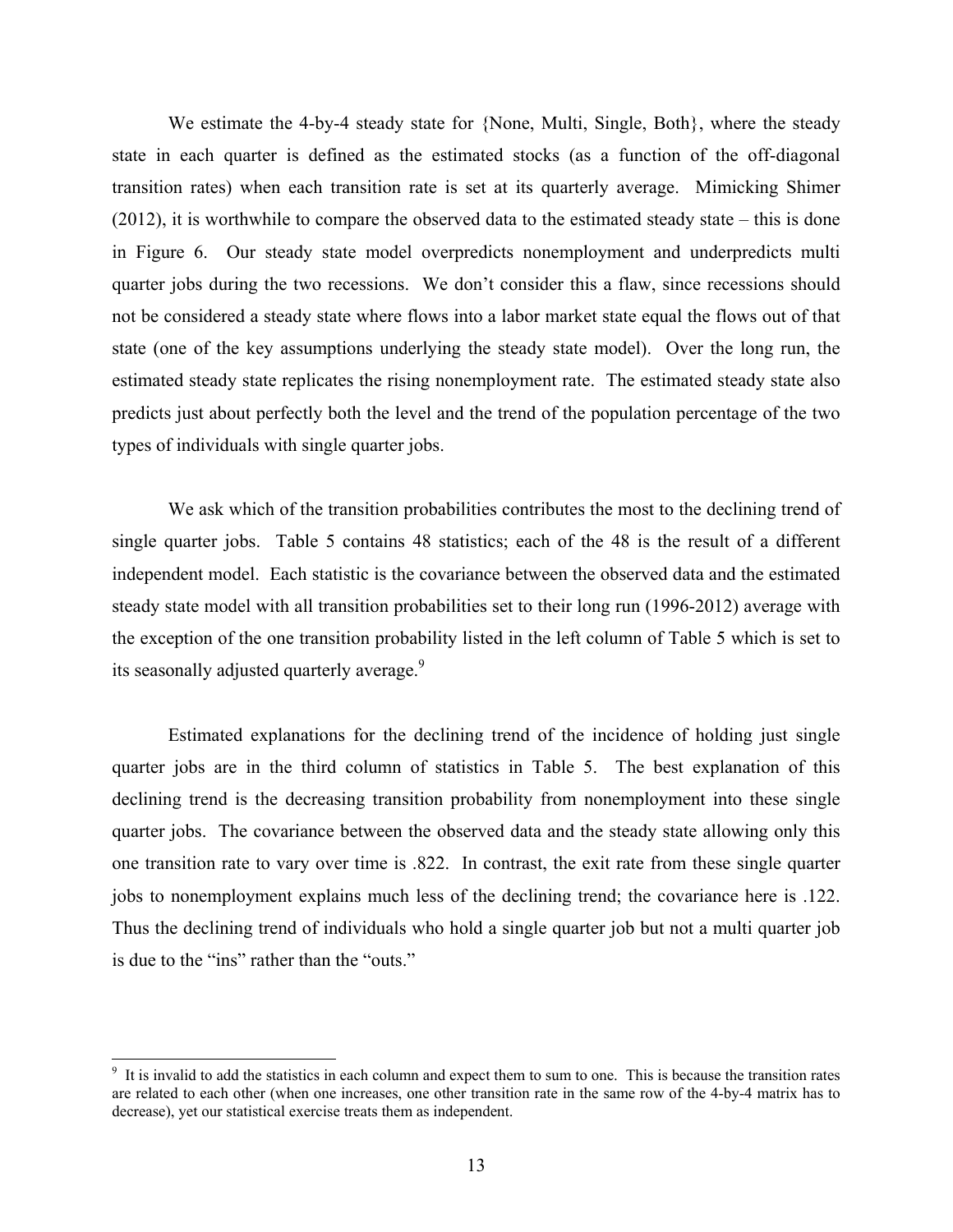The declining trend of single quarter jobs for individuals who hold both a single quarter job and a multi quarter job has a different explanation. The best explanation here, with an estimated covariance of .619 (in the fourth column of Table 5), is the declining transition rate into this state for individuals who previously held just a multi quarter job. The economic interpretation is that individuals with only a multi quarter job have a declining propensity to add a second single quarter job.

 The analysis in the previous two paragraphs helps us explain why single quarter jobs have been declining. Two major statistical explanations are a declining entrance rate from nonemployment and a declining propensity to add multiple jobs. But we need to be careful not to over-interpret these results -- we still don't know the driving forces for why these rates have been declining over time.

 The steady state estimated from the 4-by-4 matrix is powerful beyond enabling us to examine why single quarter jobs have been declining. Column 2 of Table 5 presents estimates which allow us to analyze why the incidence of persons holding only multi quarter jobs has been declining over time. We see that the stepping stone role of single quarter jobs has only a small effect on this downward trend. Allowing the rate from nonemployment to single quarter jobs to vary yields a covariance of .078 (the second row in column 2), and allowing the rate from single quarter jobs to exclusively multi quarter jobs to vary yields a covariance of .053. Both of these stepping stone effects are quite small. The best explanation for the decrease in multi quarter jobs is the declining entrance rate from nonemployment. Indeed, the estimated covariance above one (1.209, in the top row of column 2) reflects the over-prediction evidenced in Figure 6 that occurs during recessions.

 And finally, the estimated steady state model allows us to analyze the rising nonemployment rate, which is equivalent to a falling employment to population ratio. The best explanation for the rising nonemployment rate in our LEHD data is a falling entrance rate from nonemployment to any type of employment – see the top three rows of the first column of Table 5. While the entrance rate into the two types of single quarter jobs has a smaller effect than the entrance rate into multi quarter jobs, the single quarter job effects are non-negligible.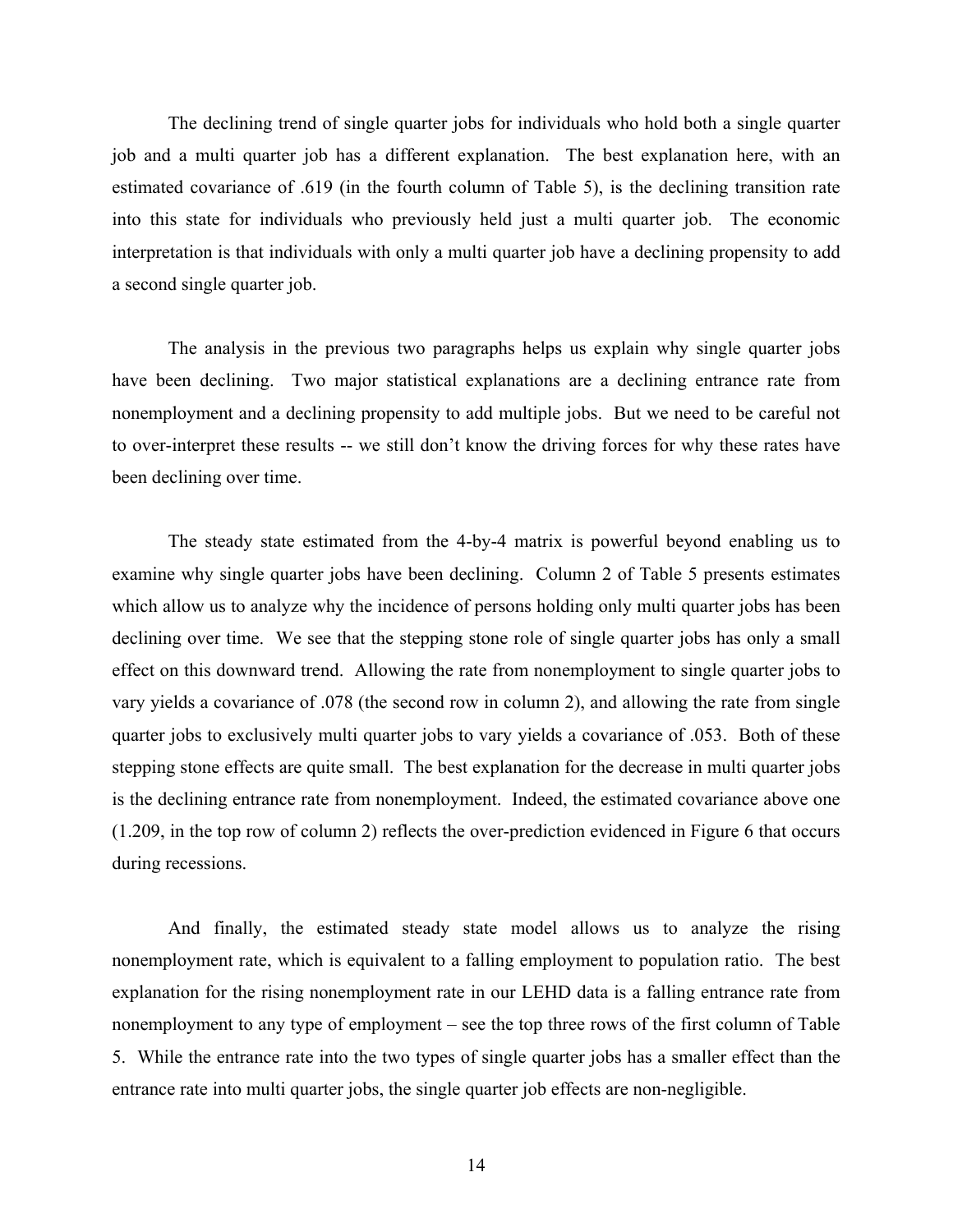#### **IV. Implications of the Decline for Earnings**

 $\overline{\phantom{a}}$ 

 We now turn to the relationship between the declining incidence of single quarter jobs and the trends in average earnings and earnings dispersion. Both of these earnings trends have been the focus of recent attention in the U.S. By almost all measures, earnings growth has stagnated during the past decade and earnings inequality has been increasing during the past several decades.

 Two approaches are generally taken when using employment and earnings data in economic research. The broadest approach is to let the universe of records constitute the object of consideration. This approach is commonly used in the production of economic statistics, such as employment counts or average earnings. This is sometimes referred to as a "business based" approach, as it considers the people employed by all businesses at any point in time. An alternative approach restricts the universe on some measure of the individual's job attachment. For example, the inequality statistics produced by the Bureau of Labor Statistics restrict on fulltime workers when tabulating earnings data from the Current Population Survey  $(CPS)$ <sup>10</sup> In this section, we show that the basic distinction between these approaches – the inclusion or exclusion of what might be deemed marginal jobs – has a noticeable effect on the trend of average earnings and a substantial effect on the trend of earnings dispersion.

 We begin by presenting the seasonally adjusted time series of the number of individuals in our 20 state LEHD dataset. Figure 7 shows the number of individuals with full quarter jobs, and the number of individuals with full quarter and/or single quarter jobs.<sup>11</sup> Full quarter jobs are defined as contemporaneous employer-employee matches that existed in the previous quarter and also exist in the following quarter. Full quarter jobs basically ensure that the individual-

<sup>&</sup>lt;sup>10</sup> The Bureau of Labor Statistics publishes statistics for the  $10^{th}$ ,  $25^{th}$ ,  $50^{th}$ ,  $75^{th}$ , and  $90^{th}$  percentiles of the weekly earnings distribution of full time wage and salary workers at http://www.bls.gov/webapps/legacy/cpswktab5.htm. Note that these statistics refer only to earnings at the individual's main (full time) job and exclude any earnings from multiple jobs.

 $11$  Missing from this taxonomy are jobs that begin or end within the current quarter and are at least two quarters in duration. Including these as a separate category clutters the graphs but does not change the conclusions in this section (results are available upon request). Furthermore, if we repeat all the analysis in this section using jobs rather than individuals as the unit of analysis, the conclusions become even more stark.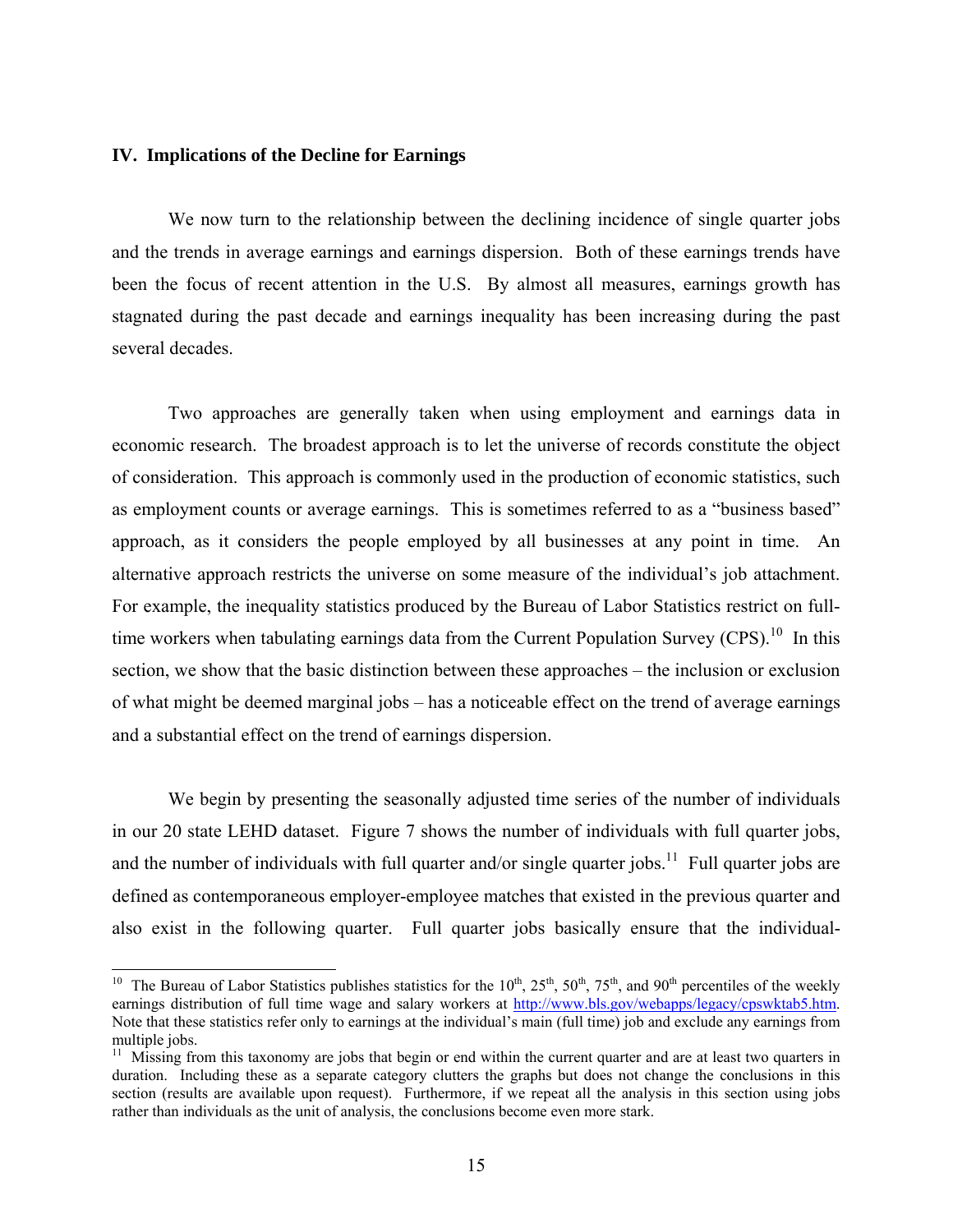employer match lasts longer than 13 weeks, which provides a measure of job attachment when analyzing administrative earnings records. Figure 7 shows that adding single quarter jobs to the sample of full quarter jobs increases the sample size by only a small percentage. This should not be surprising given the descriptive statistics – recall from Figure 4 that individuals with only single quarter jobs are 4½ percent of all employed individuals in the late 1990s and 3 percent of all employed individuals in the 2010s.

#### *IVa. Trends in Average Earnings*

 As shown in Figure 8, the inclusion or exclusion of single quarter jobs from the calculation of average log real quarterly earnings matters a lot.<sup>12</sup> This is immediately obvious in the levels, but more important for our purposes is the trends. Average earnings among those who work at any job during the quarter is increasing from the late 1990s to the early 2000s, and then grows by just a small amount from the mid 2000s to the early 2010s (this is the dashed line in Figure 9). On the other hand, average earnings of full quarter jobs also rises during the late 1990s but has essentially no growth during the decade of the 2000s. Indeed, the average earnings of full quarter jobs declines during the 2007-2009 recession.

 The divergent trends of average earnings in Figure 8 result from whether or not single quarter jobs are included in the calculation. The divergence is most pronounced during the 2007- 2009 recession, where the stagnant earnings of individuals working at any job in the LEHD reflects declining earnings of individuals with full quarter jobs and an upward trend reflecting the recent decline of single quarter jobs. This latter effect is a composition effect resulting from removing a sizable percentage of low-paid jobs from the calculation of average earnings. Thus the decline in single quarter jobs matters when analyzing recent trends in average earnings.

#### *IVb. Trends in Earnings Dispersion*

 $\overline{\phantom{a}}$ 

 The growth of earnings inequality is at the forefront of current policy discussions, and has been referred to as the defining challenge of our time. Although much of the early analysis

 $12$  In the text that follows, average earnings is shorthand for average log real quarterly earnings.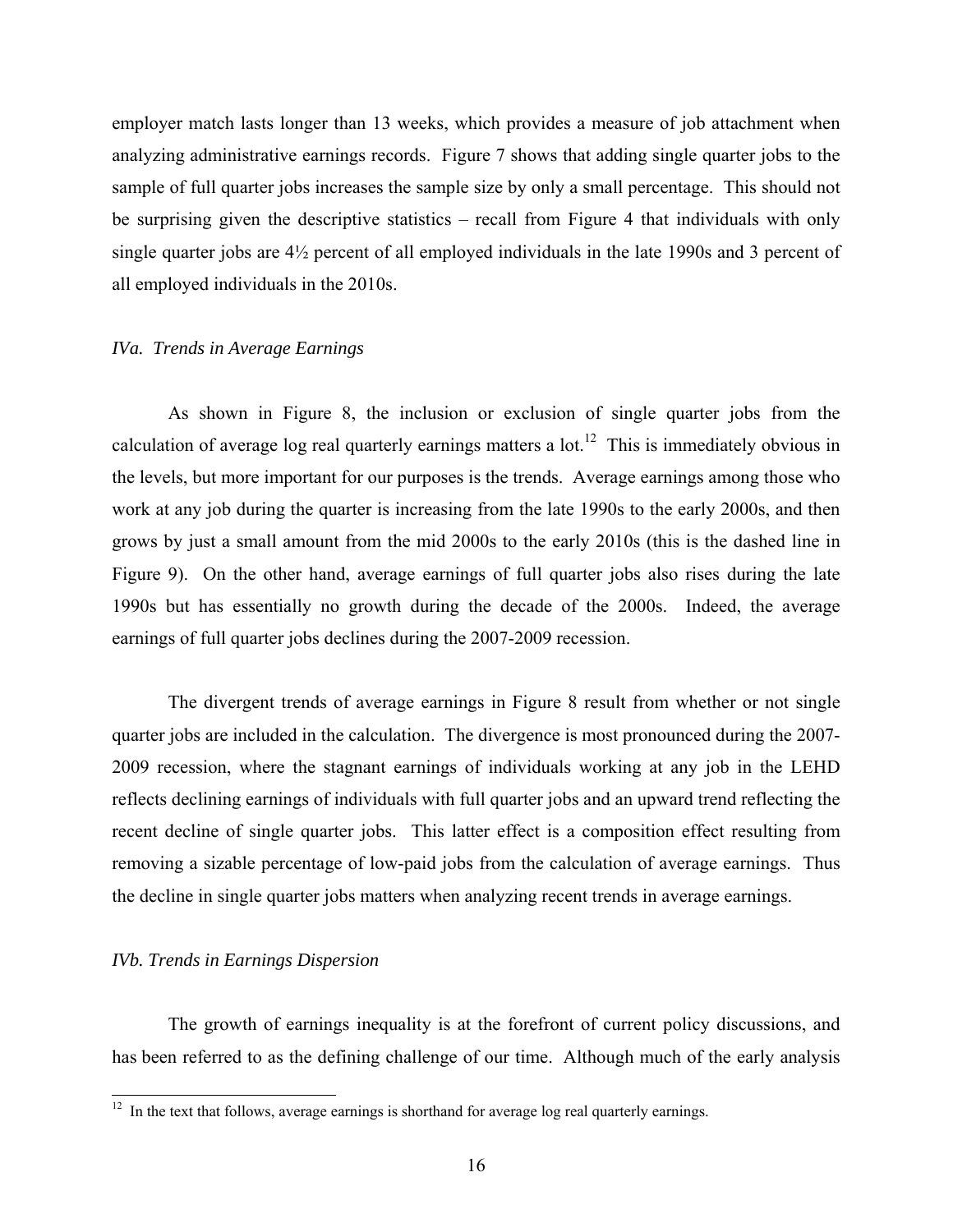of increasing inequality comes from analysis of the CPS data, there has been quite a bit of recent research using administrative earnings records – see, for example, see Piketty and Saez (2003), Saez (2013), Card, Heining, and Klein (2013), Barth, Bryson, Davis, and Freeman (2014), and Spletzer (2014).

 Much of the analysis of inequality that uses household data restricts on labor supply, such as restricting to persons working more than 35 hours per week. This is not possible with administrative data, since information on hours worked is not available in most administrative earnings records. To ensure some job attachment, analysts who use LEHD data often restrict on what is called "full quarter" earnings – only the middle quarter of a worker-employer match that lasts at least three consecutive quarters is used in the analysis.

 Figure 9 presents the seasonally-adjusted time series of the variance of the quarterly earnings distribution. Two series are given: earnings variance for individuals with just full quarter jobs, and earnings variance for individuals with full quarter and/or single quarter jobs. The earnings variable used to create these graphs is the natural log of real quarterly earnings.<sup>13</sup> The variance of individual full quarter earnings rises steadily from the mid-to-late 1990s to the early 2010s. This variance rises by 12 percent, which indicates increasing earnings inequality. On the other hand, the variance of individual quarterly earnings from both full quarter jobs and single quarter jobs declines during the 1996 to 2012 time period. This decline is 7 percent. Of interest is the noticeable stair-step decline in this variance trend, which is suggestive that the decline of the incidence of single quarter jobs plays a role in this declining variance.

 We dig deeper into the divergent variance trends and present various percentiles of the earnings distribution in Figure 10. The top panel of Figure 10 presents the 90-10 ratio, the 90-50 ratio, and the 50-10 ratio for the sample of individuals with full quarter jobs. The 90-10 ratio is increasing over the 1996 to 2012 time period, with a large increase in the upper part of the earnings distribution (as represented by the 90-50 ratio) and a relatively flat trend in the lower part of the earnings distribution (as represented by the 50-10 ratio). Spletzer (2014) shows that

l

<sup>&</sup>lt;sup>13</sup> Because there are a few outliers, most likely due to year end bonuses or other irregular large payments, we have winsorized the earnings distribution at 99 percent of the state-year-quarter distribution. We have also smoothed over a noticeable spike in the variance at 2007:Q2.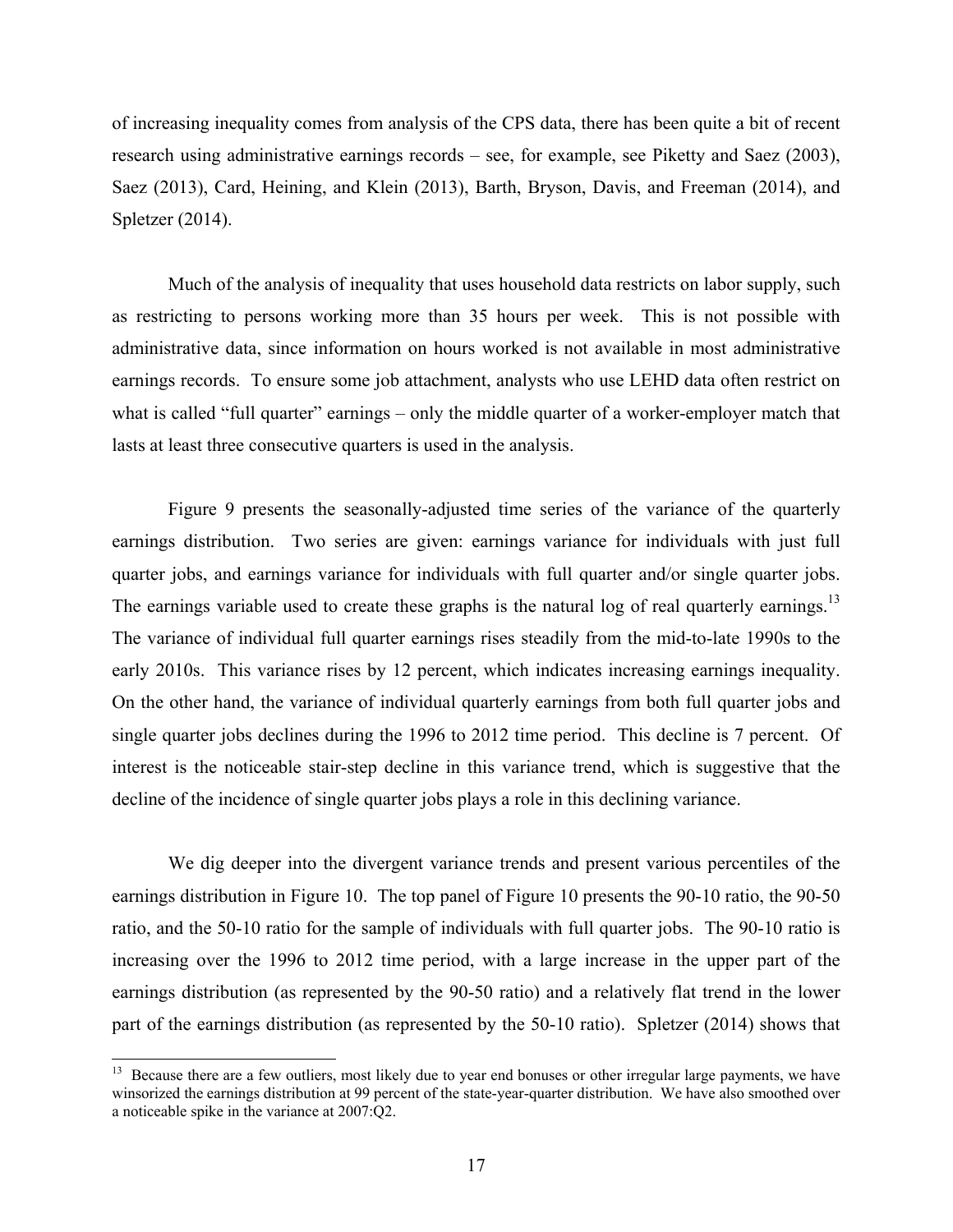these three series are extremely similar to the corresponding statistics from the published CPS data.

 The bottom panel of Figure 10 presents a different evolution of the earnings distribution in the U.S. This bottom panel presents the 90-10, 90-50, and 50-10 ratios for the sample of individuals with full quarter and/or single quarter jobs. Here, we still see a sizeable widening in the upper half of the earnings distribution, but the bottom half of the earnings distribution is narrowing. The narrowing bottom half is greater than the widening of the upper half, which leads to a declining 90-10 ratio. This declining 90-10 ratio is consistent with the corresponding declining variance in Figure 9.

 Our point here is not to question the trend of increasing earnings inequality. Rather, our purpose in this section is to show that including single quarter jobs in the analysis drastically changes the trend of earnings inequality. Our analysis of full-quarter earnings replicates the trend of increasing earnings inequality documented in the literature. Not controlling for an individual's attachment to the labor market, and using the approach where all individuals are included in the analysis, reverses the trend. This is because individuals who are employed only in short-duration jobs are primarily on the margins of nonemployment, and including these workers brings in a downward trend in the variance induced by the composition effect resulting from the declining trend of low-earnings single quarter jobs.<sup>14</sup>

#### **V. Summary and Discussion**

l

 We have thoroughly documented a phenomenon that commonly occurs in administrative records: events that start and end in the smallest duration available. In the case of quarterly earnings records, these are jobs that start and end in the same quarter, which we refer to as "single quarter jobs." We were motivated to analyze these jobs by the finding from Hyatt and Spletzer (2013) that the decline of single quarter jobs accounts for more than half of the decline in hires and separations in U.S. administrative records. We show in this paper that single quarter

<sup>14</sup> Evidence suggests that administrative data are better than household data in measuring short duration low earnings jobs in the tail of the earnings distribution – see Abraham et.al. (2013). This suggests that the composition effects resulting from not restricting on labor market attachment will be larger when using administrative data.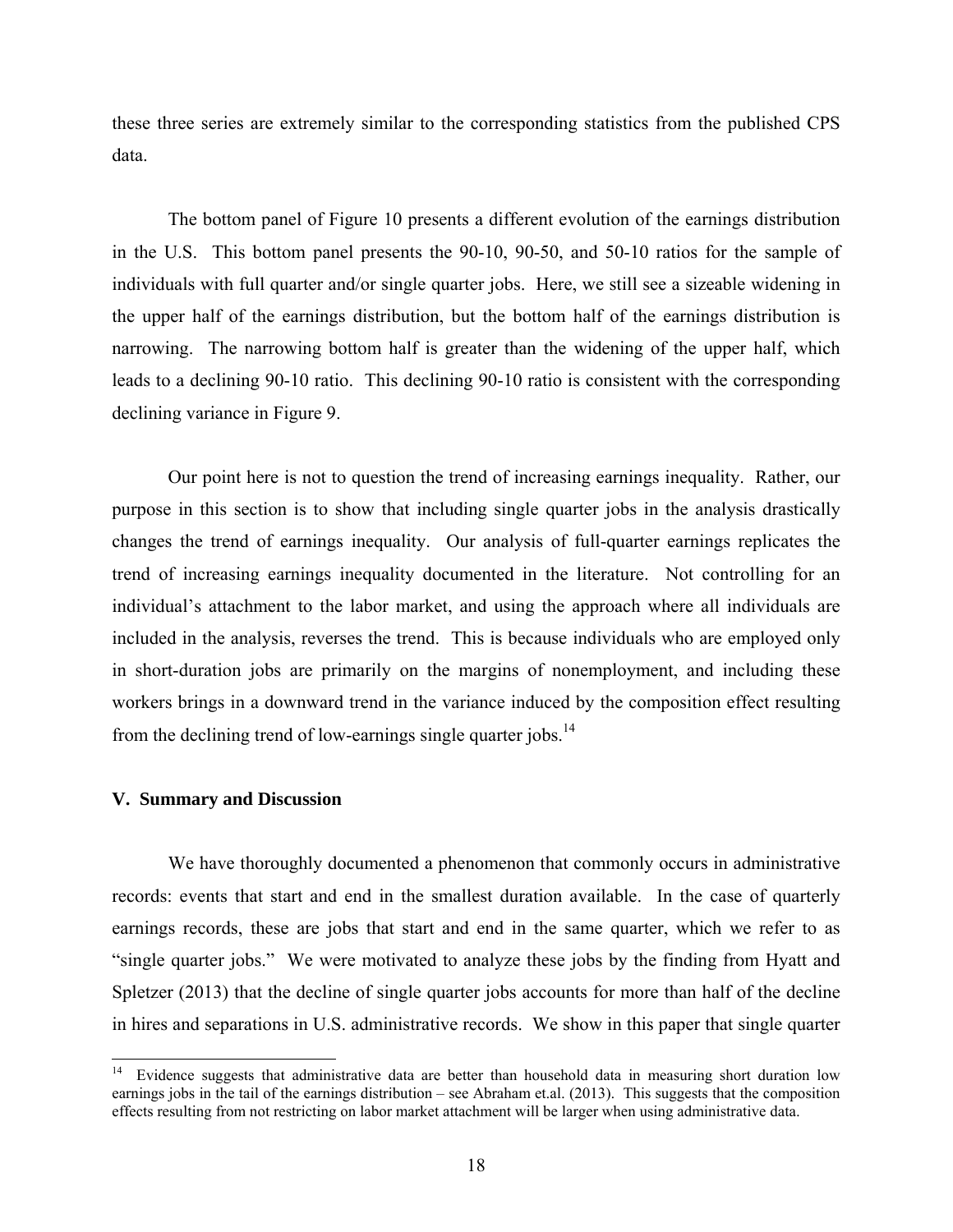jobs are commonly held by younger workers and by those who take jobs at newer firms, but, nevertheless, the aging of the workforce and the decline of business startups explains relatively little of the decline in single quarter jobs. This finding is consistent with other evidence from Hyatt and Spletzer (2013), Decker et al. (2014), and Davis and Haltiwanger (2014), who also show that compositional shifts explain little of the decline in employment dynamics.

 We make much more progress considering the implications of the decline in single quarter jobs on change in employment and earnings among the U.S. private sector workforce. We find that the decline of single quarter jobholding only accounts for about a third of the decline in the number of people employed in a quarter, and as such, the decline in single quarter jobs is part of a broader decline in the employment to population ratio in the U.S. We also consider whether the decline in single quarter jobs affects the broader employment decline via a stepping stone effect. We set up a simple four-state model of the labor market that follows and extends Shimer (2012), and we find some but not much explanatory power from this stepping stone channel.

 While a small part of this paper, we believe that our analysis of single quarter jobs as stepping stones presents two methodological advances for the study of employment. First, most studies of stepping stone jobs, such as Booth, Francesconi, and Frank (2002), Gagliarducci (2005), and Autor and Houseman (2010), analyze the implications of temporary contract jobs (in Europe) or temporary-help jobs (in the U.S.) on future labor market outcomes such as employment and earnings. The general empirical methodology is to regress the current wage on previous stepping stone jobs, controlling for possible selectivity into employment. Our analysis, in contrast, is a simple stock-flow analysis that directly looks at the stepping stone dynamics of workers as they move into and out of nonemployment, as well as from job to job. Second, our analysis of single quarter jobs as stepping stones requires us to extend Shimer's (2012) steady state stocks and flows methodology from a 3-by-3 matrix of gross flows amongst labor force states to a 4-by-4 matrix. We believe that this extension will be useful to other analysis of labor market dynamics, such as gross flows distinguishing between remaining at the same employer versus changing jobs, distinguishing between short-duration versus long-duration unemployment, or distinguishing between discouraged workers versus out of the labor force.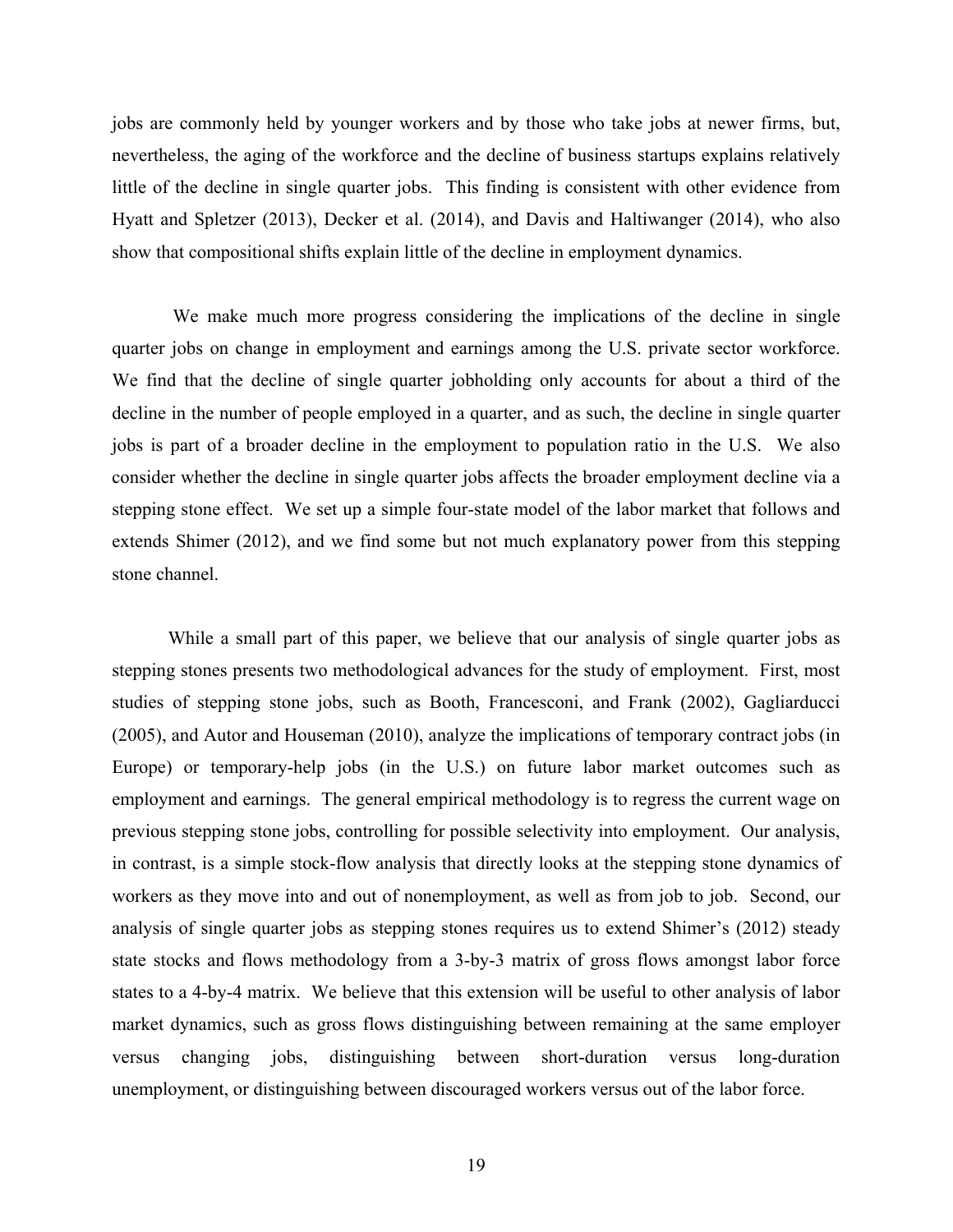For earnings trends, the treatment of single quarter jobs matters quite a lot. One may be tempted to assume that since single quarter jobs are just a small percentage of jobs, inequality trends would not be strongly affected by their inclusion or exclusion. But this intuition is wrong. Inclusion or exclusion of single quarter jobs from average quarterly earnings or the dispersion of quarterly earnings generates divergent and even opposite trends for the years 1996-2012. Including single quarter jobs, where the total earnings are rather low, indicates that average earnings of workers in the private sector has been increasing, with declining dispersion. This is because the number of single quarter jobs is declining dramatically and the resulting composition effect dominates the trend. When omitting single quarter jobs, the remaining earnings observations from longer duration jobs show an opposite trend: average earnings has been flat or perhaps declining, with increasing dispersion.

 Single quarter jobs begin and end in a short interval, and so they contribute both a hire and a separation to quarterly statistics on workforce turnover and churn. For the same reason, these short duration jobs also contribute weight toward recently started jobs in statistics on job tenure. The proper treatment of these jobs is therefore essential to the consideration of trends in employment dynamics, as well as trends in job mobility and duration. As we show in Hyatt and Spletzer (2014), single quarter jobs drive the trend in the job duration distribution in the Quarterly Workforce Indicators (QWI).

 As administrative records sources increasingly come to the forefront of labor market research, it is necessary to carefully think of how to characterize employment and earnings in these data sources. The administrative earnings records that provide the source data for the LEHD are collected for the purpose of assessing unemployment insurance taxes in the U.S. Administrative earnings records exist in many other countries for purposes of tax collection and benefit provision. These data are collected or recorded at different frequencies in different countries: daily, monthly, quarterly, or annually. We hope that this paper and other pioneering efforts will help to provide a conceptual framework appropriate to these administrative data sources, and that future work will assist in the reconciliation of these data with other more established labor market data obtained from surveys.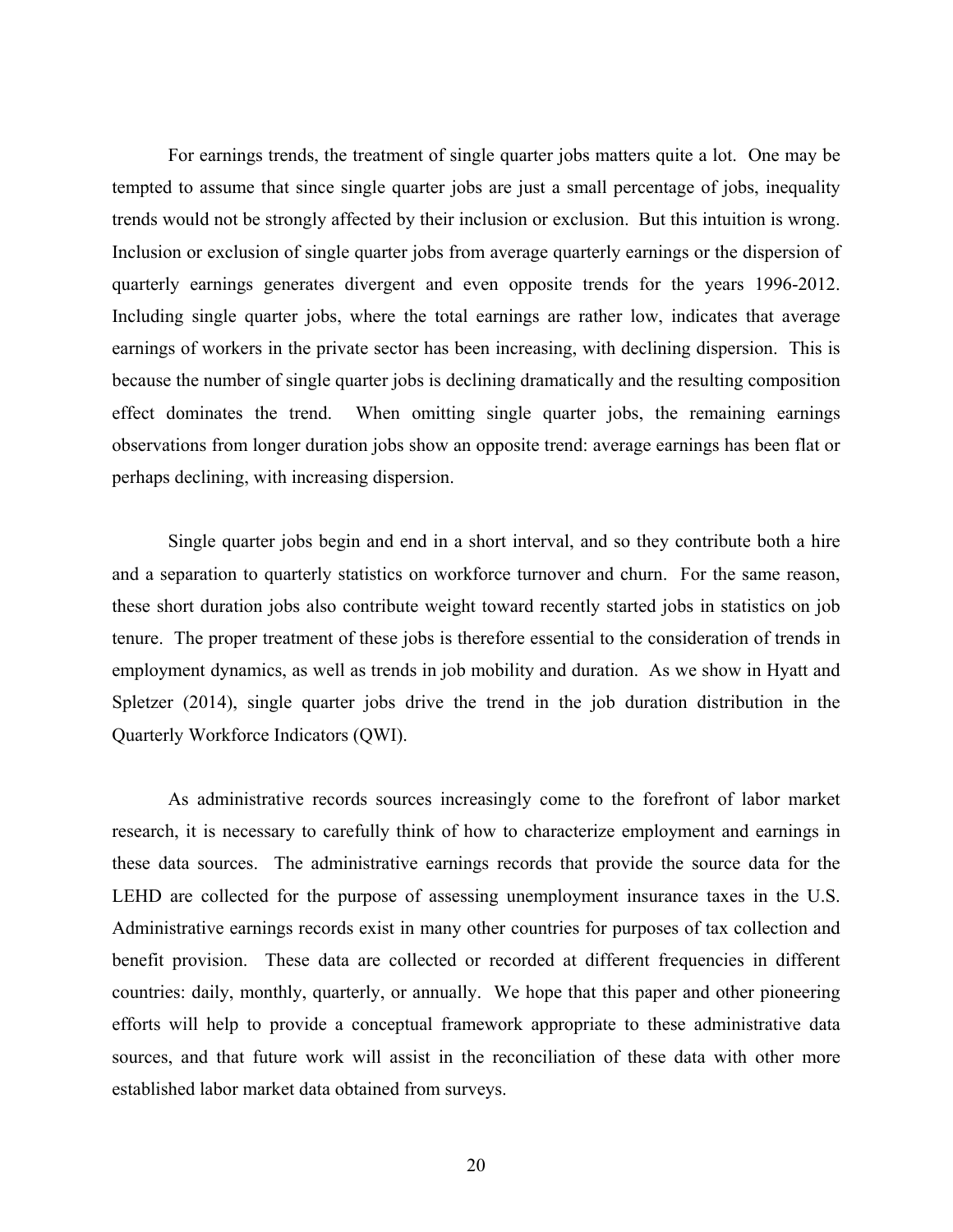#### **References**

- Abowd, John M., Bryce E. Stephens, Lars Vilhuber, Fredrik Andersson, Kevin L. McKinney, Marc Roemer, and Simon Woodcock. 2009. "The LEHD Infrastructure Files and the Creation of the Quarterly Workforce Indicators." In *Producer Dynamics*, ed. Timothy Dunne, J. Bradford Jensen, and Mark J. Roberts. Chicago, IL: University of Chicago Press.
- Abowd, John M. and Lars Vilhuber. 2011. "National Estimates of Gross Employment and Job Flows from the Quarterly Workforce Indicators with Demographic and Industry Detail," *Journal of Econometrics* 161(1): 82-99.
- Abraham, Katharine G., John Haltiwanger, Kristin Sandusky, and James R. Spletzer. 2013. "Exploring Differences in Household vs. Establishment Measures of Employment." *Journal of Labor Economics* 31(2, pt. 2): S129-S172.
- Autor, David and Susan N. Houseman. 2010. "Do Temporary Help Jobs Improve Labor Market Outcomes for Low--‐‑Skilled Workers? Evidence from 'Work First.'" *American Economic Journal: Applied Economics*, Volume 2 (July), 2010, 96‑128.
- Barth, Erling, Alex Bryson, James C, Davis, and Richard Freeman. 2014. "It's Where You Work: Increases in Earnings Dispersion Across Establishments and Individuals in the U.S." NBER Working Paper #20447.
- Booth, Alison L, Marco Francesconi, and Jeff Frank. 2002. "Temporary Jobs: Stepping Stones or Dead Ends?" *The Economic Journal*, Vol. 112, No. 480, pp. F189-F213.
- Card, David, Jörg Heining, and Patrick Kline. 2013. "Workplace Heterogeneity and the Rise of West German Wage Inequality." *The Quarterly Journal of Economics*, vol. 128(3), pp. 967- 1015.
- Davis, Steven J. and John Haltiwanger. 2014. "Labor Market Fluidity and Economic Performance." NBER Working Paper #20479.
- Decker, Ryan, John Haltiwanger, Ron S. Jarmin, and Javier Miranda. 2014. "The Secular Decline in Business Dynamism in the U.S." Unpublished paper, U.S. Census Bureau.
- Furman, Jason. 2014. "Opportunities and Challenges in the U.S. Labor Market: An Update ." http://www.whitehouse.gov/sites/default/files/docs/opportunities and challenges in the u.s. labor market an update jf 9.10.14.pdf.
- Gagliarducci, Stefano. 2005. "The dynamics of repeated temporary jobs", *Labour Economics*, 12(4), pp. 429-448.
- Hall, Robert E. 1995. "Lost Jobs." *Brookings Papers on Economic Activity*. Vol. 1995, No. 1, pp. 221-273.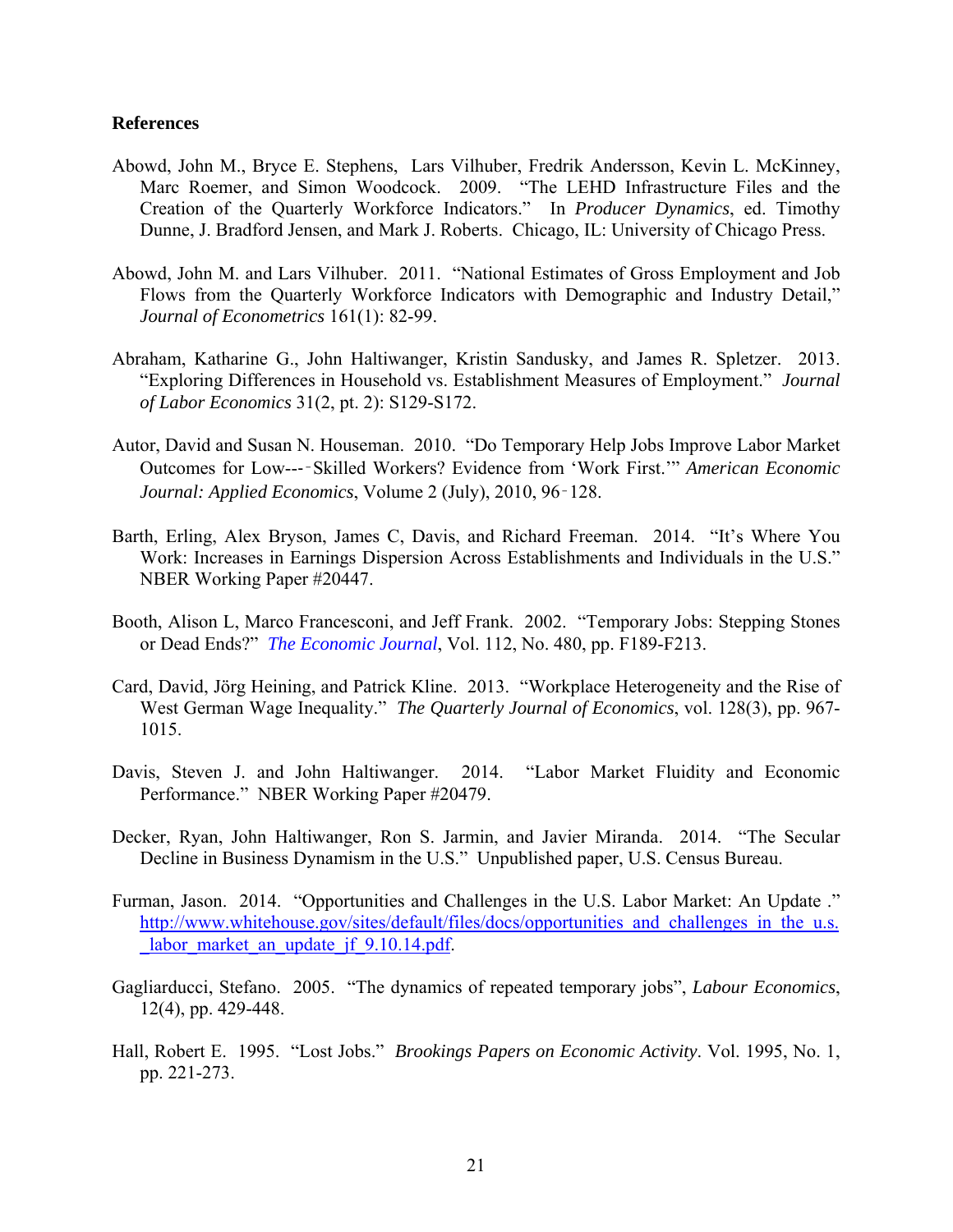- Hyatt, Henry R. and James R. Spletzer. 2013. "The Recent Decline in Employment Dynamics." *IZA Journal of Labor Economics*, Vol. 2, No. 5, pp. 1-21.
- Hyatt, Henry R. and James R. Spletzer. 2014. "Hires, Separations, and the Job Tenure Distribution in Administrative Earnings Records." *JSM Proceedings*, Business and Economic Statistics Section, pp. 98-110.
- Piketty, Thomas and Emmanuel Saez. 2003. "Income Inequality in the United States, 1913- 1998." *The Quarterly Journal of Economics*, vol. 118(1), pp. 1-39.
- Saez, Emmanuel. 2013. "Striking it Richer: The Evolution of Top Incomes in the United States (Updated with 2012 preliminary estimates)." Manuscript, University of California Berkeley, http://elsa.berkeley.edu/users/saez/saez-UStopincomes-2012.pdf.
- Shimer, Robert. 2012. "Reassessing the ins and outs of unemployment." *Review of Economic Dynamics*, Vol. 15, pp. 127-148.
- Spletzer, James R. 2014. "Inequality Statistics from the LEHD." Presented at the June 2014 FESAC meetings, http://www.census.gov/fesac/pdf/2014-06-13/Spletzer\_Background.pdf.
- Topel, Robert H. and Michael P. Ward. 1992. "Job Mobility and the Careers of Young Men." *Quarterly Journal of Economics* 107(2): 439-479.
- Yellen, Janet. 2014. "Labor Market Dynamics and Monetary Policy." http://www.federalreserve.gov/newsevents/speech/yellen20140822a.pdf.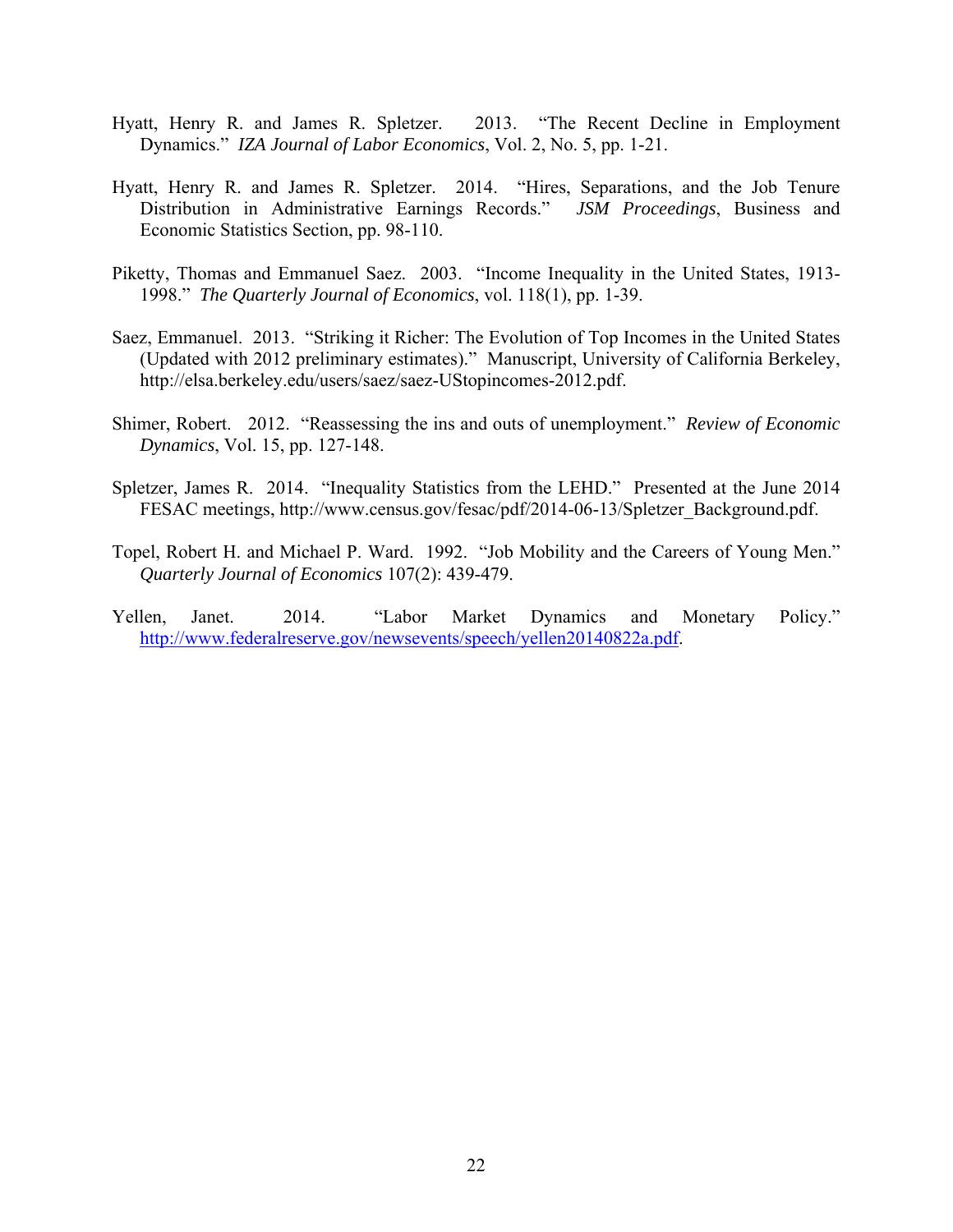#### **Appendix: Shimer's Methodology and the Extension to a 4-by-4 Matrix**

In any given quarter, individuals can be in one of four labor market states:  $N$  represents individuals with no single quarter jobs and no multi quarter jobs,  $M$  represents individuals with no single quarter jobs and one or more multi quarter jobs, S represents individuals with one or more single quarter jobs and no multi quarter jobs, and B represents individuals with one or more single quarter jobs and one or more multi quarter jobs. In the text of this paper, as well as the tables and figures,  $\{N, M, S, B\}$  are referred to as  $\{None, Multi, Single, Both\}$ . We use the single letter notation in this appendix in order to not clutter the following mathematical equations. The stocks and flows matrix that follows individuals from last quarter  $(t-1)$  to this quarter  $(t)$  is:

| <b>Table A1: Map of Transitions</b> |  |  |  |
|-------------------------------------|--|--|--|
|-------------------------------------|--|--|--|

|          |           | <b>Subsequent Quarter Labor Market State</b> |                 |                 |                 |  |
|----------|-----------|----------------------------------------------|-----------------|-----------------|-----------------|--|
|          |           | Nғ                                           | M+              | $\mathcal{A}_t$ |                 |  |
| Previous | $N_{t-1}$ | $N_{t-1} N_t$                                | $N_{t-1}$ $M_t$ | $N_{t-1}$ $S_t$ | $N_{t-1} B_t$   |  |
| Labor    | $M_{t-1}$ | $M_{t-1} N_t$                                | $M_{t-1}$ $M_t$ | $M_{t-1} S_t$   | $M_{t-1} B_t$   |  |
| Market   | $S_{t-1}$ | $S_{t-1} N_t$                                | $S_{t-1}$ $M_t$ | $S_{t-1} S_t$   | $S_{t-1}$ $B_t$ |  |
| State    | $B_{t-1}$ | $B_{t-1} N_t$                                | $B_{t-1}$ $M_t$ | $B_{t-1} S_t$   | $B_{t-1}$ $B_t$ |  |

In this matrix, an individual who is not employed last quarter  $(N_{t-1})$  and is employed this quarter in a single quarter job  $(S_t)$  would be in the  $N_{t-1}S_t$  cell. The notation used here denotes  $\{N, M, S, B\}$  as stocks (that is, counts of individuals). This stocks and flows matrix, averaged over all quarters and expressed as population percentages, is presented in Table 3a.

Define transition probabilities across the four labor market states as  $\lambda$ , where, for example,  $\lambda^{NS}$  is the probability of a nonemployed person in quarter  $t-1$  being employed in a single quarter job in quarter  $t$ . These are conditional probabilities in the sense that they are dependent on the initial state: for example,  $\lambda_t^{NN} + \lambda_t^{NM} + \lambda_t^{NS} + \lambda_t^{NB} = 1$ . This transition matrix is written as: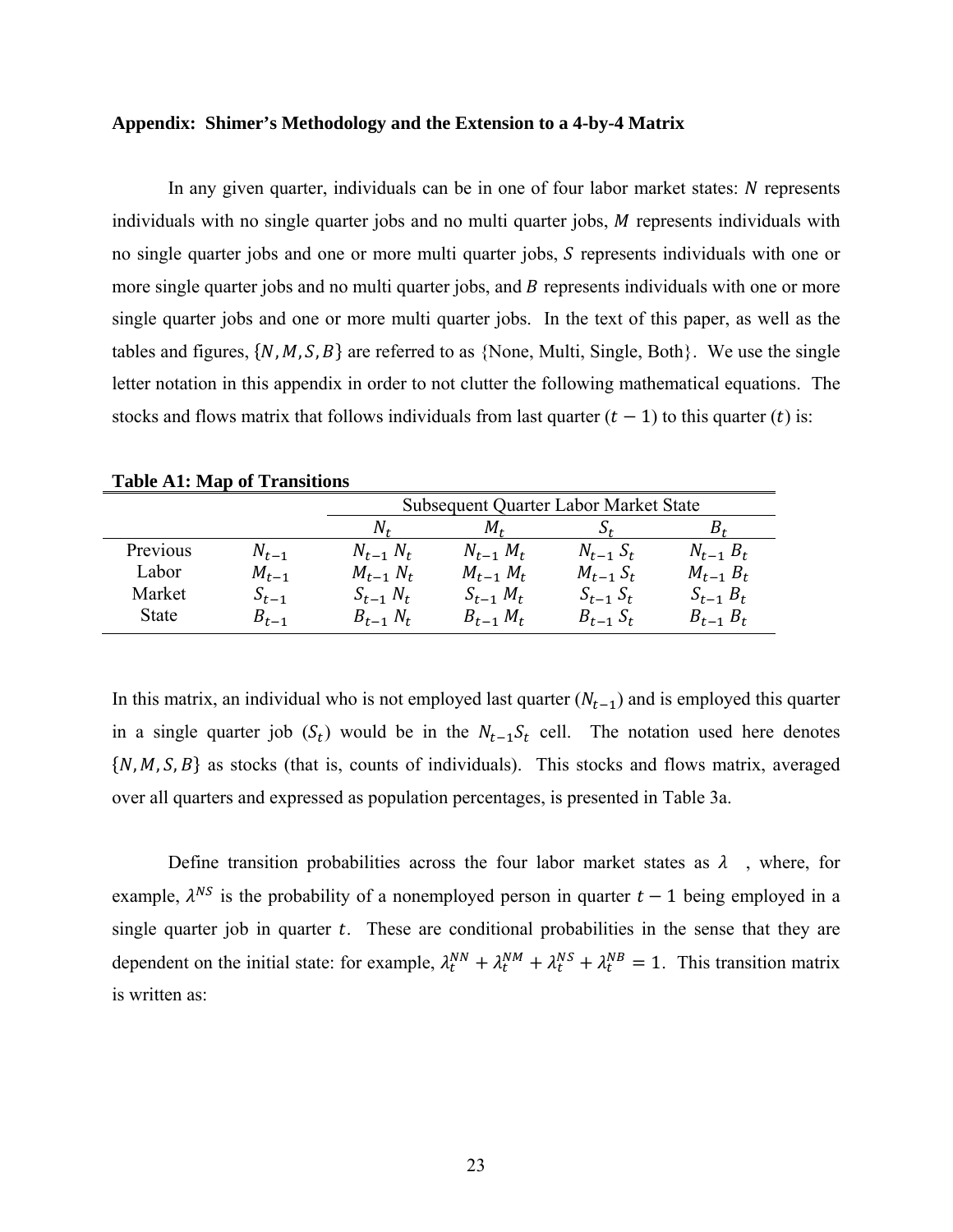|              |            | <b>Subsequent Labor Market State</b> |        |      |             |  |
|--------------|------------|--------------------------------------|--------|------|-------------|--|
|              |            |                                      |        |      |             |  |
| Previous     | $IV_{t-1}$ | วNN                                  | วNM    | วNS  | 1NB         |  |
| Labor        | $M_{t-1}$  | ۱ $MN$                               | 1MM    | าMS  | ว $MB$      |  |
| Market       | $r_{t-1}$  | ر (SN                                | วSM    | າ SS | า <i>SB</i> |  |
| <b>State</b> |            | BN                                   | ว $BM$ | ۱BS  | วBB         |  |

**Table A2: Transition Rate Notation** 

This transition matrix, averaged over all quarters, is presented in Table 3b.

Given a vector of observed moments of the workforce and population  $P_t$  $\{\lambda_t^{NN}, \lambda_t^{NS}, \lambda_t^{MB}, \lambda_t^{MN}, \lambda_t^{MS}, \lambda_t^{MB}, \lambda_t^{SN}, \lambda_t^{SM}, \lambda_t^{SS}, \lambda_t^{SB}, \lambda_t^{BM}, \lambda_t^{BS}, \lambda_t^{BB}, P_t\}$ , we can obtain a steady-state allocation  $\{N_t^*, M_t^*, S_t^*, B_t^*\}$  as follows. In a steady state, nonemployment N in quarter  $t-1$  equals nonemployment in quarter t, single quarter job holding S in quarter  $t-1$ equals single quarter job holding in quarter  $t$ , and similarly for the other two labor market states  $M$  and  $B$ . Since the stocks are equal across time, the flows into any one of these labor market states must equal the flows out of that state. These flow equations can be written as:

$$
\lambda_t^{NM} * M + \lambda_t^{SN} * S + \lambda_t^{BN} * B = \lambda_t^{NM} * N + \lambda_t^{NS} * N + \lambda_t^{NB} * N
$$
  

$$
\lambda_t^{NM} * N + \lambda_t^{SM} * S + \lambda_t^{BM} * B = \lambda_t^{MN} * M + \lambda_t^{MS} * M + \lambda_t^{MB} * M
$$
  

$$
\lambda_t^{NS} * N + \lambda_t^{MS} * M + \lambda_t^{BS} * B = \lambda_t^{SN} * S + \lambda_t^{SM} * S + \lambda_t^{SB} * S
$$
  

$$
\lambda_t^{NB} * N + \lambda_t^{MB} * M + \lambda_t^{SB} * S = \lambda_t^{BN} * B + \lambda_t^{BM} * B + \lambda_t^{BS} * B
$$

We have not yet introduced time subscripts to the labor market states above since the market is in a steady state. However, the transition rates vary by quarter, and so each quarter has a distinct steady state, denoted with the subscript  $t$  that matches the subscript for the transition rates. The fourth equation is a linear combination of the first three equations, and thus one more equation is necessary to close the model. This final equation is that the stocks of  $\{N_t^*, M_t^*, S_t^*, B_t^*\}$  sum to the population, where population counts are exogenously given:

$$
N_t^* + M_t^* + S_t^* + B_t^* = P_t
$$

After some algebra, a steady state solution for the 4-by-4 matrix is: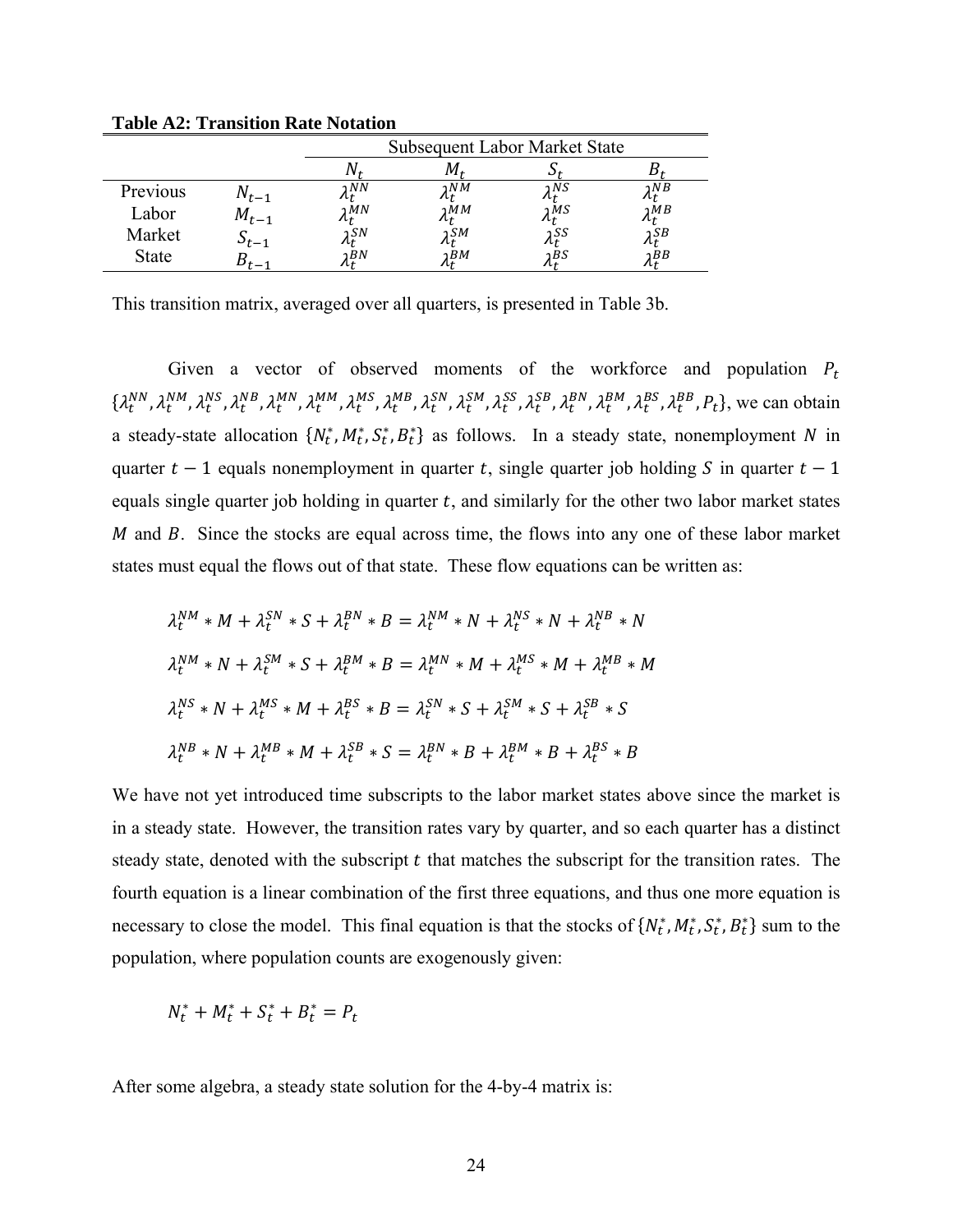$$
N_t^* = k_t \Big( (\beta_t \lambda_t^{SB} + \lambda_t^{SM} \lambda_t^{SB}) (\beta_t \lambda_t^{BN} + \lambda_t^{BM} \lambda_t^{MN}) + (\beta_t \delta_t - \lambda_t^{BM} \lambda_t^{MB}) (\beta_t \lambda_t^{SN} + \lambda_t^{SM} \lambda_t^{MN}) \Big)
$$
  
\n
$$
M_t^* = (\lambda_t^{NM} N_t^* + \lambda_t^{SM} S_t^* + \lambda_t^{BM} B_t^*) * (\beta_t)^{-1}
$$
  
\n
$$
S_t^* = ((\beta_t \alpha_t - \lambda_t^{NM} \lambda_t^{MN}) N_t^* + (\beta_t \lambda_t^{BN} + \lambda_t^{BM} \lambda_t^{MN}) B_t^*) * (\beta_t \lambda^{SN} + \lambda_t^{SM} \lambda_t^{MN})^{-1}
$$

and

$$
B_t^* = k_t \Big( (\beta_t \alpha_t - \lambda_t^{NM} \lambda_t^{MN}) (\beta_t \lambda_t^{SB} + \lambda_t^{SM} \lambda_t^{SB}) + (\beta_t \lambda_t^{NB} + \lambda_t^{NM} \lambda_t^{MB}) (\beta_t \lambda_t^{SN} + \lambda_t^{SM} \lambda_t^{MN}) \Big),
$$

where

$$
\alpha_t = (\lambda_t^{NM} + \lambda_t^{NS} + \lambda_t^{NB})
$$
  

$$
\beta_t = (\lambda_t^{MN} + \lambda_t^{MS} + \lambda_t^{MB})
$$

and

$$
\delta_t = (\lambda_t^{BN} + \lambda_t^{BM} + \lambda_t^{BS}).
$$

Finally,  $k_t$  is a multiplier that recovers  $N_t^* + M_t^* + S_t^* + B_t^* = P_t$ .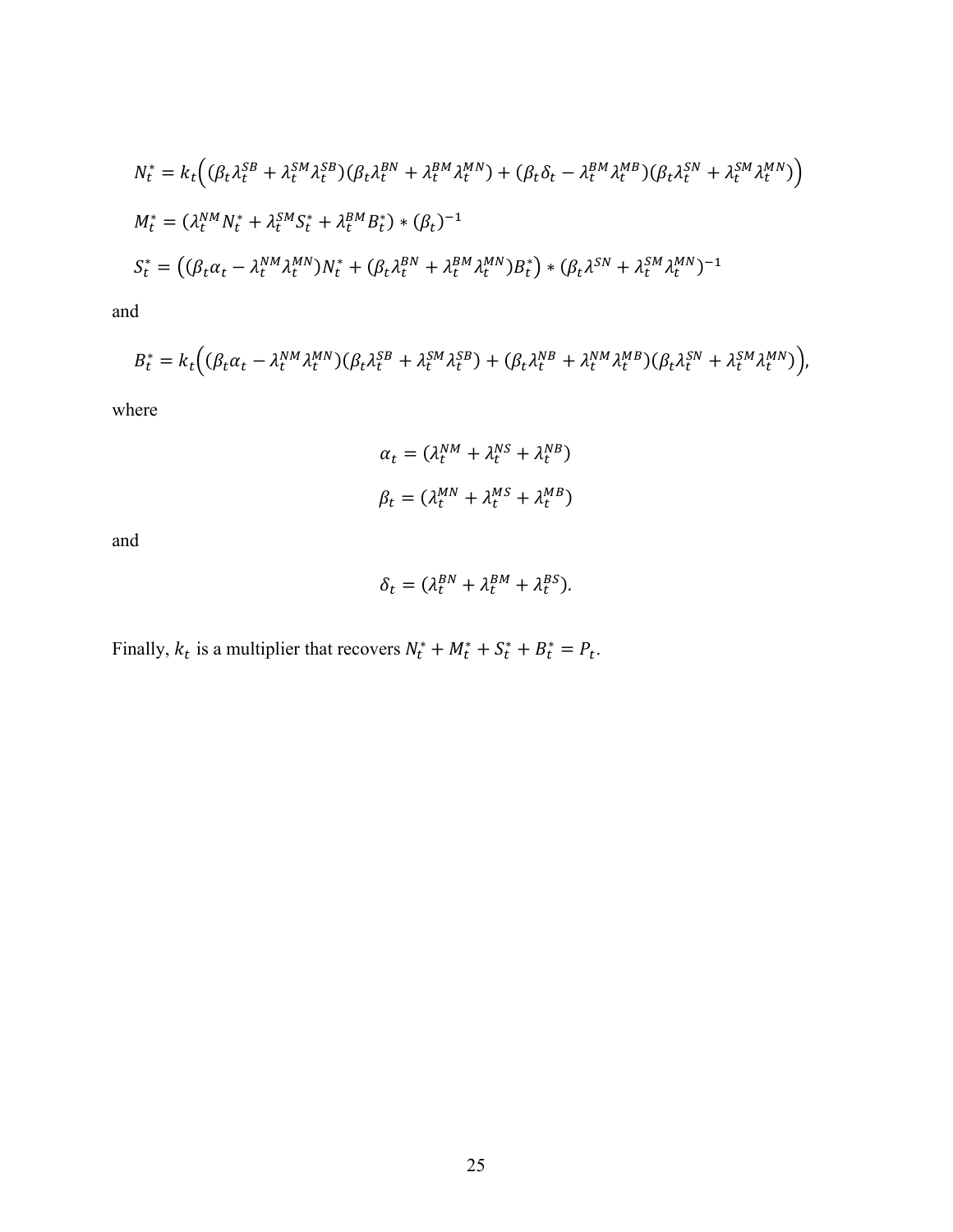

**Figure 1: Hires, Separations, and Single Quarter Jobs** 

*Note*: Authors' tabulations of LEHD data from 20 states, 1996:Q2 – 2012:Q2, seasonally adjusted.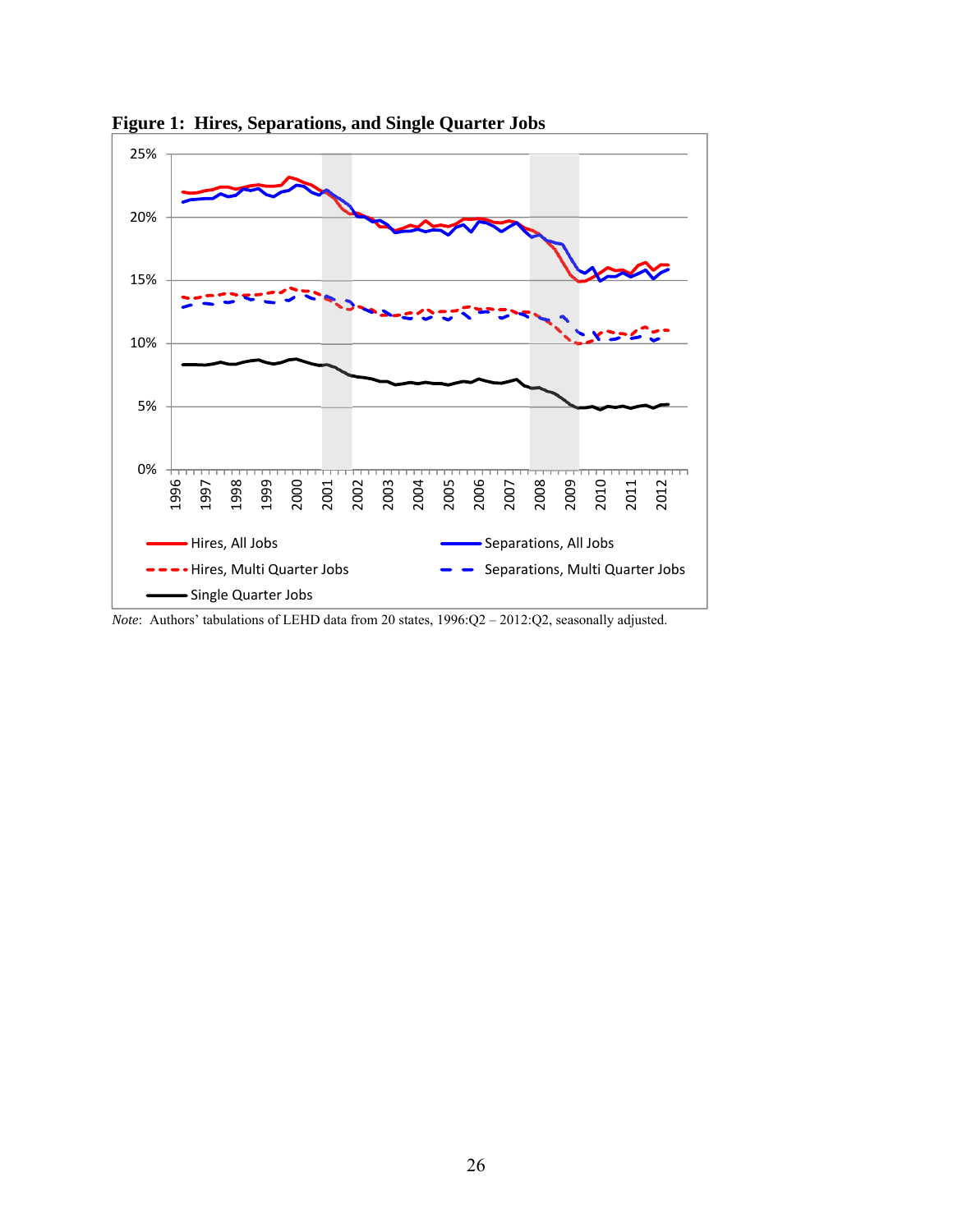|                                  | Incidence of   | Percent of            |            |
|----------------------------------|----------------|-----------------------|------------|
|                                  | Single Quarter | <b>Single Quarter</b> | Percent of |
|                                  | Jobs           | Jobs                  | All Jobs   |
| Age                              |                |                       |            |
| $14 - 18$                        | 15.4%          | $13.2\%$ <sup>*</sup> | $6.0\%$    |
| $19 - 21$                        | 13.1%          | 13.3%                 | 7.1%       |
| $22 - 24$                        | 9.8%           | $10.3\%$              | 7.4%       |
| $25 - 34$                        | 7.1%           | 23.7%                 | 23.4%      |
| 35-44                            | 5.5%           | 18.1%                 | 23.2%      |
| $45 - 54$                        | 4.4%           | 12.1%                 | 19.4%      |
| 55-64                            | $4.0\%$        | 5.7%                  | 10.0%      |
| 65-99                            | 7.5%           | 3.7%                  | 3.5%       |
| Gender                           |                |                       |            |
| Male                             | 7.3%           | 55.3%                 | 53.0%      |
| Female                           | 6.7%           | 44.7%                 | 47.0%      |
| Education                        |                |                       |            |
| Less than High School            | 9.5%           | 21.4%                 | 15.7%      |
| High School or Equivalent        | 7.5%           | 29.0%                 | 27.3%      |
| Some College or Associate Degree | 6.7%           | 30.0%                 | 31.4%      |
| Bachelor's Degree or More        | 5.4%           | 19.6%                 | 25.7%      |

### **Table 1a: Descriptive Statistics, by Worker Characteristics**

*Notes*: Authors' tabulations of LEHD data from 20 states, 1996:Q2 – 2012:Q2. \* indicates that the percent of single quarter jobs differs from the percent of all jobs by 5 percentage points or more.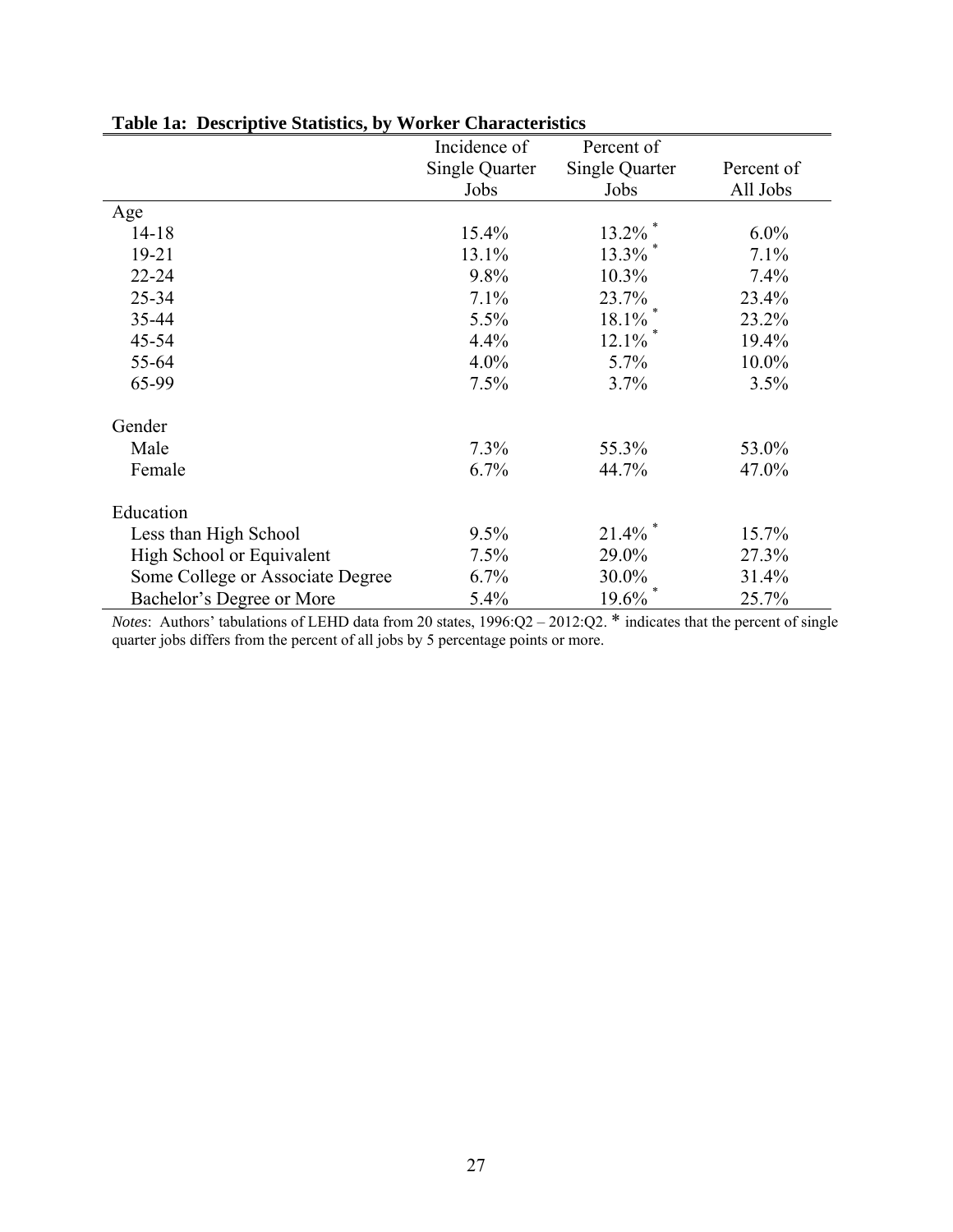|                                    | Incidence of          | Percent of            |            |
|------------------------------------|-----------------------|-----------------------|------------|
|                                    | <b>Single Quarter</b> | <b>Single Quarter</b> | Percent of |
|                                    | Jobs                  | Jobs                  | All Jobs   |
| Firm Size                          |                       |                       |            |
| $<$ 20                             | $8.0\%$               | 24.1%                 | 21.2%      |
| 20-49                              | 7.5%                  | 11.3%                 | 10.6%      |
| 50-249                             | 7.3%                  | 17.2%                 | 16.5%      |
| 250-999                            | 7.5%                  | 11.4%                 | 10.7%      |
| $\geq 1000$                        | 6.1%                  | $36.0\%$ $^{*}$       | 41.1%      |
| Firm Age                           |                       |                       |            |
| $0-1$ years                        | 11.9%                 | 10.2%                 | $6.0\%$    |
| 2-3 years                          | 10.4%                 | 8.1%                  | 5.5%       |
| 4-5 years                          | 9.5%                  | 6.8%                  | 5.0%       |
| $6-10$ years                       | 8.9%                  | 13.5%                 | 10.6%      |
| $11-19$ years                      | 7.9%                  | 17.7%                 | 15.7%      |
| 20 or more years                   | 5.3%                  | $43.7\%$              | 57.2%      |
| Industry                           |                       |                       |            |
| Agriculture, Forestry, Fishing     | 24.0%                 | 6.7%                  | 2.0%       |
| Mining                             | 4.8%                  | 0.4%                  | 0.6%       |
| Utilities                          | 1.8%                  | 0.1%                  | 0.5%       |
| Construction                       | 9.9%                  | 9.1%                  | 6.4%       |
| Manufacturing                      | 3.2%                  | 5.7%                  | 12.6%      |
| <b>Wholesale Trade</b>             | 3.4%                  | 2.5%                  | 5.1%       |
| Retail Trade                       | 6.4%                  | 12.8%                 | 14.0%      |
| Transportation & Warehousing       | 5.4%                  | 2.7%                  | 3.5%       |
| Information                        | 6.8%                  | 3.1%                  | 3.2%       |
| Finance and Insurance              | 2.7%                  | 1.8%                  | 4.7%       |
| Real Estate & Rental & Leasing     | 5.2%                  | 1.4%                  | 1.9%       |
| Professional, Sci, & Tech Services | 4.9%                  | 4.5%                  | 6.4%       |
| Management of Companies            | 2.8%                  | 0.4%                  | 1.1%       |
| Admin, Support, & Waste            | 17.0%                 | 20.5%                 | 8.4%       |
| <b>Educational Services</b>        | 6.1%                  | 1.5%                  | 1.7%       |
| Health Care & Social Assistance    | 3.9%                  | 6.5%                  | 11.8%      |
| Arts, Entertainment, & Recreation  | 8.7%                  | 2.3%                  | 1.9%       |
| Accommodation & Food Services      | 10.0%                 | 14.6%                 | 10.2%      |
| Other Services (ex Public Admin)   | 5.9%                  | 3.5%                  | 4.1%       |

### **Table 1b: Descriptive Statistics, by Firm Characteristics**

*Notes*: Authors' tabulations of LEHD data from 20 states, 1996:Q2 – 2012:Q2. \* indicates that the percent of single quarter jobs differs from the percent of all jobs by 5 percentage points or more.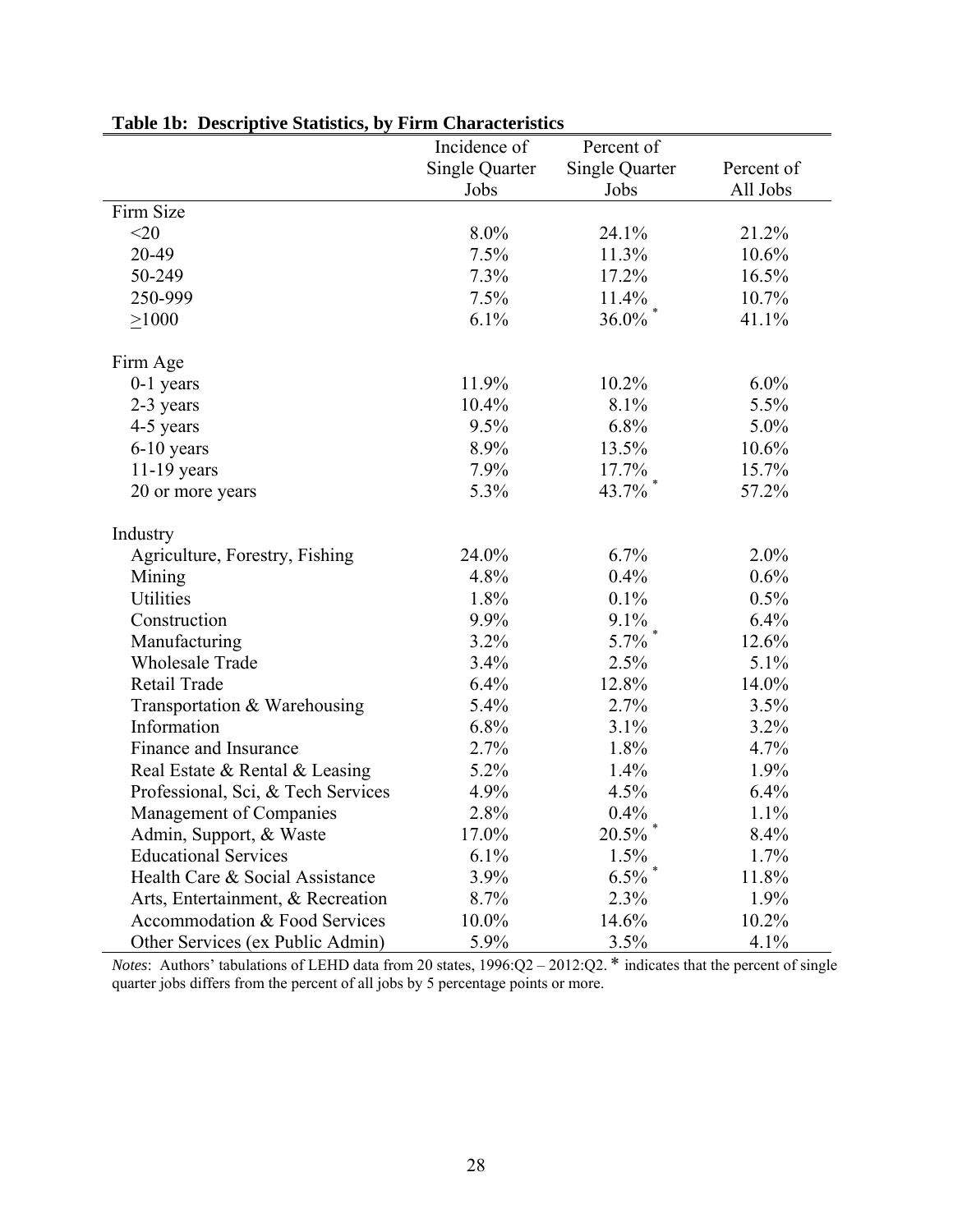|                                 | Composition |
|---------------------------------|-------------|
|                                 | Effect      |
| Worker Characteristics          |             |
| Age                             | 13.9%       |
| Gender                          | $0.0\%$     |
| Education                       | $-1.6%$     |
| <b>Employer Characteristics</b> |             |
| Industry                        | $-3.0\%$    |
| Firm Age                        | 14.7%       |
| Firm Size                       | 2.6%        |
|                                 |             |

#### **Table 2: Decomposition of the Declining Incidence of Single Quarter Jobs**

All Characteristics 21.6% *Notes*: Authors' tabulations of LEHD data from 20 states, 1996:Q2 – 2012:Q2.

 $\equiv$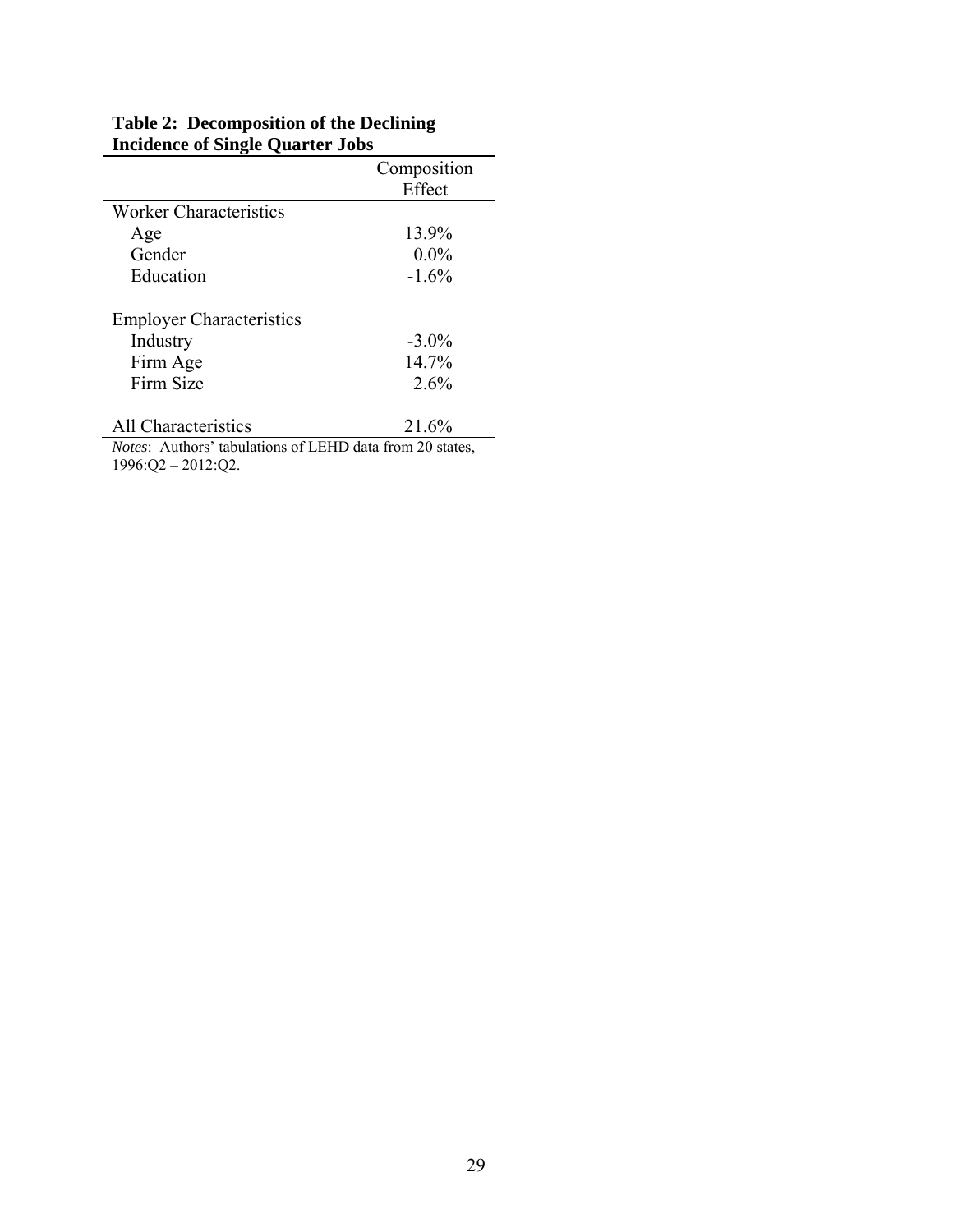

**Figure 2: Incidence of Single Quarter Jobs, by Quarter** 

*Notes*: Authors' tabulations of LEHD data from 20 states, 1996:Q2 – 2012:Q2.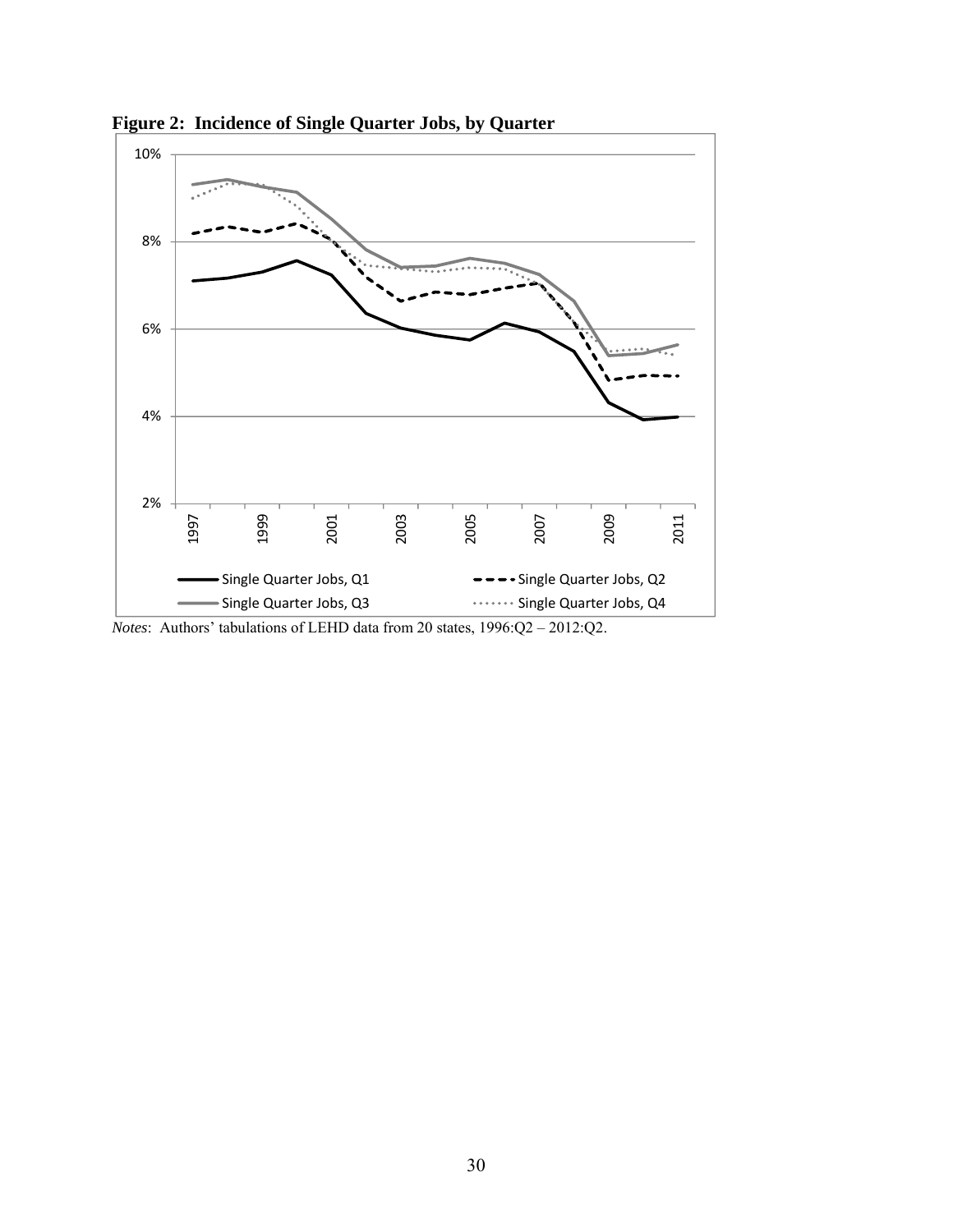

**Figure 3: Incidence of Single Quarter Jobs, Jobs-Based and Individual-Based** 

*Notes*: Authors' tabulations of LEHD data from 20 states, 1996:Q2 – 2012:Q2, seasonally adjusted.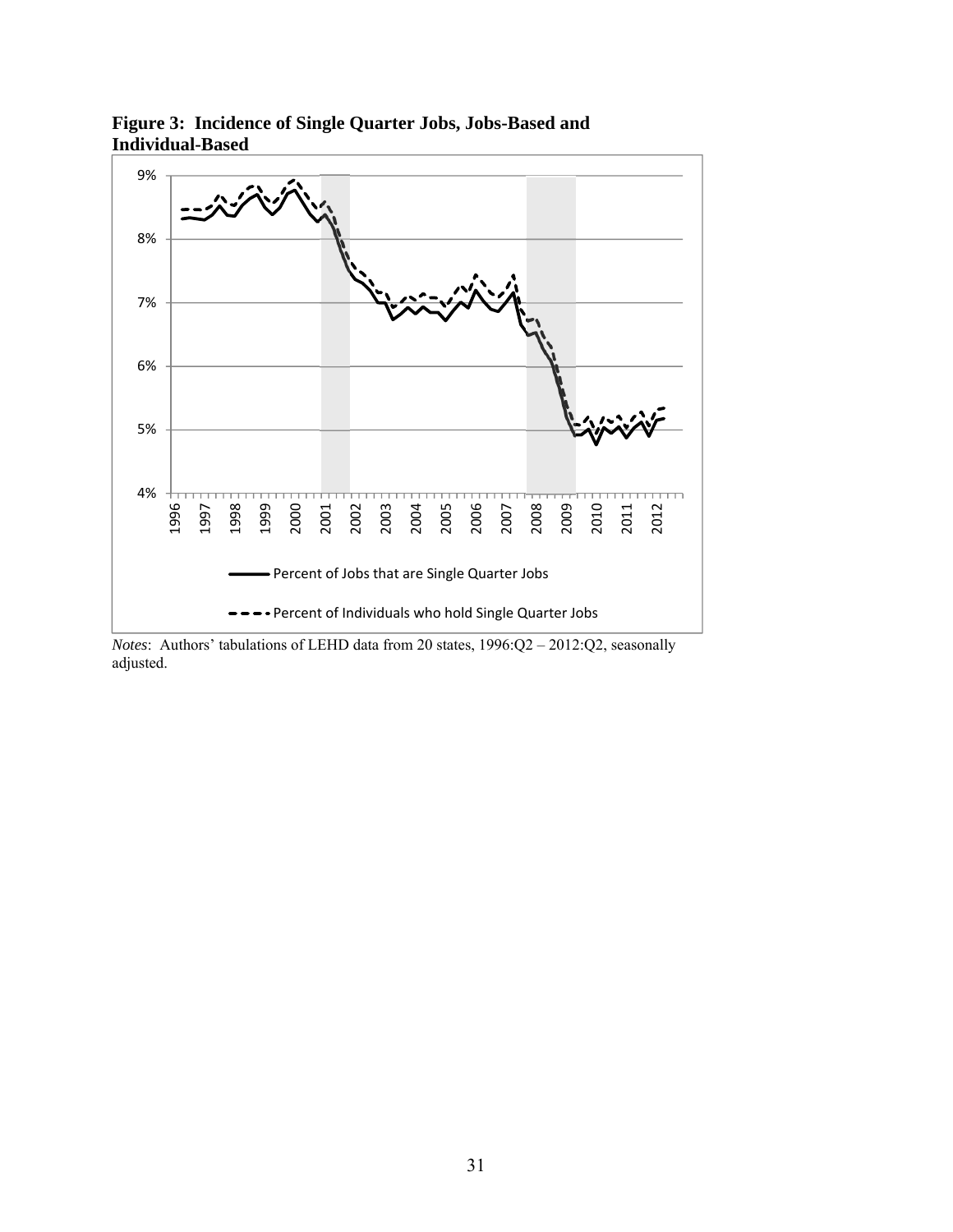

**Figure 4: Incidence of Single Quarter Jobs, by Type** 

*Notes*: Authors' tabulations of LEHD data from 20 states, 1996:Q2 – 2012:Q2, seasonally adjusted.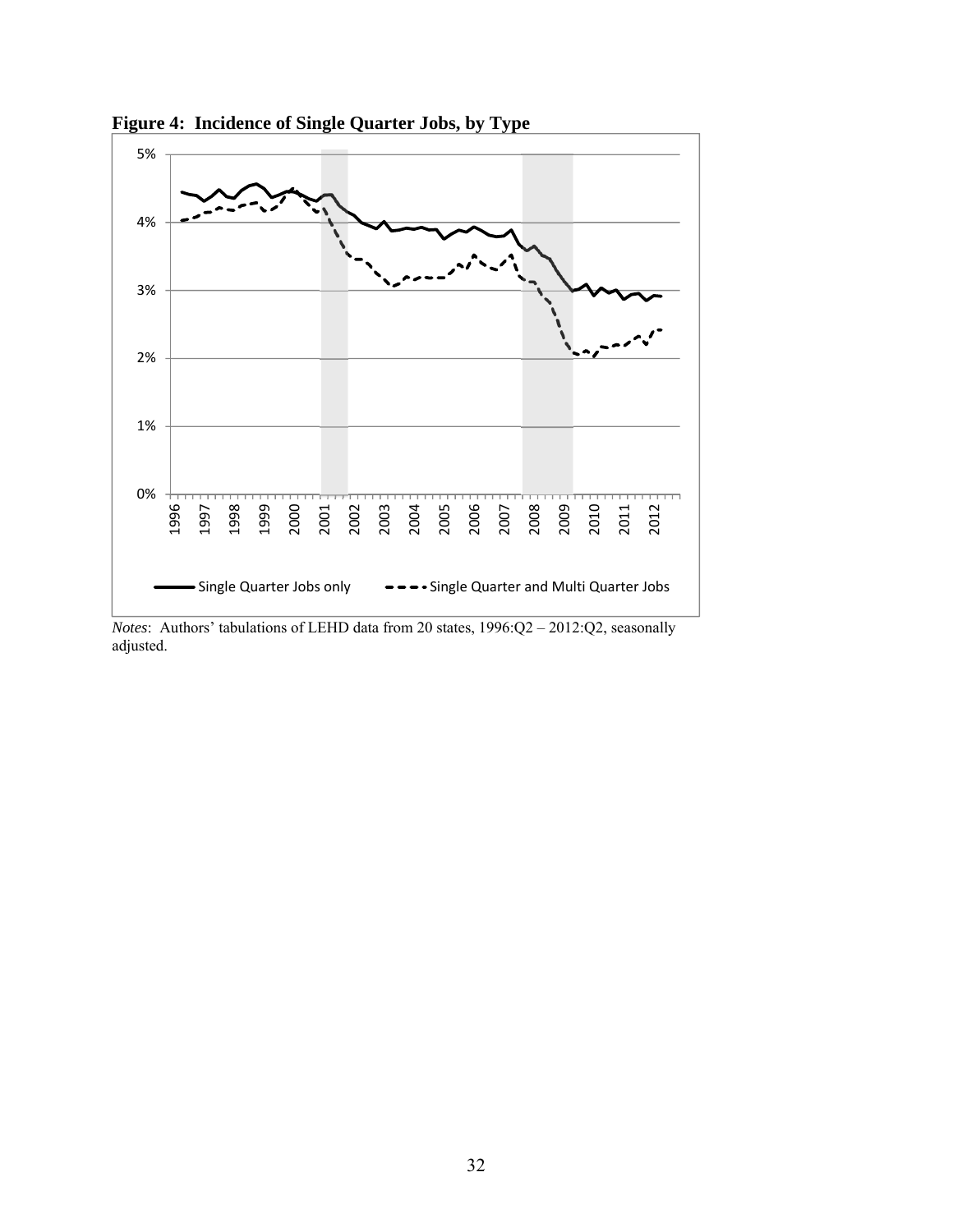

**Figure 5: Incidence of Single Quarter and Multi Quarter Jobs (as a Percentage of the Population)** 

*Notes*: Authors' tabulations of LEHD data from 20 states, 1996:Q2 – 2012:Q2, seasonally adjusted.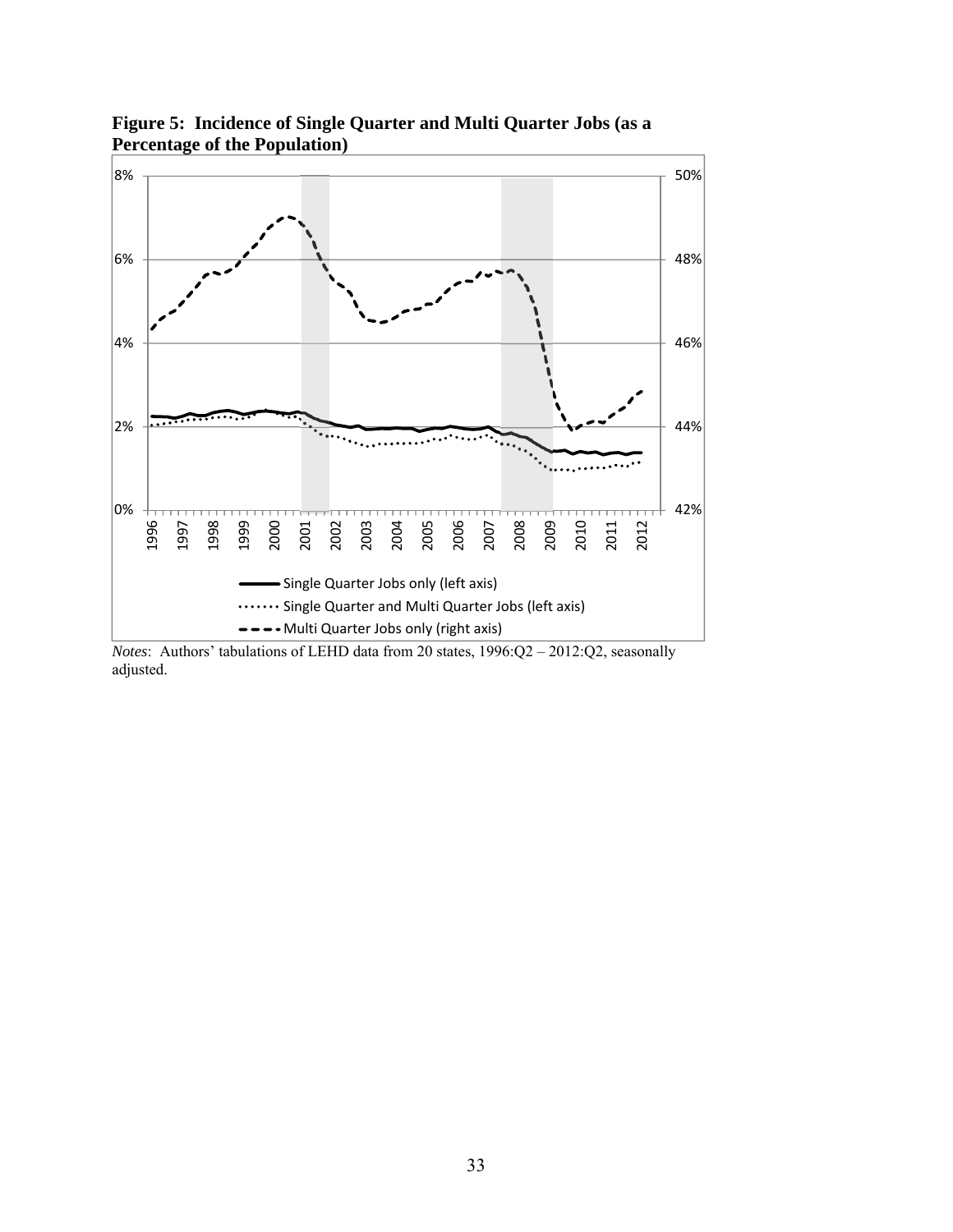|                   |             | Subsequent Quarter Labor Market State |         |         |         |       |
|-------------------|-------------|---------------------------------------|---------|---------|---------|-------|
|                   |             | None                                  | Multi   | Single  | Both    | Any   |
|                   | None        | 38.8%                                 | $3.2\%$ | 1.5%    | $0.3\%$ | 43.8% |
| Previous<br>Labor | Multi       | $3.2\%$                               | 47.8%   | $0.3\%$ | $1.2\%$ | 52.4% |
|                   | Single      | $1.4\%$                               | $0.3\%$ | $0.3\%$ | $0.1\%$ | 2.1%  |
| Market            | <b>Both</b> | $0.2\%$                               | $1.3\%$ | $0.1\%$ | $0.2\%$ | 1.7%  |
| <b>State</b>      | Any         | 43.6%                                 | 52.6%   | $2.1\%$ | $1.7\%$ | 100%  |

**Table 3a: Transition Matrix (as Percentage of the Population)** 

*Notes*: Authors' tabulations of LEHD data from 20 states, 1996:Q2 - 2012:Q2, seasonally adjusted. Data are restricted to individuals aged 18-65. "None" represents individuals with no single quarter jobs and no multi quarter jobs, "Multi" represents individuals with no single quarter jobs and one or more multi quarter jobs, "Single" represents individuals with one or more single quarter jobs and no multi quarter jobs, and "Both" represents individuals with one or more single quarter jobs and one or more multi quarter jobs.

|  |  | Table 3b: Transition Probabilities (Conditional on Previous State) |  |  |
|--|--|--------------------------------------------------------------------|--|--|
|--|--|--------------------------------------------------------------------|--|--|

|              |        |          | Subsequent Quarter Labor Market State |         |         |         |  |  |
|--------------|--------|----------|---------------------------------------|---------|---------|---------|--|--|
|              |        | None     | Multi                                 | Single  | Both    | Any     |  |  |
| Previous     | None   | 88.6%    | $7.4\%$                               | $3.4\%$ | $0.6\%$ | $100\%$ |  |  |
| Labor        | Multi  | $6.1\%$  | 91.2%                                 | $0.6\%$ | $2.2\%$ | 100%    |  |  |
| Market       | Single | $69.0\%$ | 15.2%                                 | 12.3%   | 3.4%    | 100%    |  |  |
| <b>State</b> | Both   | 11.6%    | 72.2%                                 | $3.6\%$ | 12.6%   | 100%    |  |  |

*Notes*: Authors' tabulations of LEHD data from 20 states, 1996:Q2 – 2012:Q2, seasonally adjusted. Data are restricted to individuals aged 18-65. "None" represents individuals with no single quarter jobs and no multi quarter jobs, "Multi" represents individuals with no single quarter jobs and one or more multi quarter jobs, "Single" represents individuals with one or more single quarter jobs and no multi quarter jobs, and "Both" represents individuals with one or more single quarter jobs and one or more multi quarter jobs.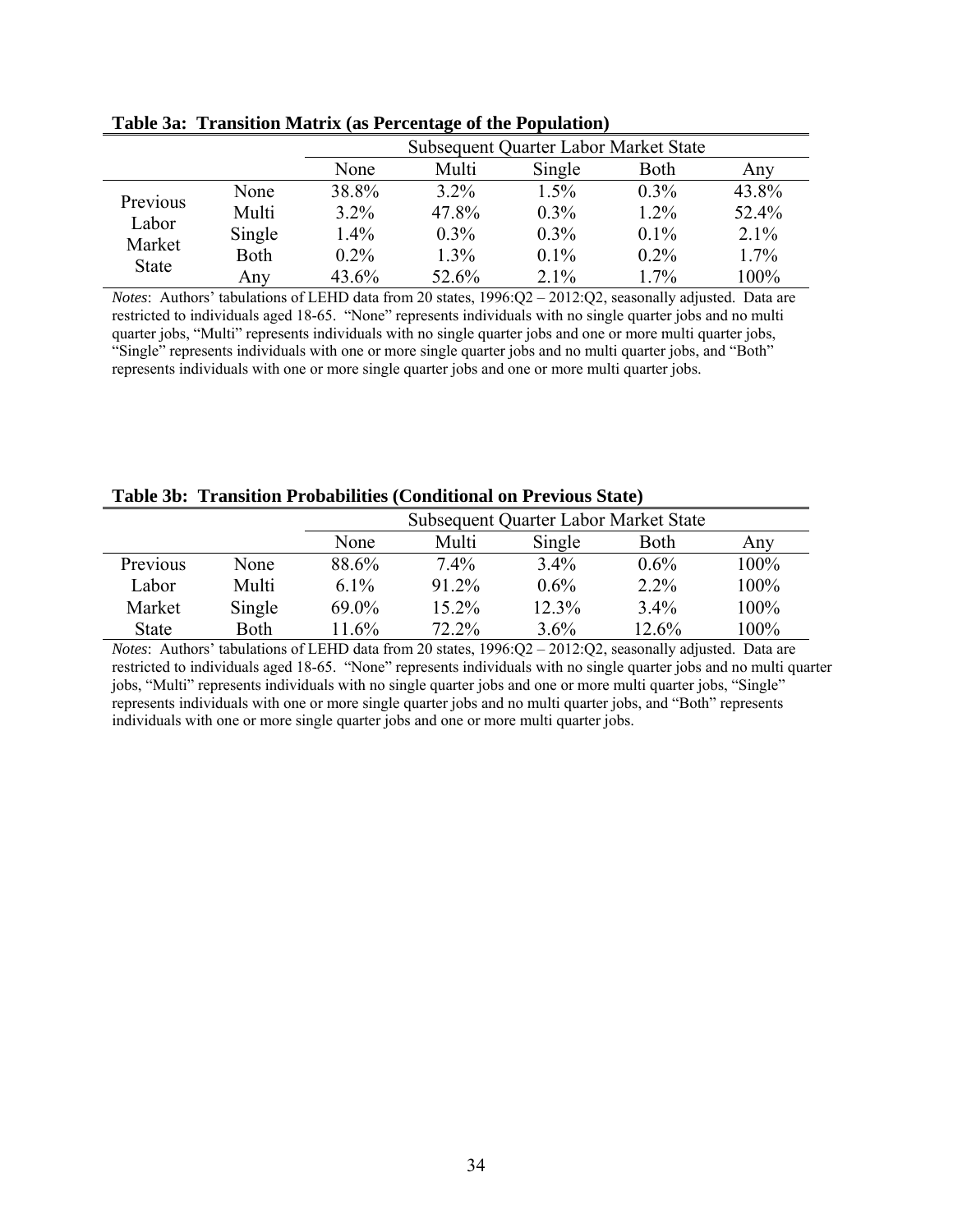|              |             |          | Subsequent Quarter Labor Market State |         |         |         |  |
|--------------|-------------|----------|---------------------------------------|---------|---------|---------|--|
|              |             | None     | Multi                                 | Single  | Both    | Any     |  |
|              | None        | $30.7\%$ | $6.7\%$                               | $2.9\%$ | $0.7\%$ | 40.9%   |  |
| Previous     | Multi       | $6.8\%$  | 41.8%                                 | $0.6\%$ | $2.2\%$ | 51.4%   |  |
| Labor        | Single      | 2.8%     | $0.7\%$                               | $0.6\%$ | $0.2\%$ | $4.3\%$ |  |
| Market       | <b>Both</b> | $0.5\%$  | $2.3\%$                               | $0.2\%$ | 0.4%    | 3.5%    |  |
| <b>State</b> | Any         | 40.8%    | 51.5%                                 | $4.2\%$ | $3.4\%$ | 100%    |  |

**Table 4a: Transition Matrix for Young Adults (as a Percentage of the Population)** 

*Notes*: Authors' tabulations of LEHD data from 20 states, 1996:Q2 - 2012:Q2, seasonally adjusted. Data are restricted to individuals aged 18-24. "None" represents individuals with no single quarter jobs and no multi quarter jobs, "Multi" represents individuals with no single quarter jobs and one or more multi quarter jobs, "Single" represents individuals with one or more single quarter jobs and no multi quarter jobs, and "Both" represents individuals with one or more single quarter jobs and one or more multi quarter jobs.

|  |  |  | Table 4b: Transition Probabilities for Young Adults (Conditional on Previous State) |  |
|--|--|--|-------------------------------------------------------------------------------------|--|
|  |  |  |                                                                                     |  |

|          |        | Subsequent Quarter Labor Market State |          |         |         |       |
|----------|--------|---------------------------------------|----------|---------|---------|-------|
|          |        | None                                  | Multi    | Single  | Both    | Total |
| Previous | None   | 74.6%                                 | $16.5\%$ | $7.2\%$ | $1.6\%$ | 100%  |
| Labor    | Multi  | $13.3\%$                              | 81.4%    | $1.1\%$ | $4.2\%$ | 100%  |
| Market   | Single | 66.5%                                 | $16.2\%$ | 13.4%   | 3.9%    | 100%  |
| State    | Both   | 15.8%                                 | 67.9%    | $4.3\%$ | 12.0%   | 100%  |

*Notes*: Authors' tabulations of LEHD data from 20 states, 1996:Q2 - 2012:Q2, seasonally adjusted. Data are restricted to individuals aged 18-24. "None" represents individuals with no single quarter jobs and no multi quarter jobs, "Multi" represents individuals with no single quarter jobs and one or more multi quarter jobs, "Single" represents individuals with one or more single quarter jobs and no multi quarter jobs, and "Both" represents individuals with one or more single quarter jobs and one or more multi quarter jobs.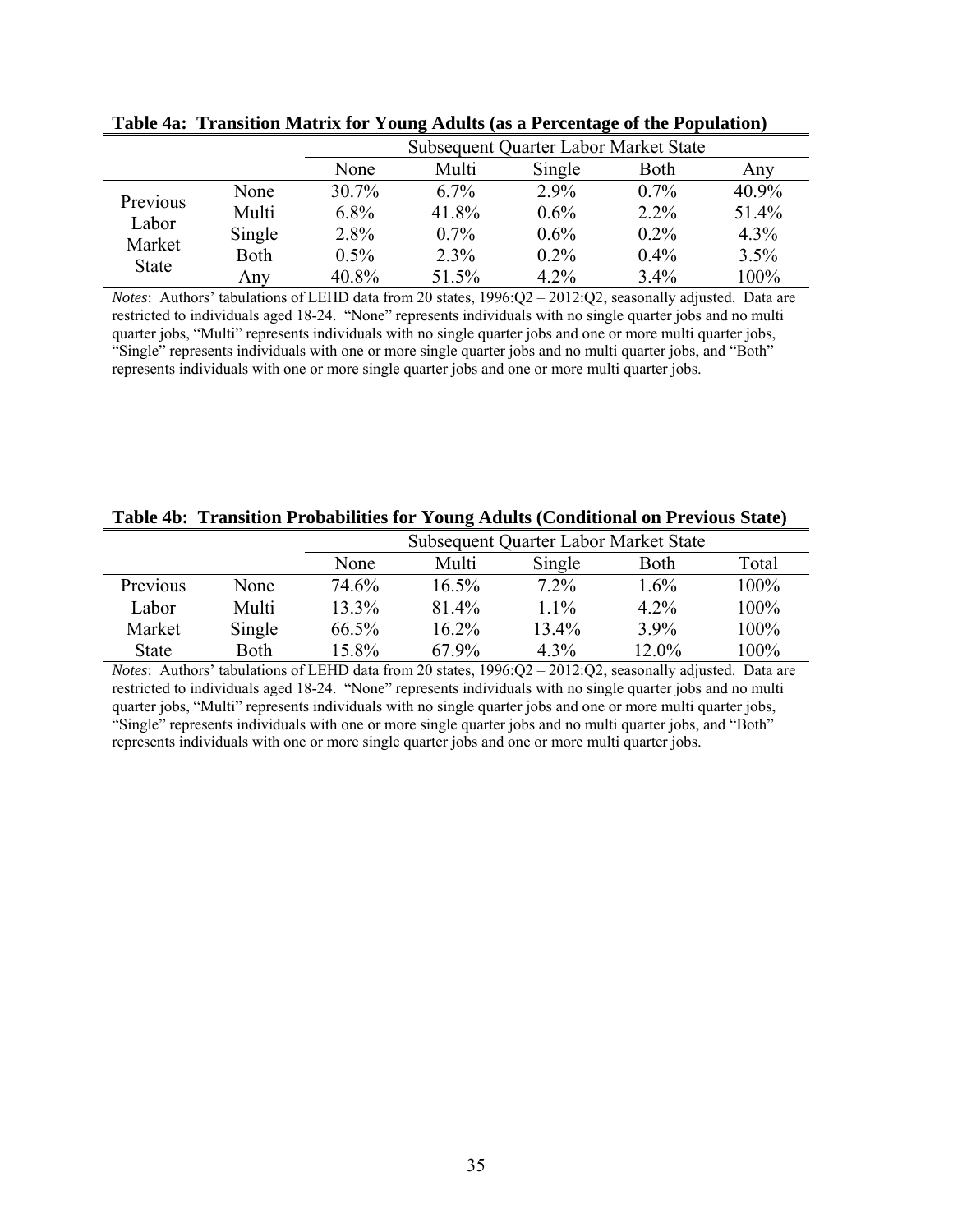

#### **Figure 6: Observed and Steady State Labor Market States**

*Notes*: Authors' tabulations of LEHD data from 20 states, 1996:Q2 – 2012:Q2, seasonally adjusted. Data are restricted to individuals aged 18-65. "None" represents individuals with no single quarter jobs and no multi quarter jobs, "Multi" represents individuals with no single quarter jobs and one or more multi quarter jobs, "Single" represents individuals with one or more single quarter jobs and no multi quarter jobs, and "Both" represents individuals with one or more single quarter jobs and one or more multi quarter jobs.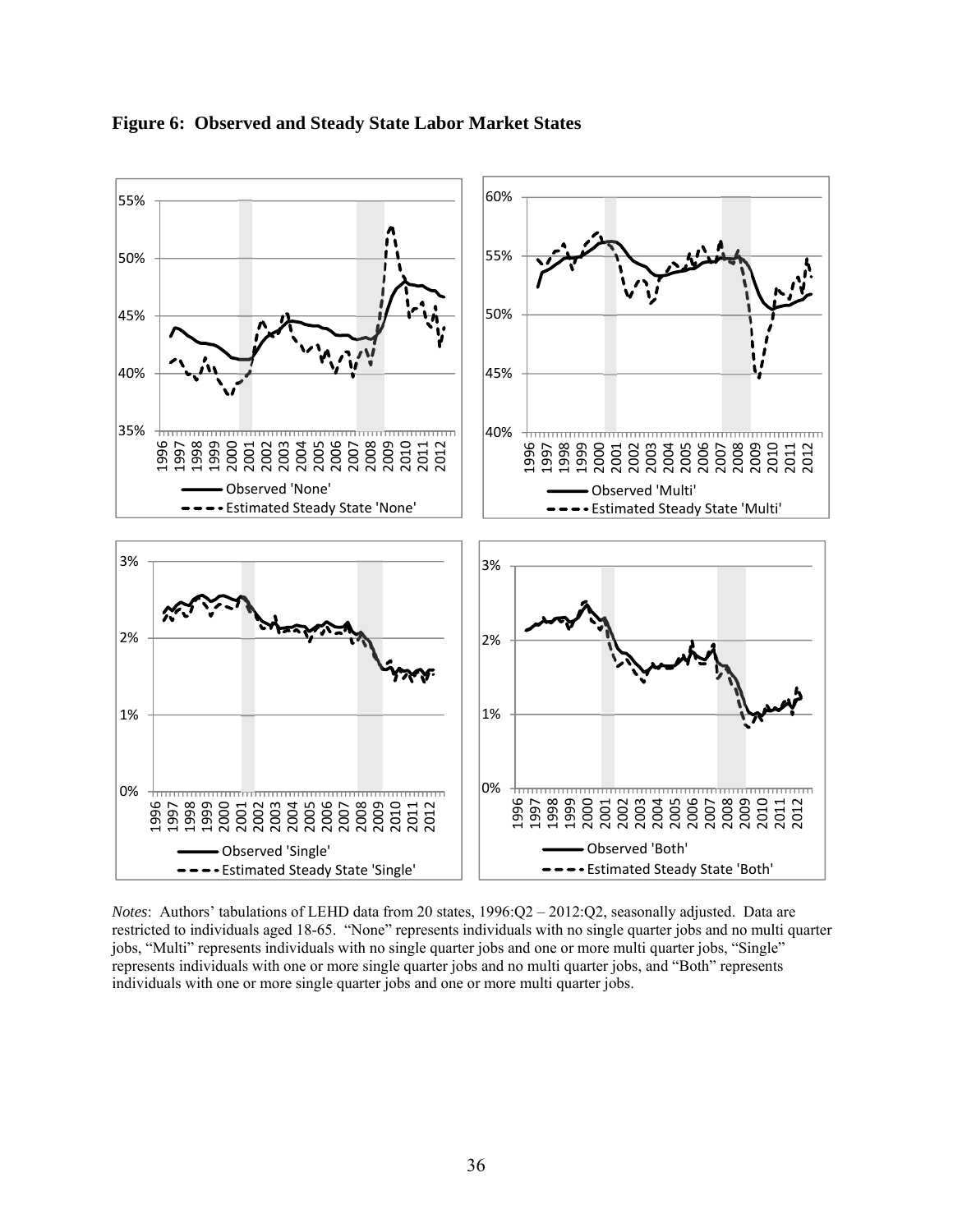|                       | Movements in | Movements in | Movements in | Movements in |
|-----------------------|--------------|--------------|--------------|--------------|
|                       | "None"       | "Multi"      | "Single"     | "Both"       |
|                       | explained by | explained by | explained by | explained by |
| $\lambda^{\text{NM}}$ | 1.039        | 1.209        | $-196$       | .082         |
| $\lambda^{\rm NS}$    | .205         | .078         | .822         | .005         |
| $\lambda^{\text{NB}}$ | .211         | .192         | $-.033$      | .209         |
| $\lambda^{MN}$        | $-.140$      | $-.180$      | $-.027$      | .005         |
| $\lambda^{\rm MS}$    | $-120$       | $-.170$      | .210         | $-.007$      |
| $\lambda^{MB}$        | $-.065$      | $-.225$      | .041         | .619         |
| $\lambda^{\rm SN}$    | .030         | .012         | .122         | .002         |
| $\lambda^{\text{SM}}$ | .038         | .053         | $-.062$      | .004         |
| $\lambda^{\text{SB}}$ | $-.004$      | .003         | $-.051$      | .008         |
| $\lambda^{\rm BN}$    | .015         | .012         | $-.003$      | .023         |
| $\lambda^{\text{BM}}$ | $-.006$      | $-.019$      | .005         | .084         |
| $\lambda^{BS}$        | $-.018$      | $-.021$      | .029         | $-.020$      |
|                       |              |              |              |              |

**Table 5: Steady State Analysis of Transition Rates** 

*Notes*: Authors' tabulations of LEHD data from 20 states, 1996:Q2 – 2012:Q2, seasonally adjusted. Data are restricted to individuals aged 18-65. "None" represents individuals with no single quarter jobs and no multi quarter jobs, "Multi" represents individuals with no single quarter jobs and one or more multi quarter jobs, "Single" represents individuals with one or more single quarter jobs and no multi quarter jobs, and "Both" represents individuals with one or more single quarter jobs and one or more multi quarter jobs.  $\lambda^{\bullet\bullet}$  are transition probabilities, where  $\{N, M, S, B\}$  refer to  $\{None, Multi, Single,$ Both}.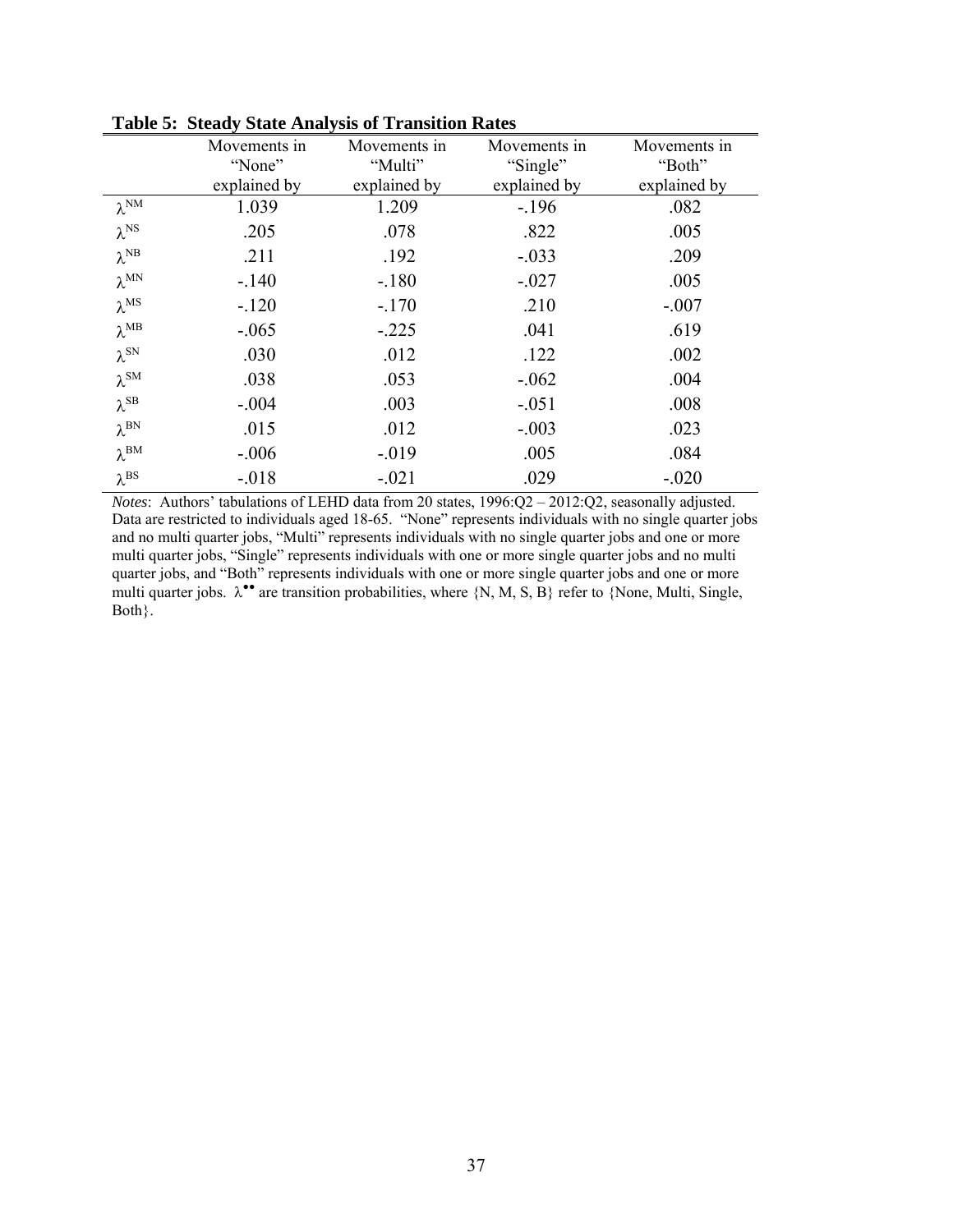

**Figure 7: Number of Individuals, by Quarterly Employment Status** 

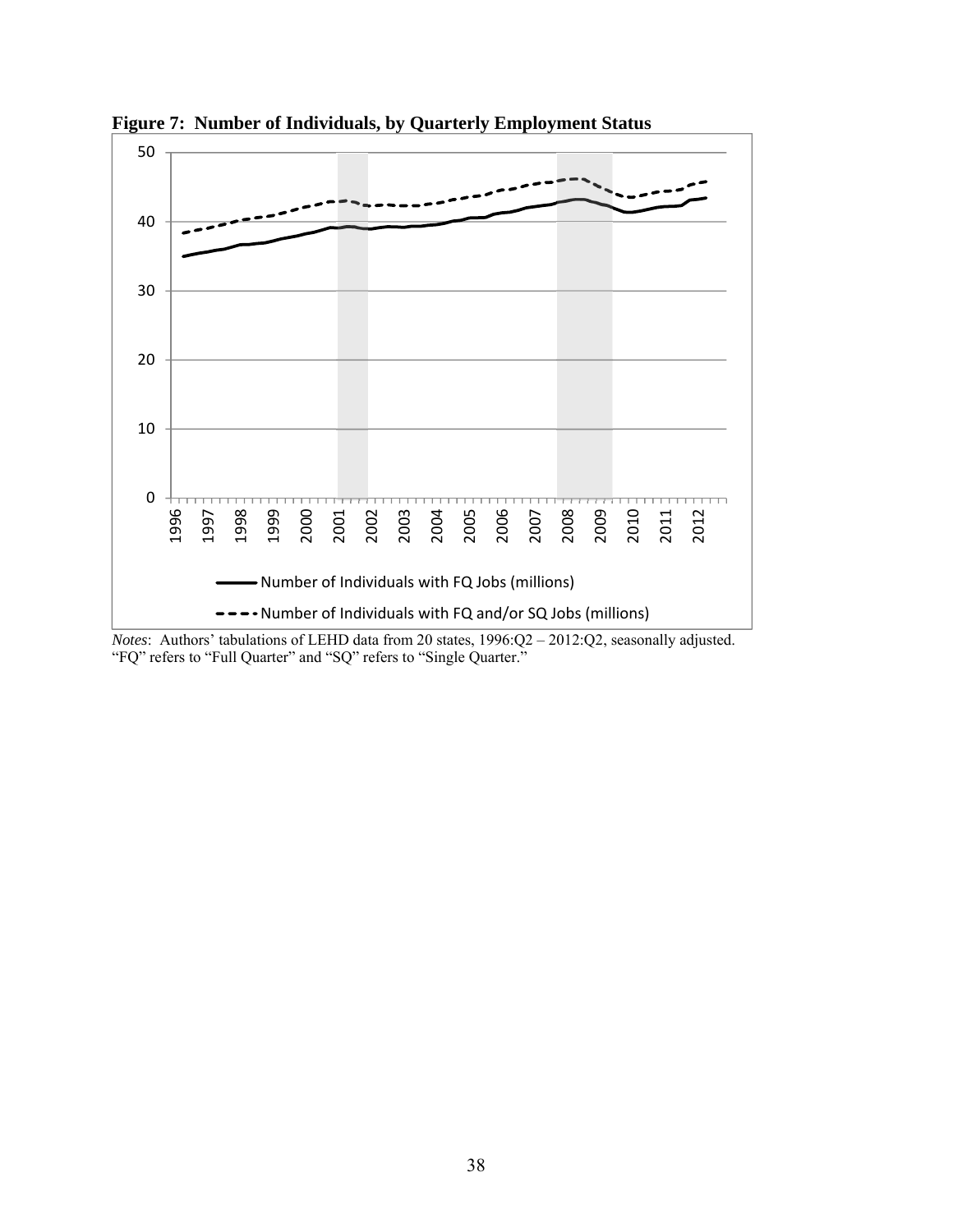

**Figure 8: Mean of Ln(Real Quarterly Earnings)** 

*Notes*: Authors' tabulations of LEHD data from 20 states, 1996:Q2 – 2012:Q2, seasonally adjusted. Both series are 3 quarter moving averages. "FQ" refers to "Full Quarter" and "SQ" refers to "Single Quarter."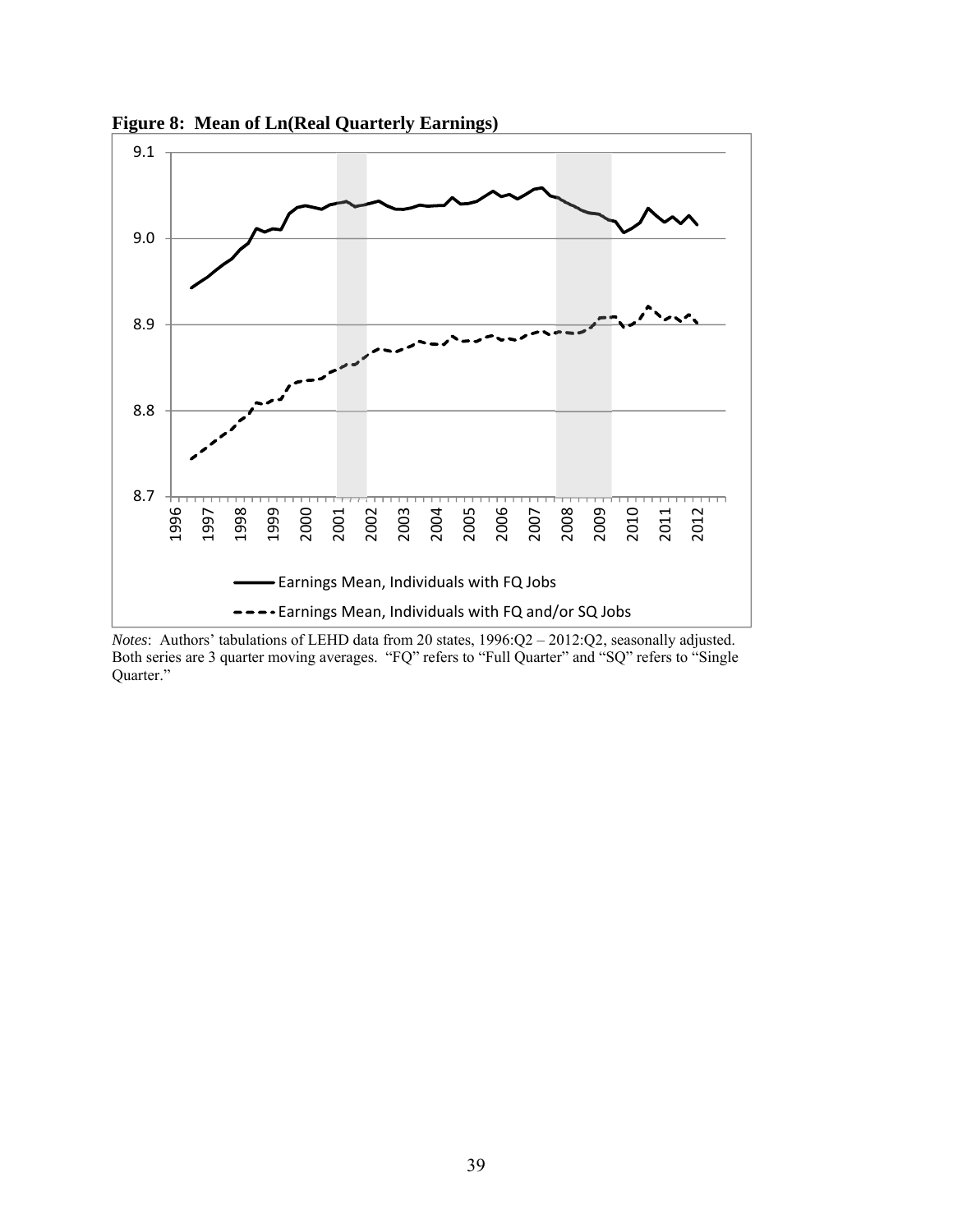

**Figure 9: Variance of Ln(Real Quarterly Earnings)**